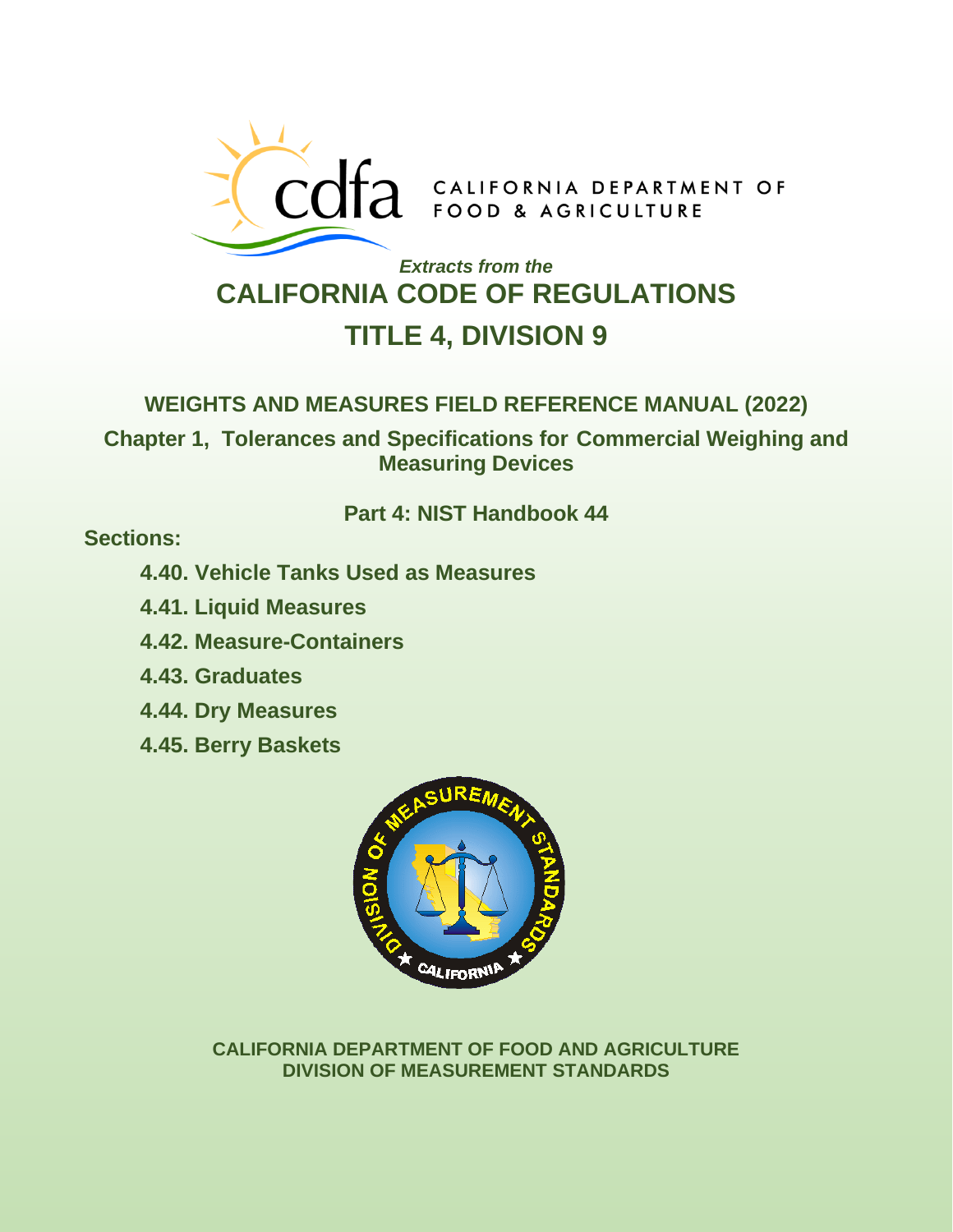# **California Department of Agriculture**

# **Division of Measurement Standards**

#### **DISCLAMER**

This document combines the 2022 Edition of National Institute of Standards and Technology, Handbook 44, Specifications, Tolerances, and Other Technical Requirements for Weighing and Measuring Devices (NIST Handbook 44), Section 3.40. Electric Vehicle Fueling Systems and the California Code of Regulations, Title 4, Division 9, Chapter 1, Sections 4000, 4001, and 4002.11. It is intended to serve as a resource for officials enforcing weights and measures laws and regulations relating to commercial EVSE in California. This document is current until such time that changes are made to NIST Handbook 44, Section 3.40 or the California Code of Regulations, Sections 4000 - 4002.11.

**Paragraphs** not adopted from the 2022 Edition of NIST Handbook 44. are annotated in the text with the statement **[NOT ADOPTED]**.

Additional language in CCR Section 4002.X. can be identified in gray shaded font.

Sources: [NIST Handbook 44](https://www.nist.gov/pml/weights-and-measures/publications/nist-handbooks/other-nist-handbooks/other-nist-handbooks-2-2) and [4 CCR 4000, 4001 and 4002 .](https://govt.westlaw.com/calregs/Browse/Home/California/CaliforniaCodeofRegulations?guid=I51963570D45911DEA95CA4428EC25FA0&originationContext=documenttoc&transitionType=Default&contextData=(sc.Default))

#### **CCR Article 1, National Uniformity , Exceptions and Additions**

**[§ 4000. Application.](https://govt.westlaw.com/calregs/Document/I5195E750D45911DEA95CA4428EC25FA0?viewType=FullText&originationContext=documenttoc&transitionType=CategoryPageItem&contextData=(sc.Default))** Commercial weighing and measuring devices shall, except where noted below, conform to the latest requirements set forth in the National Institute of Standards and Technology Handbook 44 "Specifications, Tolerances, and Other Technical Requirements for Weighing and Measuring Devices", which is herein incorporated by reference, and to the Additional Requirements listed herein. Copies of Handbook 44 may be purchased from the Superintendent of Documents, U.S. Government Printing Office, Washington, D.C. 20402. [Added 1994, 4 CCR 4000]

**[§ 4001. Exceptions](https://govt.westlaw.com/calregs/Document/IF9107AD8FD604533930F201DD4D04327?viewType=FullText&originationContext=documenttoc&transitionType=CategoryPageItem&contextData=(sc.Default))**. The following regulations in Handbook 44 are not adopted or incorporated by reference (click on § 4001. Exceptions).

**[§ 4002. Additional Requirements.](https://govt.westlaw.com/calregs/Document/I5404C470D45911DEA95CA4428EC25FA0?viewType=FullText&originationContext=documenttoc&transitionType=CategoryPageItem&contextData=(sc.Default))** The following sections apply to devices in addition to the Handbook 44 requirements that are incorporated by reference. The number in parenthesis following the section number and section title refers to the related section in Handbook 44; i.e., 4002.1. General Code (1.10.) refers to Section 1.10. General Code in Handbook 44.

#### **[§ 4002.](https://govt.westlaw.com/calregs/Document/IE46E6433D170468DA724522E70EC6F01?viewType=FullText&originationContext=documenttoc&transitionType=CategoryPageItem&contextData=(sc.Default)) Additional Language .**

Note: Authority cited: Sections 12027 and 12107, Business and Professions Code. Reference: Section 12107, Business and Professions Code.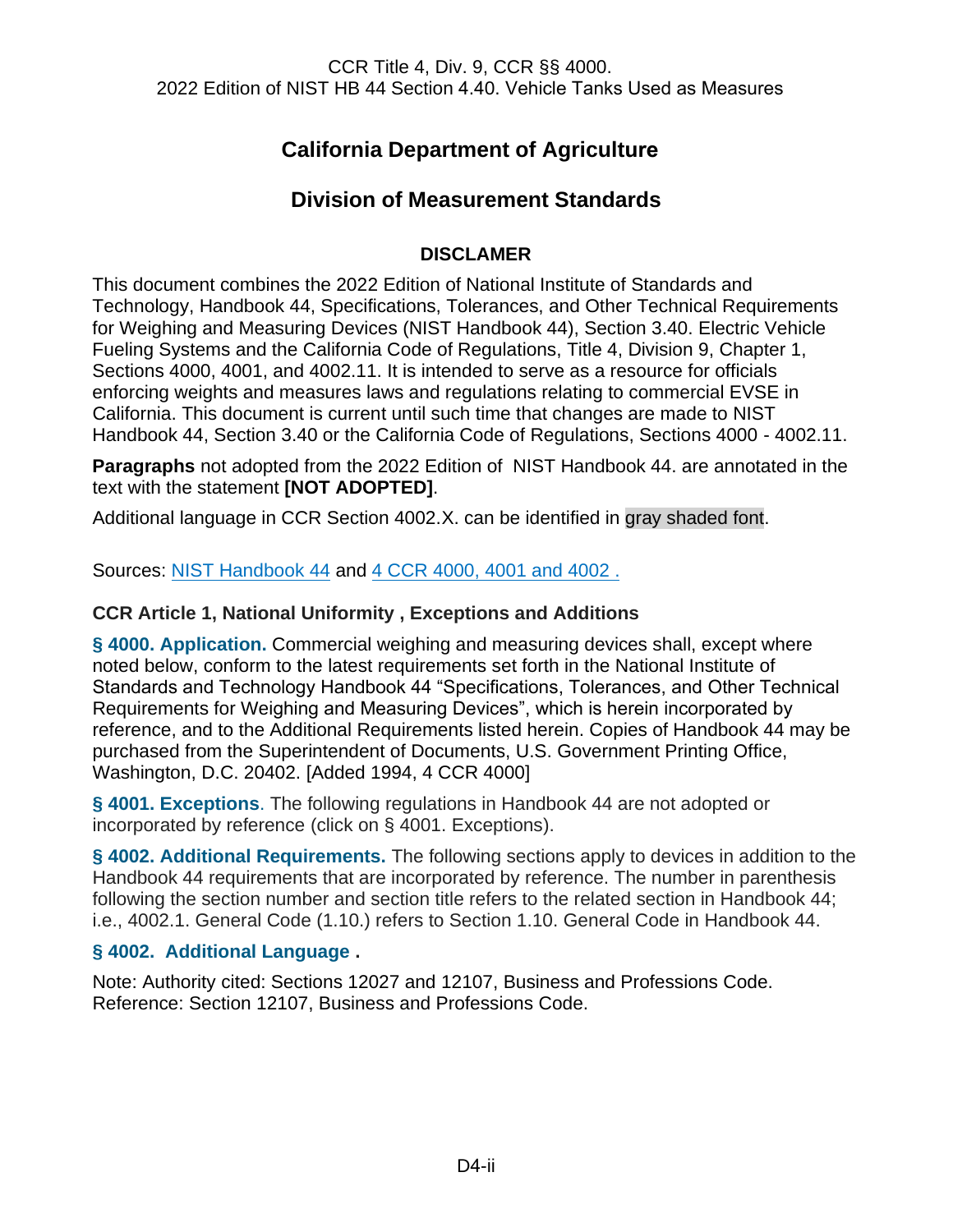# **Table of Contents**

|    |                                                                              | Page |  |  |
|----|------------------------------------------------------------------------------|------|--|--|
| Α. |                                                                              |      |  |  |
|    |                                                                              |      |  |  |
|    |                                                                              |      |  |  |
|    |                                                                              |      |  |  |
| S. |                                                                              |      |  |  |
|    |                                                                              |      |  |  |
|    | S.1.1.                                                                       |      |  |  |
|    | S.1.2.                                                                       |      |  |  |
|    | S.1.3.                                                                       |      |  |  |
|    | S.1.4.                                                                       |      |  |  |
|    | S.1.5.                                                                       |      |  |  |
|    | S.1.6.<br>Compartment and Piping Capacities and Emergency Valve4-2<br>S.1.7. |      |  |  |
|    |                                                                              |      |  |  |
|    | S.2.1.                                                                       |      |  |  |
|    | S.2.2.                                                                       |      |  |  |
|    | S.2.3.                                                                       |      |  |  |
|    | S.2.4.                                                                       |      |  |  |
|    | S.2.5.                                                                       |      |  |  |
|    | S.2.6.                                                                       |      |  |  |
|    | S.2.7.                                                                       |      |  |  |
|    |                                                                              |      |  |  |
|    |                                                                              |      |  |  |
|    | S.4.1.                                                                       |      |  |  |
|    | S.4.2.<br>S.4.3.                                                             |      |  |  |
| N. |                                                                              |      |  |  |
|    |                                                                              |      |  |  |
|    |                                                                              |      |  |  |
|    |                                                                              |      |  |  |
|    |                                                                              |      |  |  |
|    |                                                                              |      |  |  |
|    |                                                                              |      |  |  |
| Τ. |                                                                              |      |  |  |
|    |                                                                              |      |  |  |
|    | T.1.1.                                                                       |      |  |  |
|    |                                                                              |      |  |  |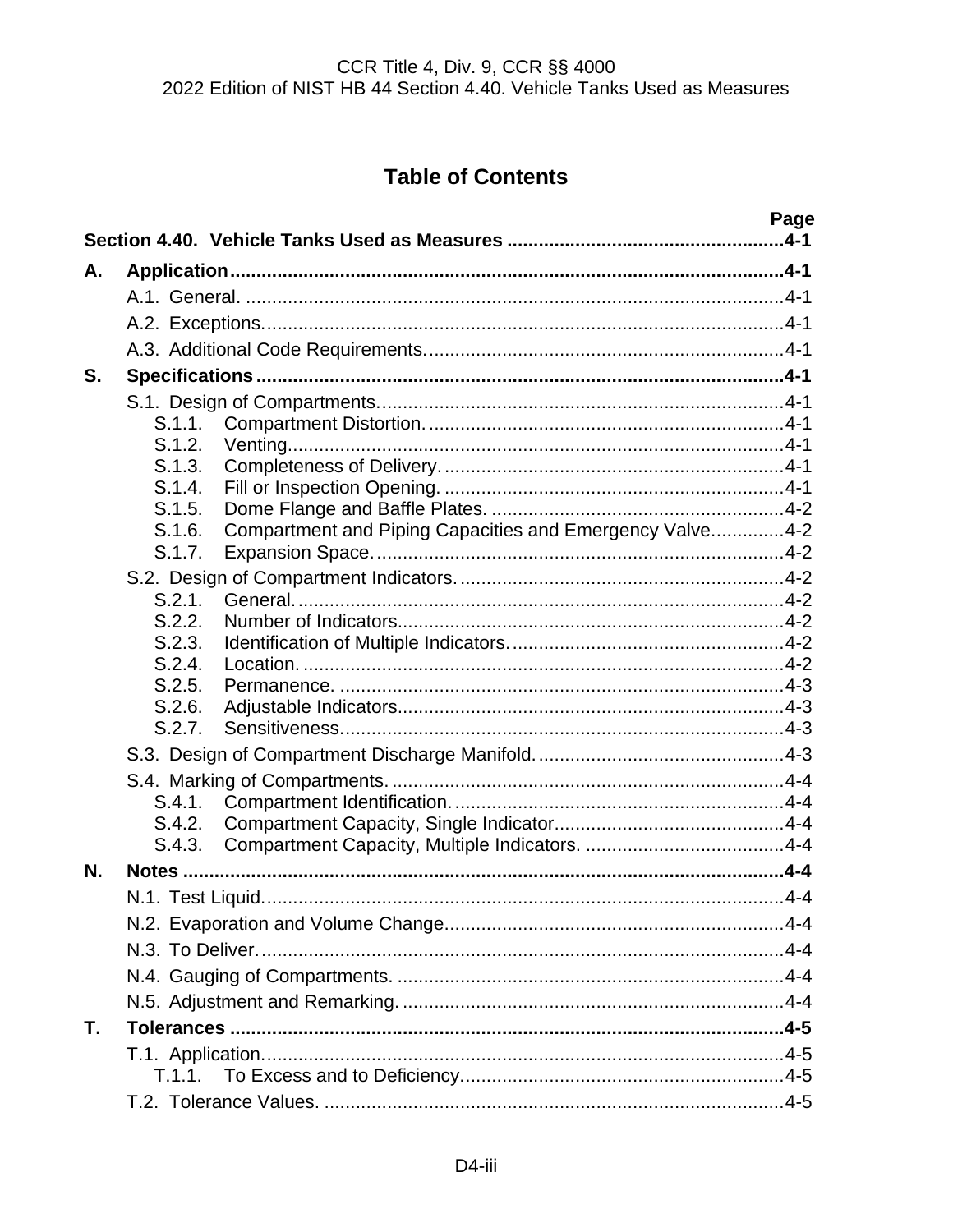CCR Title 4, Div. 9, CCR §§ 4000<br>2022 Edition of NIST HB 44 Section 4.40. Vehicle Tanks Used as Measures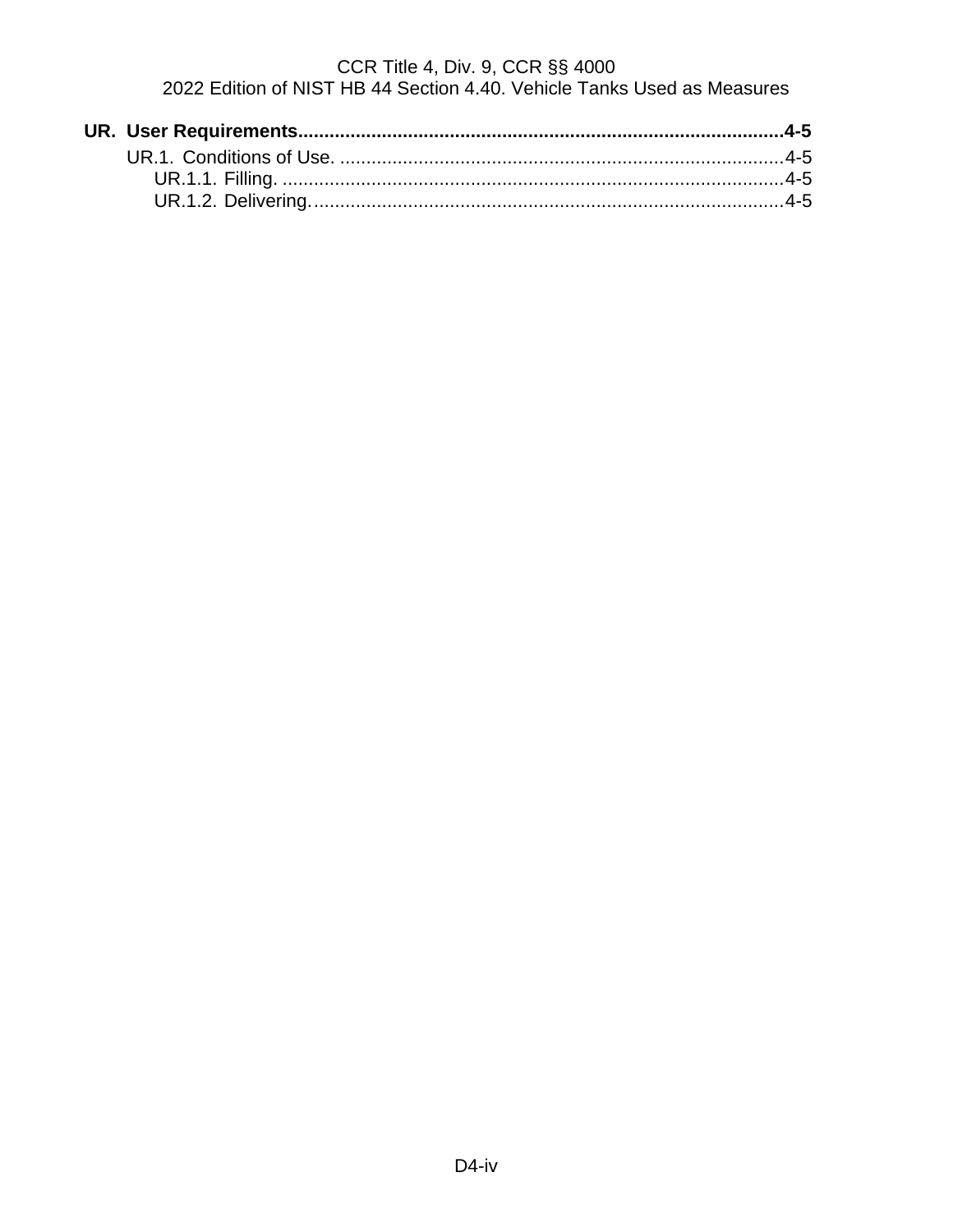# **Section 4.40. Vehicle Tanks Used as Measures**

### **A. Application**

<span id="page-4-2"></span><span id="page-4-1"></span><span id="page-4-0"></span>**A.1. General.** – This code applies to vehicle tanks when these are used as commercial measures.

<span id="page-4-3"></span>**A.2. Exceptions.** – This code does not apply to the following devices:

- (a) Devices used solely for dispensing a product in connection with operations in which the amount dispensed does not affect customer charges.
- (b) Meters mounted on vehicle tanks (for which see Section 3.31. Code for Vehicle-Tank Meters).

<span id="page-4-4"></span>**A.3. Additional Code Requirements.** – In addition to the requirements of this code, Vehicle Tanks Used as Measures shall meet the requirements of Section 1.10. General Code.

### **S. Specifications**

#### <span id="page-4-6"></span><span id="page-4-5"></span>**S.1. Design of Compartments.**

<span id="page-4-7"></span>**S.1.1. Compartment Distortion.** – The shell and bulkheads of a vehicle tank shall be so constructed that under any condition of liquid lading they will not become distorted sufficiently to cause a change in the capacity of any compartment (as determined by volumetric test) equal to more than 0.25 L per 750 L (0.5 pt per 200 gal), or fraction thereof, of the nominal compartment capacity, or to more than 0.5 L (1 pt), whichever is greater. (This specification prescribes a limit on permissible distortion only, and is not to be construed as setting up a secondary tolerance on compartment capacities to be added to the values given in tolerance paragraph T.2. Tolerance Values.)

<span id="page-4-8"></span>**S.1.2. Venting.** – During filling operations, effective venting of a compartment shall be provided to permit air to escape from all spaces designed to be filled with liquid and to permit the influx of air to the compartment during the discharge of liquid therefrom. Venting shall prevent any formation of air pockets.

<span id="page-4-9"></span>**S.1.3. Completeness of Delivery.** – A tank shall be so constructed that, when it is standing on a level surface, complete delivery can be made from any compartment through its delivery faucet or valve whether other compartments are full or empty, and whether or not the delivery is through a manifold.

<span id="page-4-10"></span>**S.1.4. Fill or Inspection Opening.** – The fill or inspection opening of a compartment shall be of such size and location that it can readily be determined by visual inspection that the compartment has been properly filled or completely emptied and shall be so positioned with respect to the ends of the compartment that the indicator may be positioned as required. In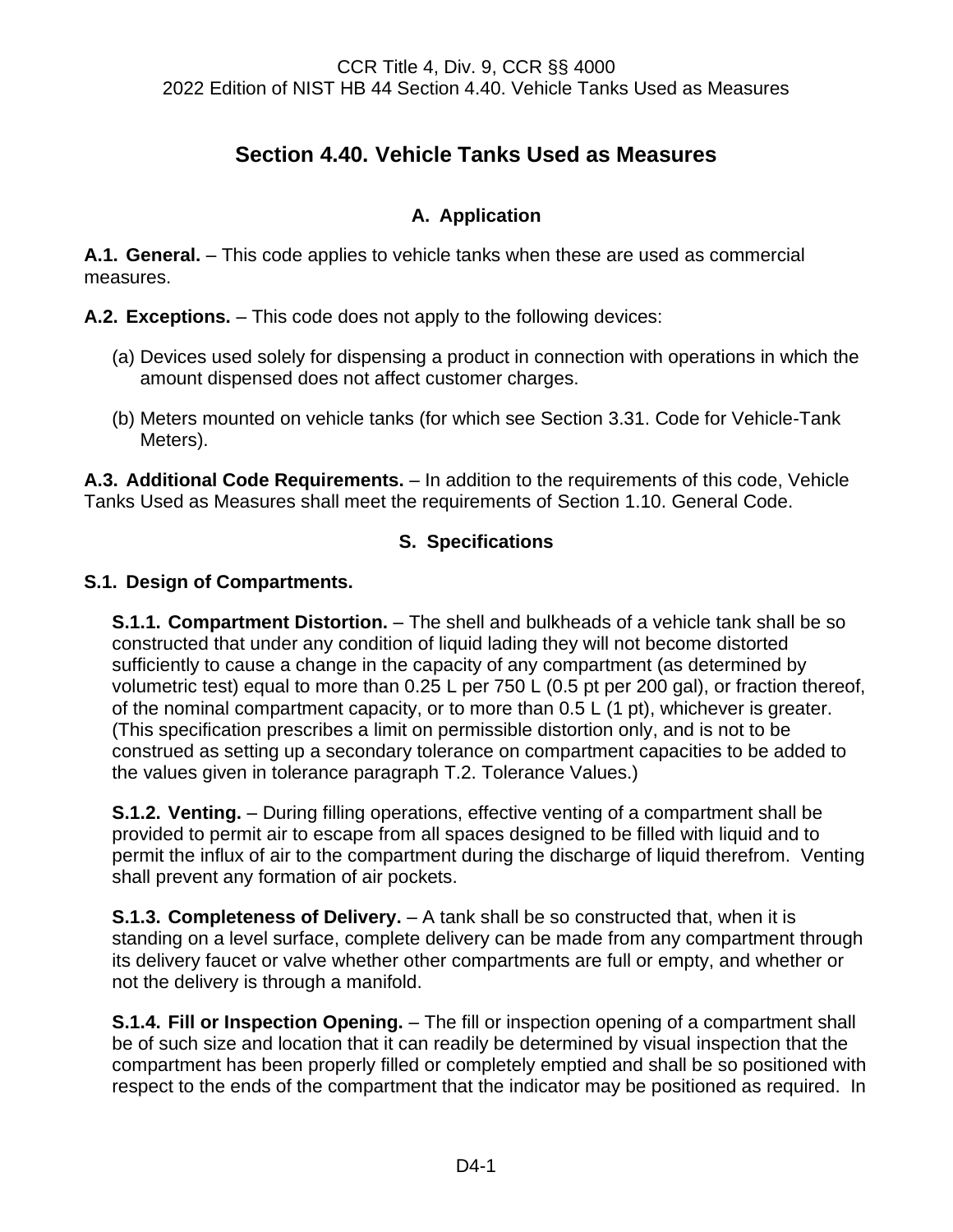#### CCR Title 4, Div. 9, CCR §§ 4000 2022 Edition of NIST HB 44 Section 4.40. Vehicle Tanks Used as Measures

no case shall the opening, if circular, have a diameter of less than 20 cm (7<sup>5/8</sup> in), or, if other than circular, have an effective area of less than 290 cm<sup>2</sup> (45 in<sup>2</sup>).

<span id="page-5-0"></span>**S.1.5. Dome Flange and Baffle Plates.** – Any dome flange extending into a compartment shall be provided with sufficient perforations or openings flush with the compartment shell to prevent any trapping of air. All baffle plates in a compartment shall be so cut away at top and bottom, and elsewhere as necessary, as to facilitate loading and unloading.

<span id="page-5-1"></span>**S.1.6. Compartment and Piping Capacities and Emergency Valve.** – If a compartment is equipped with an emergency (or safety) valve, this shall be positioned at the lowest point of outlet from the compartment, and the compartment capacity or capacities shall be construed as excluding the capacity of the piping leading therefrom. However, the capacity of the piping leading from such a compartment shall be separately determined and reported and may be separately marked as specified in S.4. Marking of Compartments.

**S.1.6.1. On Vehicle Tanks Equipped for Bottom Loading.** – On equipment designed for bottom loading, the compartment capacity shall include the piping of a compartment to the valve located on the upstream side of the manifold and immediately adjacent thereto or, if not manifolded, to the outlet valve, provided that on or immediately adjacent to the marking as specified in S.4. Marking of Compartments the following words or a statement of similar meaning shall be affixed: "Warning: Emergency valves must be opened before checking measurement."

<span id="page-5-2"></span>**S.1.7. Expansion Space.** – When a compartment is filled to the level of the highest indicator in the compartment, there shall remain an expansion space of at least 0.75 % of the nominal compartment capacity as defined by that indicator.

#### <span id="page-5-3"></span>**S.2. Design of Compartment Indicators.**

<span id="page-5-4"></span>**S.2.1. General.** – An indicator shall be so designed that it will distinctly and unmistakably define a capacity point of its compartment when liquid is in contact with the lowest portion of the indicator.

<span id="page-5-5"></span>**S.2.2. Number of Indicators.** – In no case shall a compartment be provided with more than five indicators.

(Amended 1972)

<span id="page-5-6"></span>**S.2.3. Identification of Multiple Indicators.** – If a compartment is provided with multiple indicators, each such indicator shall be conspicuously marked with an identifying letter or number.

<span id="page-5-7"></span>**S.2.4. Location.** – An indicator shall be located:

(a) midway between the sides of its compartment;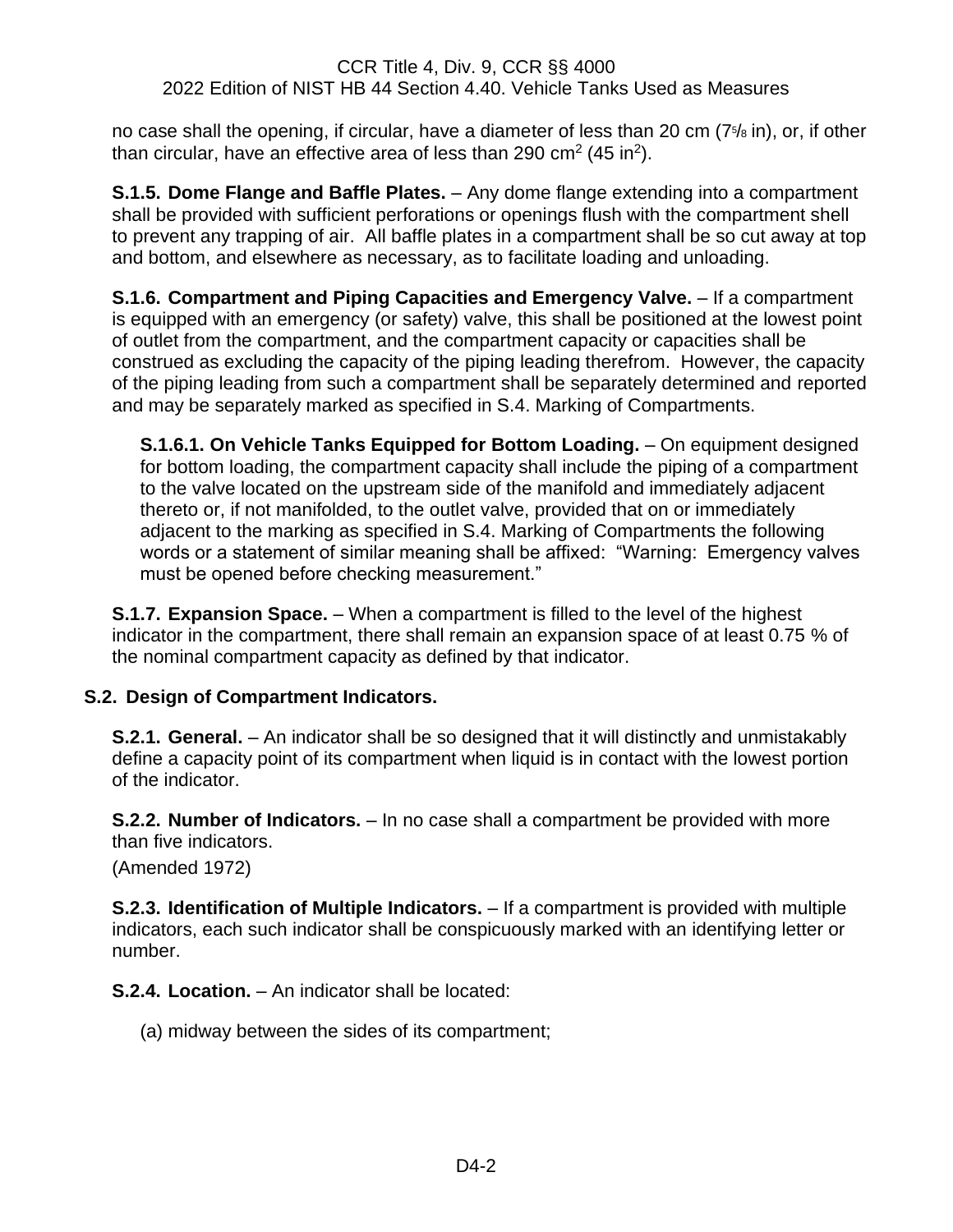#### CCR Title 4, Div. 9, CCR §§ 4000

2022 Edition of NIST HB 44 Section 4.40. Vehicle Tanks Used as Measures

(b) as nearly as practicable midway between the ends of its compartment, and in no case offset by more than 10 % of the compartment space or 15 cm (6 in), whichever is less;

(Amended 1972)

- (c) so that it does not extend into, nor more than 15 cm (6 in) from that section of the compartment defined by a vertical projection of the fill opening; (Amended 1974)
- (d) at a depth, measuring from the top of the dome opening, not lower than 46 cm (18 in) for fill openings of less than 38 cm (15 in) in diameter, or, if other than circular, an effective area of less than 1130 cm<sup>2</sup> (175 in<sup>2</sup>), and not lower than 61 cm (24 in) for larger fill openings; and
- (e) to provide a clearance of not less than 5 cm (2 in) between indicators.

<span id="page-6-0"></span>**S.2.5. Permanence.** – Any indicator that is not intended to remain adjustable and all brackets or supports shall be securely welded in position.

<span id="page-6-1"></span>**S.2.6. Adjustable Indicators.** – Adequate provision shall be made for conveniently affixing a security seal or seals:

- (a) to any indicator intended to remain adjustable, so that no adjustment of the indicator can be made without mutilating or destroying the seal; and
- (b) to any removable part to which an indicator may be attached, so that the part cannot be removed without mutilating or destroying the seal.

<span id="page-6-2"></span>**S.2.7. Sensitiveness.** – The position of any indicator in its compartment shall be such that at the level of the indicator a change of 1.0 mm (0.04 in) in the height of the liquid surface will represent a volume change of not more than the value of the tolerance for the nominal compartment capacity as defined by that indicator.

<span id="page-6-3"></span>**S.3. Design of Compartment Discharge Manifold.** – When two or more compartments discharge through a common manifold or other single outlet, effective means shall be provided to ensure that:

- (a) liquid can flow through the delivery line leading from only one compartment at one time and that flow of liquid from one compartment to any other is automatically prevented; or
- (b) all compartments will discharge simultaneously.

If the discharge valves from two or more compartments are automatically controlled so that they can only be operated together, thus effectively connecting these compartments to one another, such compartments shall, for purposes of this paragraph, be construed to be one compartment.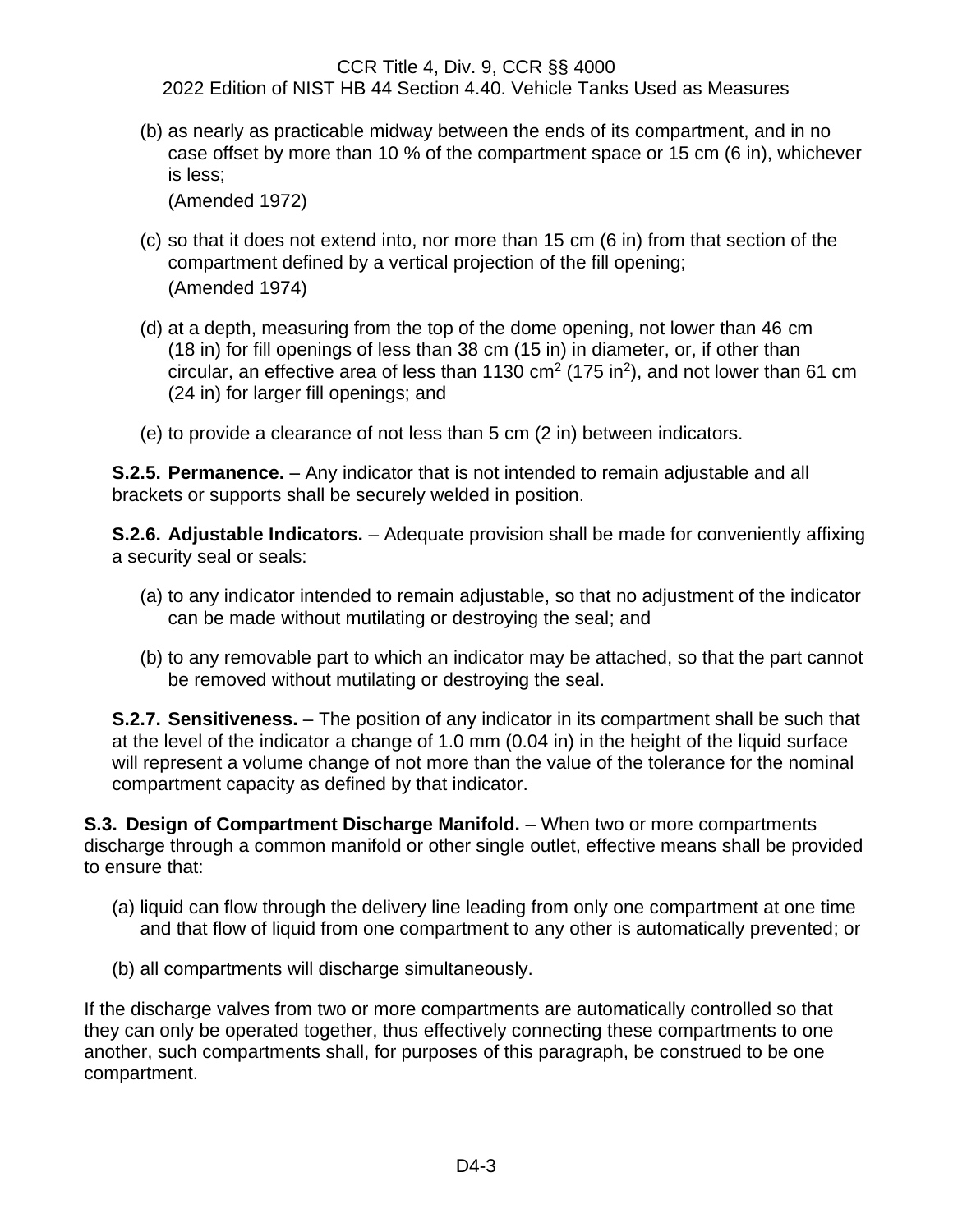#### CCR Title 4, Div. 9, CCR §§ 4000 2022 Edition of NIST HB 44 Section 4.40. Vehicle Tanks Used as Measures

#### <span id="page-7-0"></span>**S.4. Marking of Compartments.**

<span id="page-7-1"></span>**S.4.1. Compartment Identification.** – Each compartment of a multiple-compartment tank shall be conspicuously identified by a letter or number marked on the dome or immediately below the fill opening. Such letters or numbers shall be in regular sequence from front to rear, and the delivery faucets or valves shall be marked to correspond with their respective compartments.

<span id="page-7-2"></span>**S.4.2. Compartment Capacity, Single Indicator.** – A compartment provided with a single indicator shall be clearly, permanently, and conspicuously marked with a statement of its capacity as defined by its indicator.

<span id="page-7-3"></span>**S.4.3. Compartment Capacity, Multiple Indicators.** – A compartment provided with two or more indicators shall be clearly, permanently, and conspicuously marked with a statement identifying:

- (a) each indicator by a letter or number; and
- (b) immediately adjacent to each letter or number, the capacity of the compartment as defined by the particular indicator.

#### **N. Notes**

<span id="page-7-5"></span><span id="page-7-4"></span>**N.1. Test Liquid.** – Water or light fuel oil shall be used as the test liquid for a vehicle-tank compartment.

<span id="page-7-6"></span>**N.2. Evaporation and Volume Change.** – Care shall be exercised to reduce to a minimum, evaporation losses and volume changes resulting from changes in temperature of the test liquid.

<span id="page-7-7"></span>**N.3. To Deliver.** – A vehicle-tank compartment shall be gauged "to deliver." If the compartment is gauged by measuring the test liquid into the tank, the inside tank walls shall first be thoroughly wetted.

<span id="page-7-8"></span>**N.4. Gauging of Compartments.** – When a compartment is gauged to determine the proper position for an indicator or to determine what a capacity marking should be, whether on a new vehicle tank or following repairs or modifications that might affect compartment capacities, tolerances are not applicable, and the indicator shall be set and the compartment capacity shall be marked as accurately as practicable.

<span id="page-7-9"></span>**N.5. Adjustment and Remarking.** – When a compartment is found upon test to have an error in excess of the applicable tolerance, the capacity of the compartment shall be adjusted to agree with its marked capacity, or its marked capacity shall be changed to agree with its capacity as determined by the test.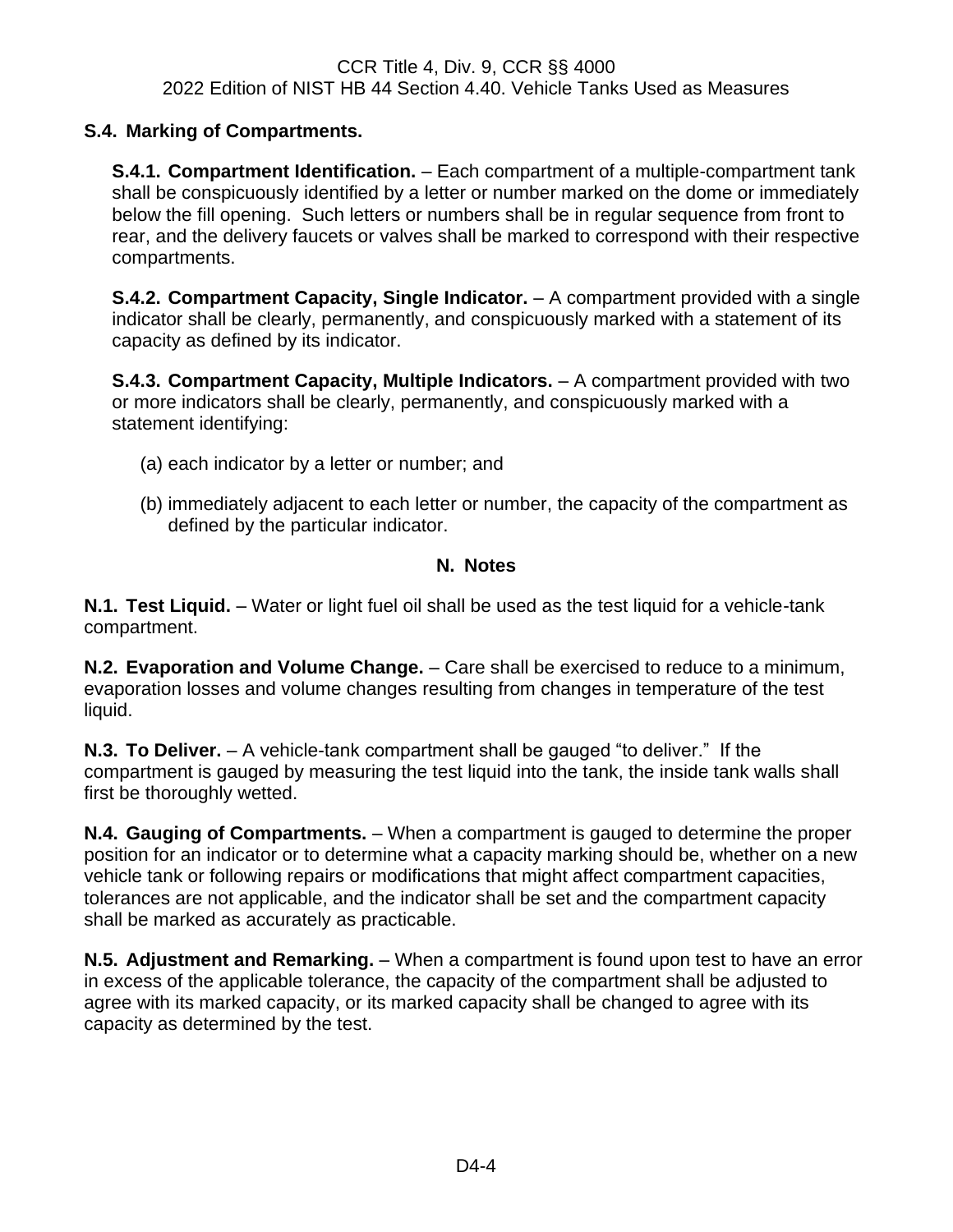#### **T. Tolerances**

#### <span id="page-8-1"></span><span id="page-8-0"></span>**T.1. Application.**

<span id="page-8-2"></span>**T.1.1. To Excess and to Deficiency.** – The tolerances hereinafter prescribed shall be applied to errors in excess and in deficiency.

<span id="page-8-3"></span>**T.2. Tolerance Values.** – Maintenance and acceptance tolerances shall be as shown in Table 1. Maintenance and Acceptance Tolerances on Vehicle-Tank Compartments.

| <b>Nominal Capacity of</b><br><b>Compartment</b> | <b>Maintenance and Acceptance Tolerances</b>          |                                                           |  |
|--------------------------------------------------|-------------------------------------------------------|-----------------------------------------------------------|--|
| <b>Gallons</b>                                   | <b>Expressed in Quarts</b>                            | <b>Expressed in Gallons</b>                               |  |
| 200 or less                                      | 2                                                     | 0.5                                                       |  |
| 201 to 400, inclusive                            | 3                                                     | 0.75                                                      |  |
| 401 to 600, inclusive                            | 4                                                     | 1.0                                                       |  |
| 601 to 800, inclusive                            | 5                                                     | 1.25                                                      |  |
| 801 to 1000, inclusive                           | 6                                                     | 1.50                                                      |  |
| over 1000                                        | Add 1 quart per<br>200 gallons or fraction<br>thereof | Add 0.25 gallon per<br>200 gallons or fraction<br>thereof |  |

#### **Table 1.Maintenance and Acceptance Tolerances on Vehicle-Tank Compartments**

#### **UR. User Requirements**

#### <span id="page-8-5"></span><span id="page-8-4"></span>**UR.1. Conditions of Use.**

<span id="page-8-6"></span>**UR.1.1. Filling.** – A vehicle shall stand upon a level surface during the filling of a compartment.

<span id="page-8-7"></span>**UR.1.2. Delivering.** – During a delivery, a vehicle shall be so positioned as to assure complete emptying of a compartment. Each compartment shall be used for an individual delivery only; that is, an individual delivery shall consist of the entire contents of a compartment or compartments.

(Amended 1976)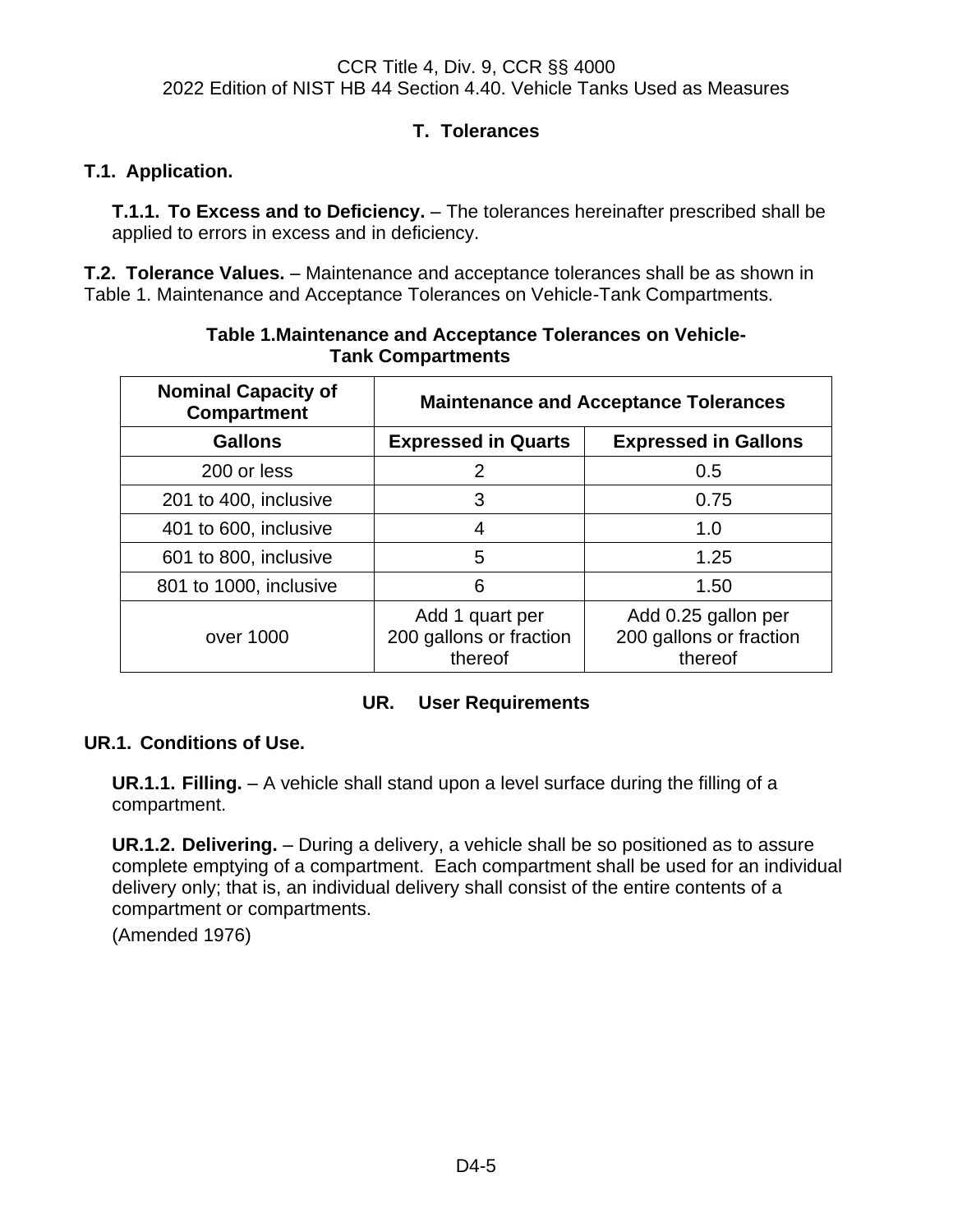# THIS PAGE LEFT INTENTIONALLY BLANK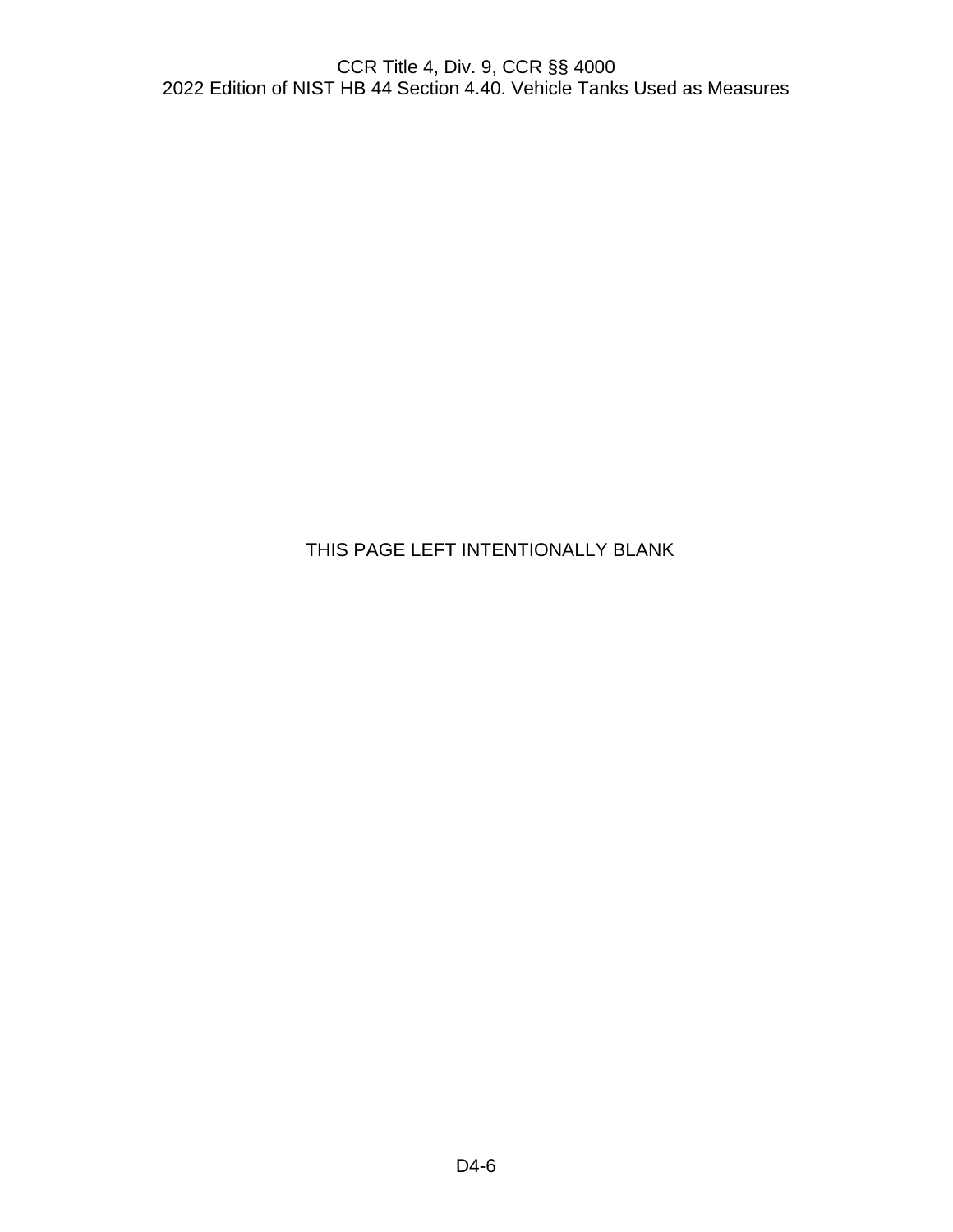# CCR Title 4, Div. 9, CCR §§ 4000<br>2022 Edition of NIST HB 44 Section 4.41. Liquid Measures

# **Table of Contents**

|    | Page |
|----|------|
| А. |      |
|    |      |
|    |      |
|    |      |
| S. |      |
|    |      |
|    |      |
|    |      |
|    |      |
|    |      |
|    |      |
| Τ. |      |
|    |      |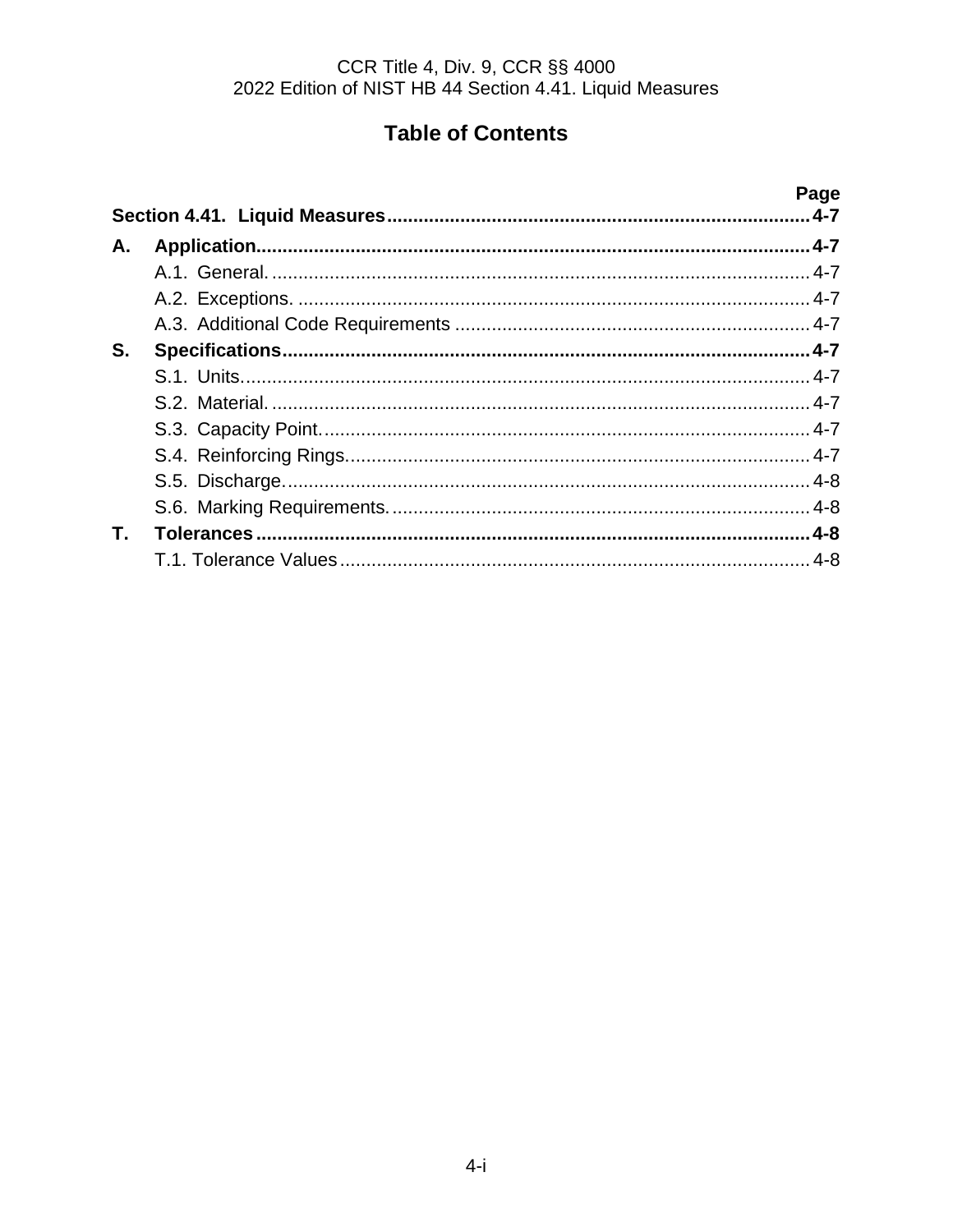#### CCR Title 4, Div. 9, CCR §§ 4000 2022 Edition of NIST HB 44 Section 4.41. Liquid Measures

### THIS PAGE INTENTIONALLY LEFT BLANK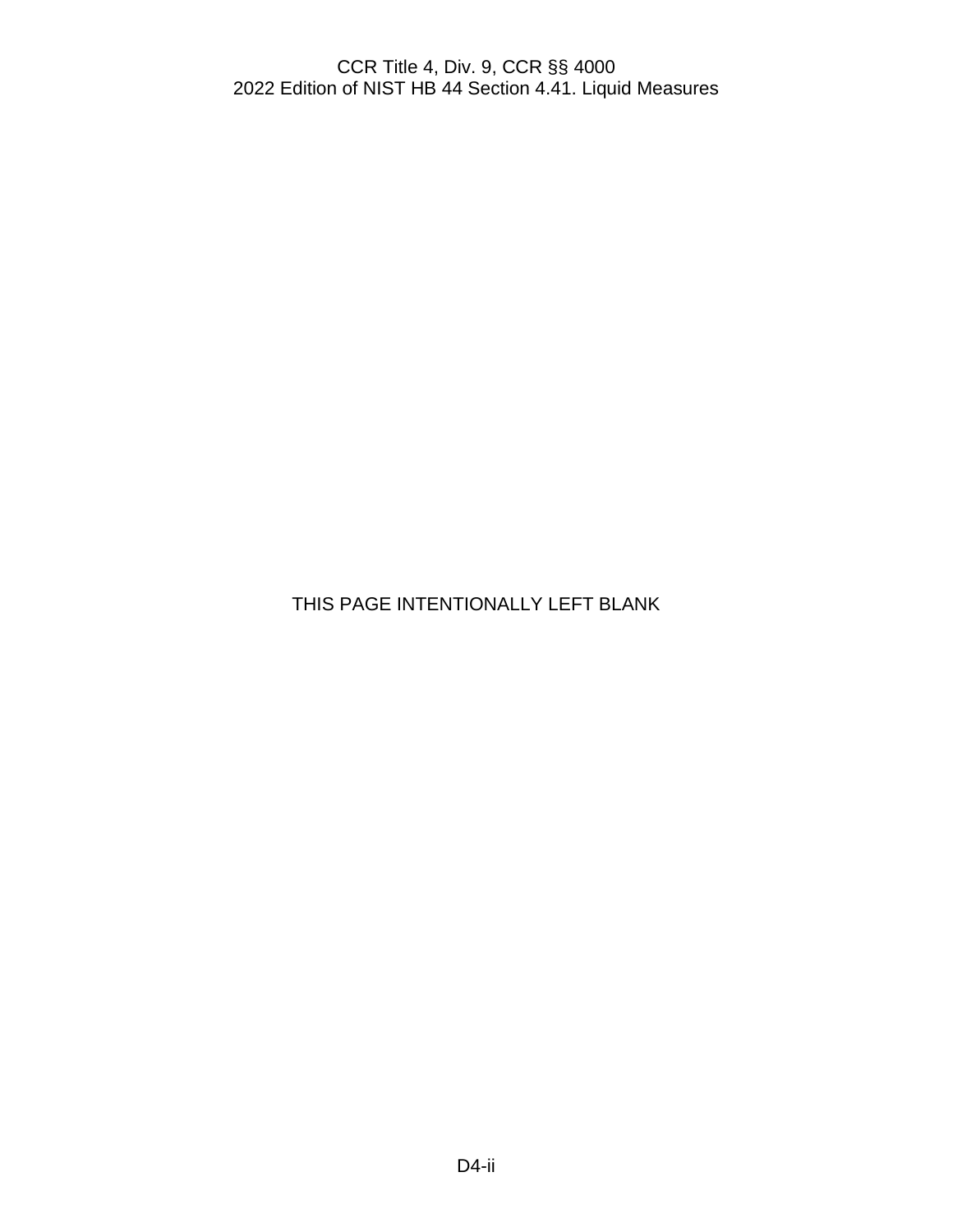# **Section 4.41. Liquid Measures**

#### **A. Application**

<span id="page-12-2"></span><span id="page-12-1"></span><span id="page-12-0"></span>**A.1. General.** – This code applies to liquid measures; that is, to rigid measures of capacity designed for general and repeated use in the measurement of liquids.

<span id="page-12-3"></span>**A.2. Exceptions.** – The code does not apply to test measures or other volumetric standards.

<span id="page-12-4"></span>**A.3. Additional Code Requirements**. – In addition to the requirements of this code, Liquid Measures shall meet the requirements of Section 1.10. General Code.

#### **S. Specifications**

#### <span id="page-12-6"></span><span id="page-12-5"></span>**S.1. Units.**

- (a) The capacity of a liquid measure marked in SI units shall be 0.1 L, 0.2 L, 0.5 L, 1 L, 2 L, 5 L, or a multiple of 5 L, and the measure shall not be subdivided.
- (b) The capacity of a liquid measure marked in U.S. customary units shall be 1 gill,  $\frac{1}{2}$  liq pt, 1 liq pt, 1 liq qt,  $\frac{1}{2}$  gal, 1<sup>1</sup>/<sub>2</sub> gal, or a multiple of 1 gal, and the measure shall not be subdivided. However, 3 pt and 5 pt brick molds and 2½ gal (10 qt) cans shall be permitted when used exclusively for ice cream.

<span id="page-12-7"></span>**S.2. Material.** – Measures shall be made of metal, glass, earthenware, enameled ware, composition, or similar and suitable material. If made of metal, the thickness of the metal shall not be less than the appropriate value given in Table 1. Minimum Thickness of Metal for Liquid Measures.

|                                            | <b>Minimum Thickness</b>                         | <b>Minimum Thickness</b>         |  |
|--------------------------------------------|--------------------------------------------------|----------------------------------|--|
| <b>Nominal Capacity</b>                    | For Iron or Steel, Plated, or<br>Unplated (inch) | For Copper or<br>Aluminum (inch) |  |
| 1 pint or less                             | 0.010                                            | 0.020                            |  |
| 1 quart, $\frac{1}{2}$ gallon,<br>1 gallon | 0.014                                            | 0.028                            |  |
| Over 1 gallon                              | 0.016                                            | 0.032                            |  |

#### **Minimum Thickness of Metal for Liquid Measures Table 1.**

<span id="page-12-8"></span>**S.3. Capacity Point.** – The capacity of a measure shall be determined to a definite edge, or to the lowest portion of a plate, bar, or wire, at or near the top of the measure, and shall not include the capacity of any lip or rim that may be provided.

<span id="page-12-9"></span>**S.4. Reinforcing Rings.** – Reinforcing rings, if used, shall be attached to the outside of the measure and shall show no divisions or lines on the inside surface of the measure.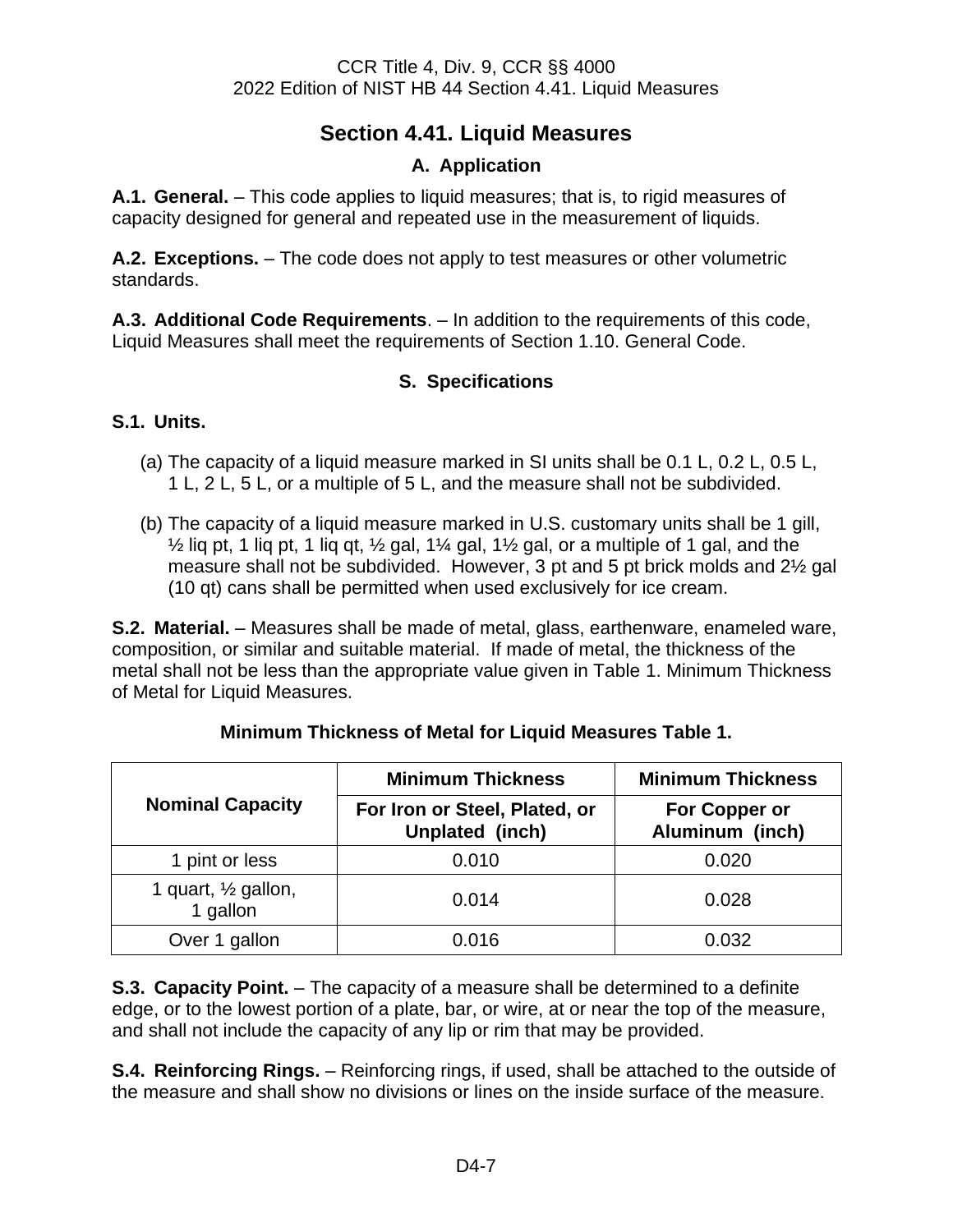<span id="page-13-0"></span>**S.5. Discharge.** – A measure equipped with a discharge faucet or valve shall be susceptible to complete discharge through the faucet or valve when the measure is standing on a level surface.

<span id="page-13-1"></span>**S.6. Marking Requirements.** – A measure shall be marked on its side with a statement of its capacity. If the capacity is stated in terms of the pint or quart, the word "Liquid" or the abbreviation "Liq" shall be included.

#### **T. Tolerances**

<span id="page-13-3"></span><span id="page-13-2"></span>**T.1. Tolerance Values**. – Maintenance tolerances in excess and in deficiency shall be as shown in Table 2. Maintenance Tolerances, in Excess and in Deficiency, for Liquid Measures. Acceptance tolerances shall be one-half the maintenance tolerances.

#### **Table 2.Maintenance Tolerances, in Excess and in Deficiency, for Liquid Measures**

| <b>Nominal</b><br><b>Capacity</b> | <b>Tolerance</b><br>In Excess | Tolerance<br><b>In Excess</b> | <b>Tolerance</b><br>In Deficiency | <b>Tolerance</b><br>In Deficiency |
|-----------------------------------|-------------------------------|-------------------------------|-----------------------------------|-----------------------------------|
|                                   | fluid drams                   | cubic inches                  | fluid drams                       | cubic inches                      |
| $\frac{1}{2}$ pt or less          | 2.0                           | 0.4                           | 1.0                               | 0.2                               |
| 1 pt                              | 3.0                           | 0.7                           | 1.5                               | 0.3                               |
| 1 <sub>qt</sub>                   | 4.0                           | 0.9                           | 2.0                               | 0.5                               |
| $\frac{1}{2}$ gal                 | 6.0                           | 1.4                           | 3.0                               | 0.7                               |
|                                   | fluid ounces                  | cubic inches                  | fluid drams                       | cubic inches                      |
| 1 and $1\%$ gal                   | 1.0                           | 1.8                           | 4.0                               | 0.9                               |
| $1\frac{1}{2}$ gal                | 1.5                           | 2.7                           | 6.0                               | 1.4                               |
|                                   | fluid ounces                  | cubic inches                  | fluid ounces                      | cubic inches                      |
| 2 gal                             | 2.0                           | 3.5                           | 1.0                               | 1.8                               |
| 3 and 4 gal                       | 4.0                           | 7.0                           | 2.0                               | 3.6                               |
| 5 gal                             | 6.0                           | 11.0                          | 3.0                               | 5.4                               |
| 10 gal                            | 10.0                          | 18.0                          | 5.0                               | 9.0                               |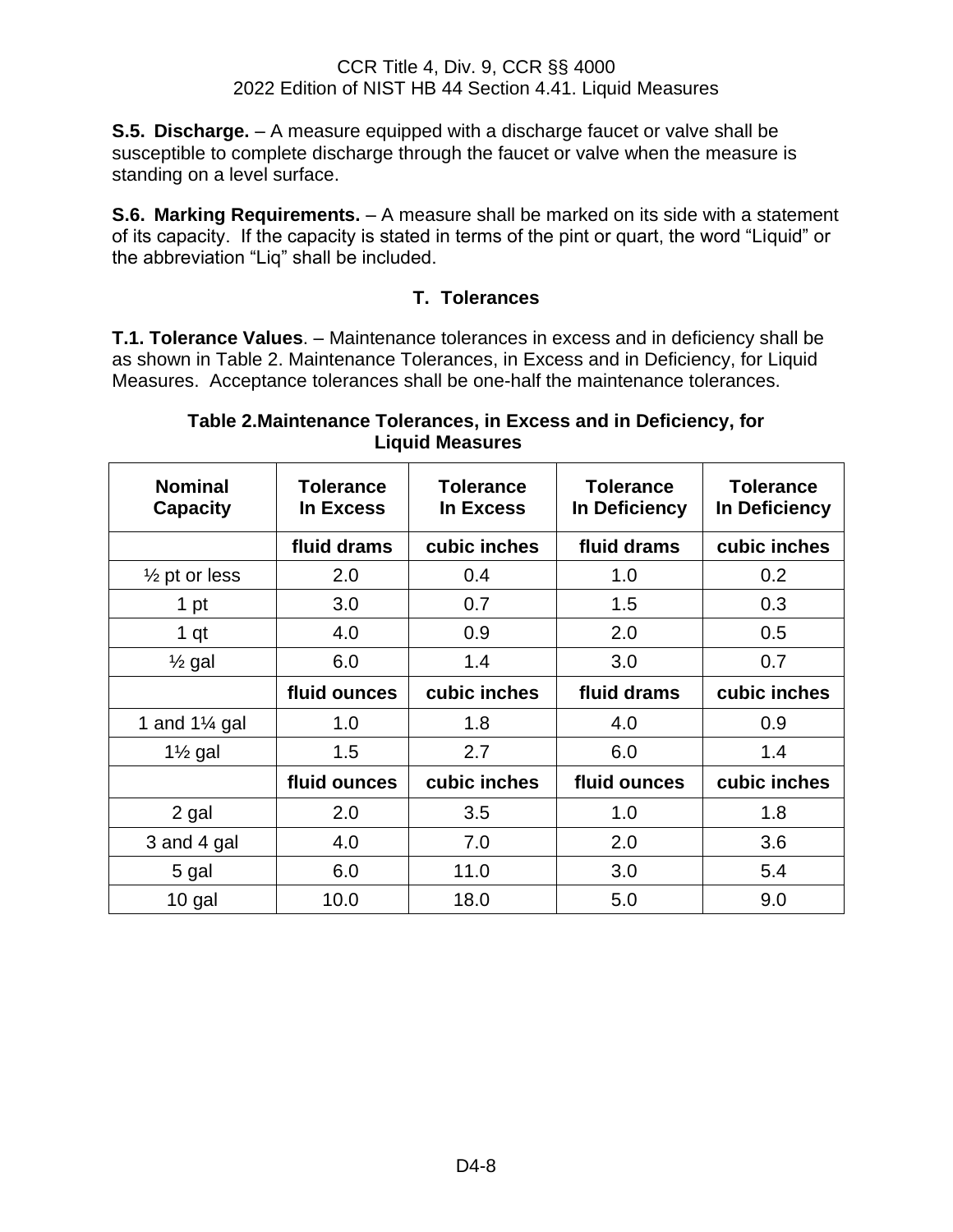# CCR Title 4, Div. 9, CCR §§ 4000, 4002.7<br>2022 Edition of NIST HB 44 Section 4.42. Farm Milk Tanks

# **Table of Contents**

|    | Section 4.42. |                                                                            |
|----|---------------|----------------------------------------------------------------------------|
| А. |               |                                                                            |
|    |               |                                                                            |
|    |               |                                                                            |
|    |               |                                                                            |
| S. |               |                                                                            |
|    |               |                                                                            |
|    |               |                                                                            |
|    |               |                                                                            |
|    |               |                                                                            |
|    |               |                                                                            |
|    |               |                                                                            |
|    |               |                                                                            |
|    |               |                                                                            |
|    |               |                                                                            |
|    |               |                                                                            |
|    |               |                                                                            |
|    |               |                                                                            |
|    |               |                                                                            |
|    |               |                                                                            |
|    |               | S.3.8. Design of Indicating Means on Tanks with a Capacity Greater than    |
|    |               |                                                                            |
|    |               |                                                                            |
|    |               |                                                                            |
|    |               | S.4.3. For a Tank of 1 001 Liters to 2000 Liters, or 251 to 500 Gallons 13 |
|    |               | S.4.4. For a Tank of Greater than 2000 Liters, or 500 Gallons.  13         |
|    |               |                                                                            |
|    |               |                                                                            |
|    |               |                                                                            |
|    |               |                                                                            |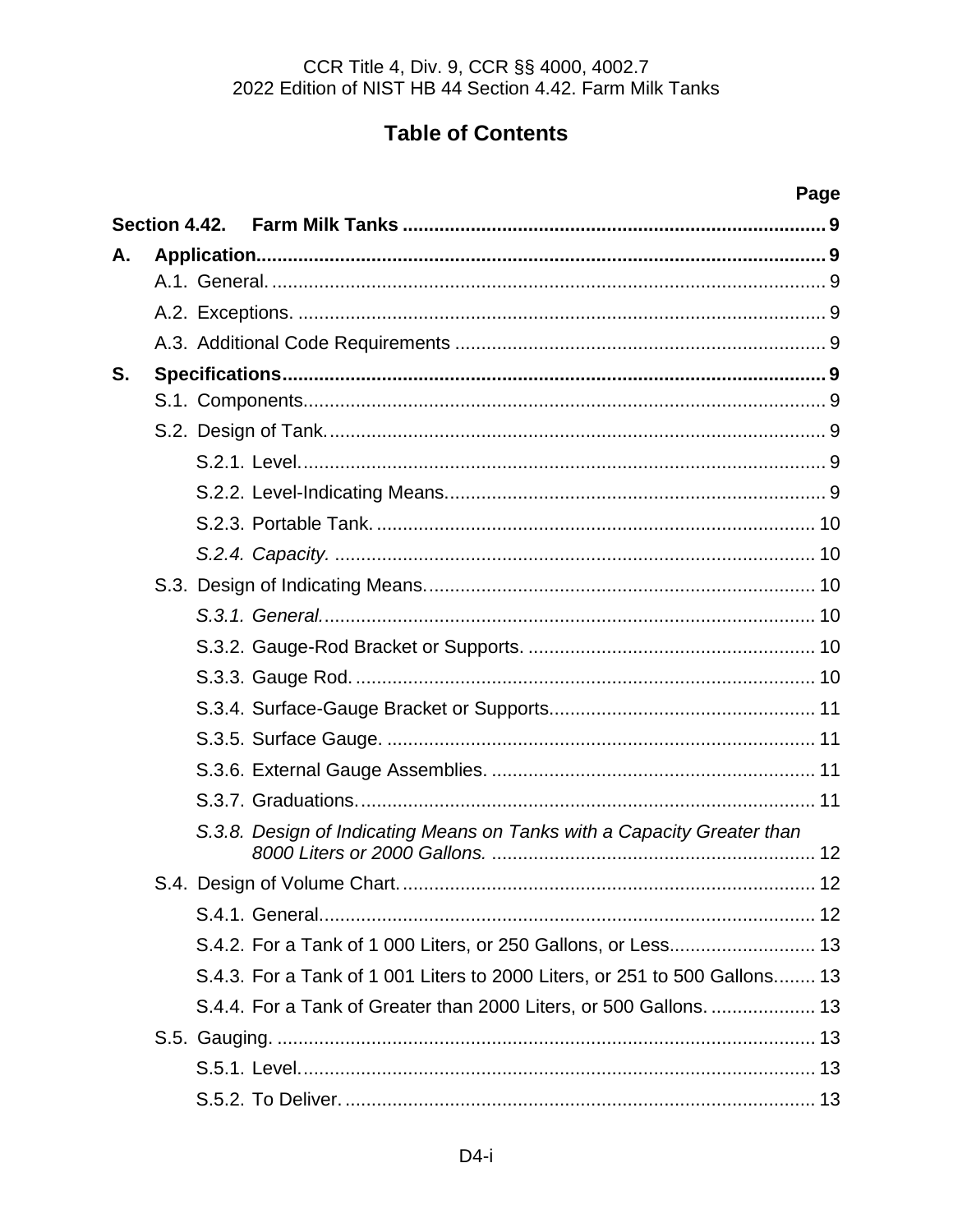# CCR Title 4, Div. 9, CCR §§ 4000, 4002.7<br>2022 Edition of NIST HB 44 Section 4.42. Farm Milk Tanks

| N. |                                                                            |  |
|----|----------------------------------------------------------------------------|--|
|    | CCR § 4002.7. Farm Milk Tanks. (4.42.)(a) Calibration at Installation.  13 |  |
|    |                                                                            |  |
|    |                                                                            |  |
|    |                                                                            |  |
|    |                                                                            |  |
|    |                                                                            |  |
|    |                                                                            |  |
|    |                                                                            |  |
|    |                                                                            |  |
| T. |                                                                            |  |
|    |                                                                            |  |
|    |                                                                            |  |
|    |                                                                            |  |
|    |                                                                            |  |
|    |                                                                            |  |
|    |                                                                            |  |
|    |                                                                            |  |
|    |                                                                            |  |
|    |                                                                            |  |
|    |                                                                            |  |
|    |                                                                            |  |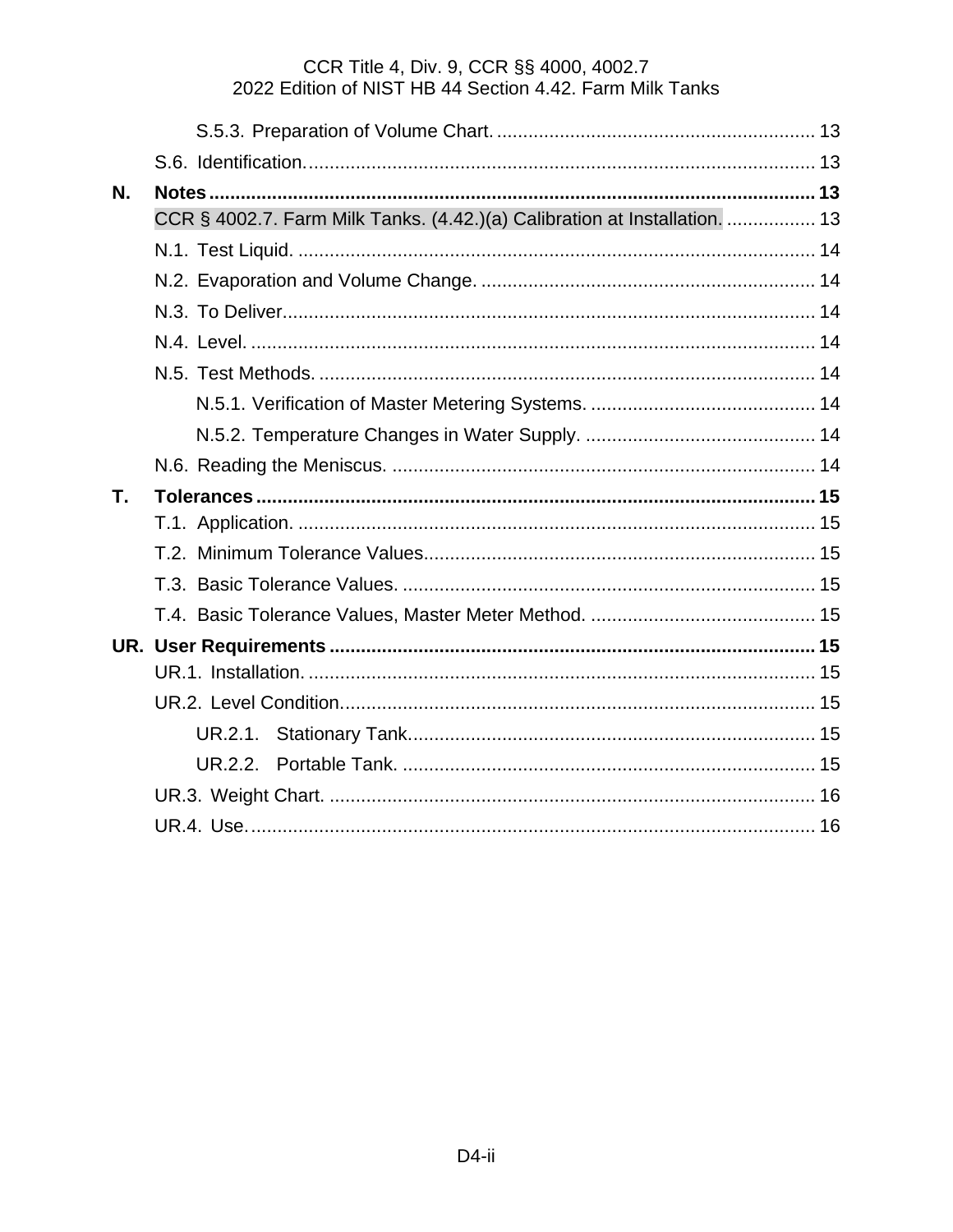# **Section 4.42. Farm Milk Tanks**

#### **A. Application**

<span id="page-16-2"></span><span id="page-16-1"></span><span id="page-16-0"></span>**A.1. General.** – This code applies to farm milk tanks on the premises of producers when these are used, or are to be used, for the commercial measurement of milk.

<span id="page-16-3"></span>**A.2. Exceptions.** – This code does not apply to tanks mounted on highway vehicles.

<span id="page-16-4"></span>**A.3. Additional Code Requirements**. – In addition to the requirements of this code, Farm Milk Tanks shall meet the requirements of Section 1.10. General Code.

#### **S. Specifications**

<span id="page-16-6"></span><span id="page-16-5"></span>**S.1. Components.** – A farm milk tank, whether stationary or portable, shall be considered suitable for commercial use only when it comprises:

- (a) a vessel, whether or not it is equipped with means for cooling its contents;
- (b) a means for reading the level of liquid in the tank, such as a removable gauge rod or surface gauge; and
- (c) a chart for converting level-of-liquid readings to volume.

Each compartment of a subdivided tank shall, for the purposes of this code, be construed to be a farm milk tank.

#### <span id="page-16-7"></span>**S.2. Design of Tank.**

<span id="page-16-8"></span>**S.2.1. Level.** – A farm milk tank shall be designed to be in normal operating position when it is in level. The tank shall be so constructed that it will maintain its condition of level under all normal conditions of lading.

<span id="page-16-9"></span>**S.2.2. Level-Indicating Means.** – A tank shall be permanently equipped with sensitive means by which the level of the tank can be determined.

**S.2.2.1. On a Stationary Tank.** – A stationary tank shall be provided with such level-indicating means as a two-way or circular level, a plumb bob, two-way leveling lugs, or the like; or the top edge or edges of the tank shall be so constructed throughout as to provide an accurate reference for level determinations; provided, that when leveling lugs or the top edge or edges of the tank are used as the reference for level determinations, there shall be supplied with the tank a sensitive spirit level of appropriate dimensions, and the positions where such level is intended to be used shall be permanently marked on the reference surface of the tank; and provided further, that when leveling lugs are used they shall be so designed, constructed, and installed at the factory that any alteration of the original position or condition, such as by hammering or filing,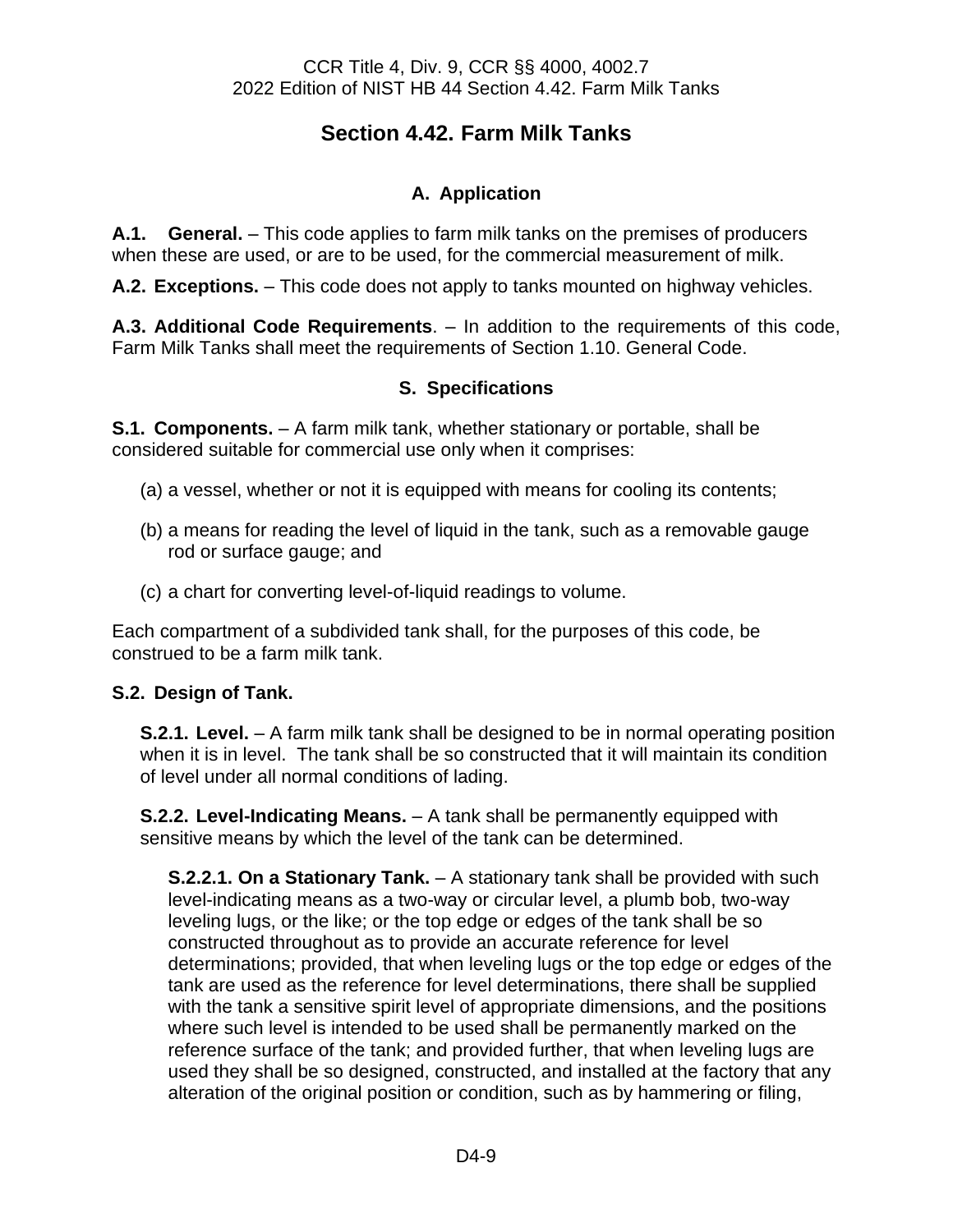#### CCR Title 4, Div. 9, CCR §§ 4000, 4002.7 2022 Edition of NIST HB 44 Section 4.42. Farm Milk Tanks

would be difficult and would become obvious. A stationary tank with a nominal capacity of 2 000 L or 500 gal, or greater shall be provided with at least two similar level-indicating means, and these shall be located in opposite and distant positions from each other to facilitate an accurate level determination in both directions of the tank's horizontal plane.

(Amended 1980)

**S.2.2.2. On a Portable Tank.** – A portable tank shall be provided with either a two-way or a circular level.

<span id="page-17-0"></span>**S.2.3. Portable Tank.** – A portable tank shall be of the center-reading type; that is, it shall be so designed that the gauge rod or surface gauge, when properly positioned for use, will be approximately in the vertical axis of the tank, centrally positioned with respect to the tank walls.

<span id="page-17-1"></span>*S.2.4. Capacity.* – *A farm milk tank shall be clearly and permanently marked on a surface visible after installation with its capacity as determined by the manufacturer. The capacity shall not exceed an amount that can be agitated without overflowing and that can be measured accurately with the liquid at rest.*

*[Nonretroactive as of January 1, 1979]*

#### <span id="page-17-2"></span>**S.3. Design of Indicating Means.**

<span id="page-17-3"></span>*S.3.1. General.* – *A tank shall include indicating means and shall be calibrated over the entire range of the volume of the tank from 5 % of capacity or 2 m<sup>3</sup> (500 gal) whichever is less, to its maximum capacity.*

*[Nonretroactive as of January 1, 1986]*

(Added 1985)

<span id="page-17-4"></span>**S.3.2. Gauge-Rod Bracket or Supports.** – If a tank is designed for use with a gauge rod, a substantial and rigid gauge-rod bracket or other suitable supporting elements for positioning the gauge rod shall be provided. A gauge rod and its brackets or other supporting elements shall be so constructed that, whenever the rod is placed in engagement with the bracket or supports and released, the rod will automatically seat itself at a fixed height and in a vertical position. When a gauge rod is properly seated on its brackets or supports, there shall be a clearance of at least 7.5 cm (3 in) between the graduated face of the rod and any tank wall or other surface that it faces.

<span id="page-17-5"></span>**S.3.3. Gauge Rod.** – When properly seated in position, a rod shall not touch the bottom of the tank unless this is required by the design of the supporting elements. The rod shall be graduated throughout an interval corresponding to the volume range within which readings of liquid level are to be made.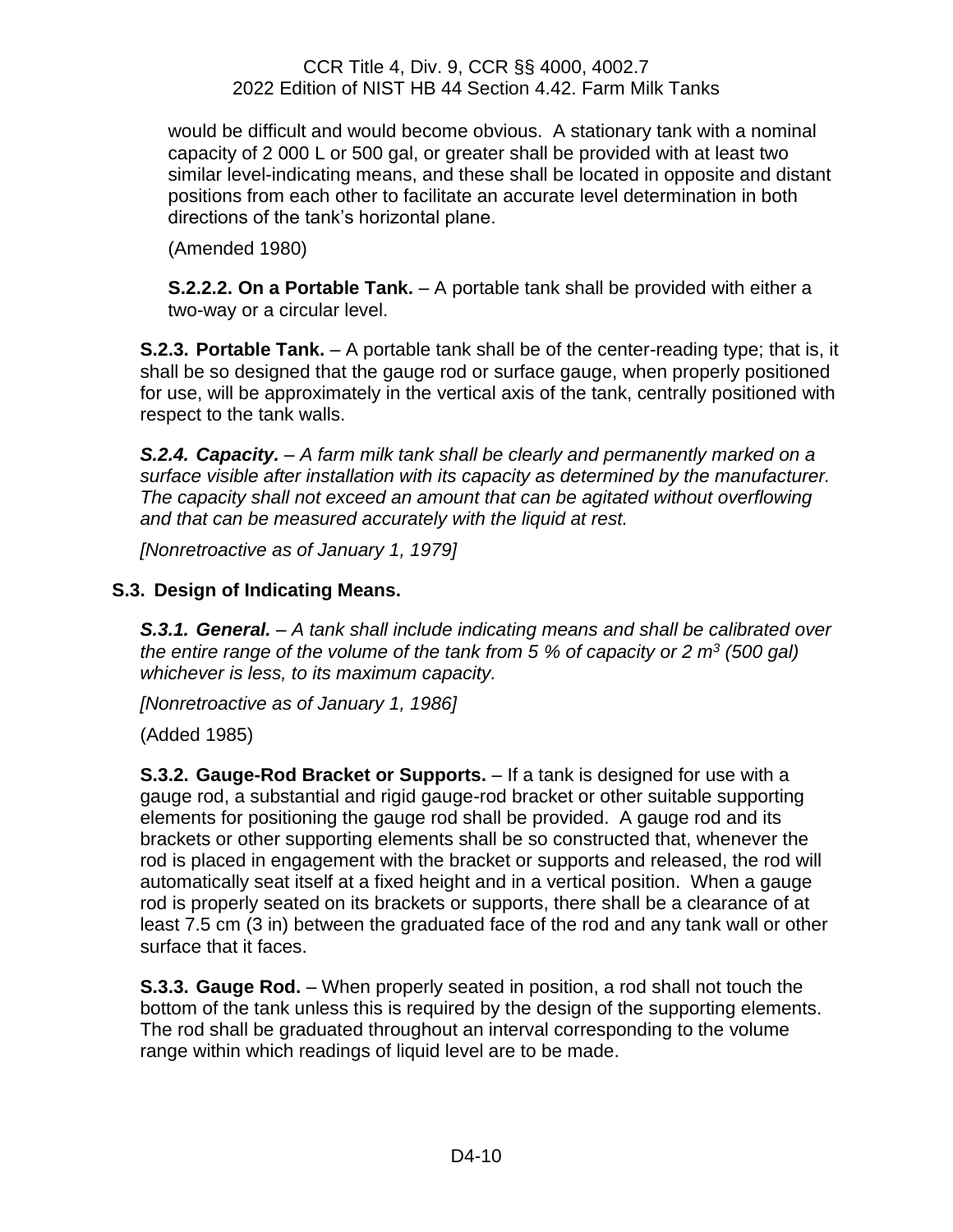<span id="page-18-0"></span>**S.3.4. Surface-Gauge Bracket or Supports.** – If a tank is designed for use with a surface gauge, a substantial and rigid surface-gauge bracket or other suitable supporting elements for positioning the surface gauge shall be provided. A surface gauge and its brackets or other supporting elements shall be so constructed that, whenever the gauge assembly is placed in engagement with the bracket or supports, the indicator, if not permanently mounted on the tank, will automatically seat itself in correct operating position, and the graduated element will be vertically positioned and will be securely held at any height to which it may be manually set.

<span id="page-18-1"></span>**S.3.5. Surface Gauge.** – When properly engaged with its bracket and set to its lowest position, a surface gauge shall not touch the bottom of the tank. The gauge shall be graduated throughout an interval corresponding to the volume range within which readings of liquid level are to be made.

#### <span id="page-18-2"></span>**S.3.6. External Gauge Assemblies.**

**S.3.6.1. Design and Installation.** – The gauge assembly shall be designed to meet sanitary requirements and shall be readily accessible for cleaning purposes. The gauge assembly shall be mounted in a vertical position and equipped with a sliding mechanism to assist in determining the liquid level.

**S.3.6.2. Gauge Tube.** – The gauge tube shall be borosilicate glass or approved rigid plastic or rigidly supported flexible tubing with a uniform internal diameter not less than 2 cm  $(34 \text{ in})$ . It shall be designed and constructed so that all product in the gauge can be discarded in such a manner that no product in the gauge tube will enter the discharge line or tank.

(Amended 1983)

**S.3.6.3. Scale Plate.** – The scale plate shall be mounted adjacent to and parallel with the gauge tube and be no more than 7 mm  $(4 \times n)$  from the tube.

**S.3.6.4. Scale Graduations.** – The graduation lines shall be clear and easily readable and shall comply with the requirements of paragraphs included under S.3.7. Graduations.

**S.3.6.5. Venting.** – An external gauge tube shall be adequately vented at the top, open to the atmosphere. Any attachment to the gauge tube shall not adversely affect the operation of this vent.

(Added 1984)

(Added 1977)

#### <span id="page-18-3"></span>**S.3.7. Graduations.**

**S.3.7.1. Spacing and Width of Graduations.** – On a gauge rod or surface gauge, the spacing of the graduations, center to center, shall be not more than 1.6 mm (0.0625 in or  $\frac{1}{16}$  in) and shall not be less than 0.8 mm (0.03125 in or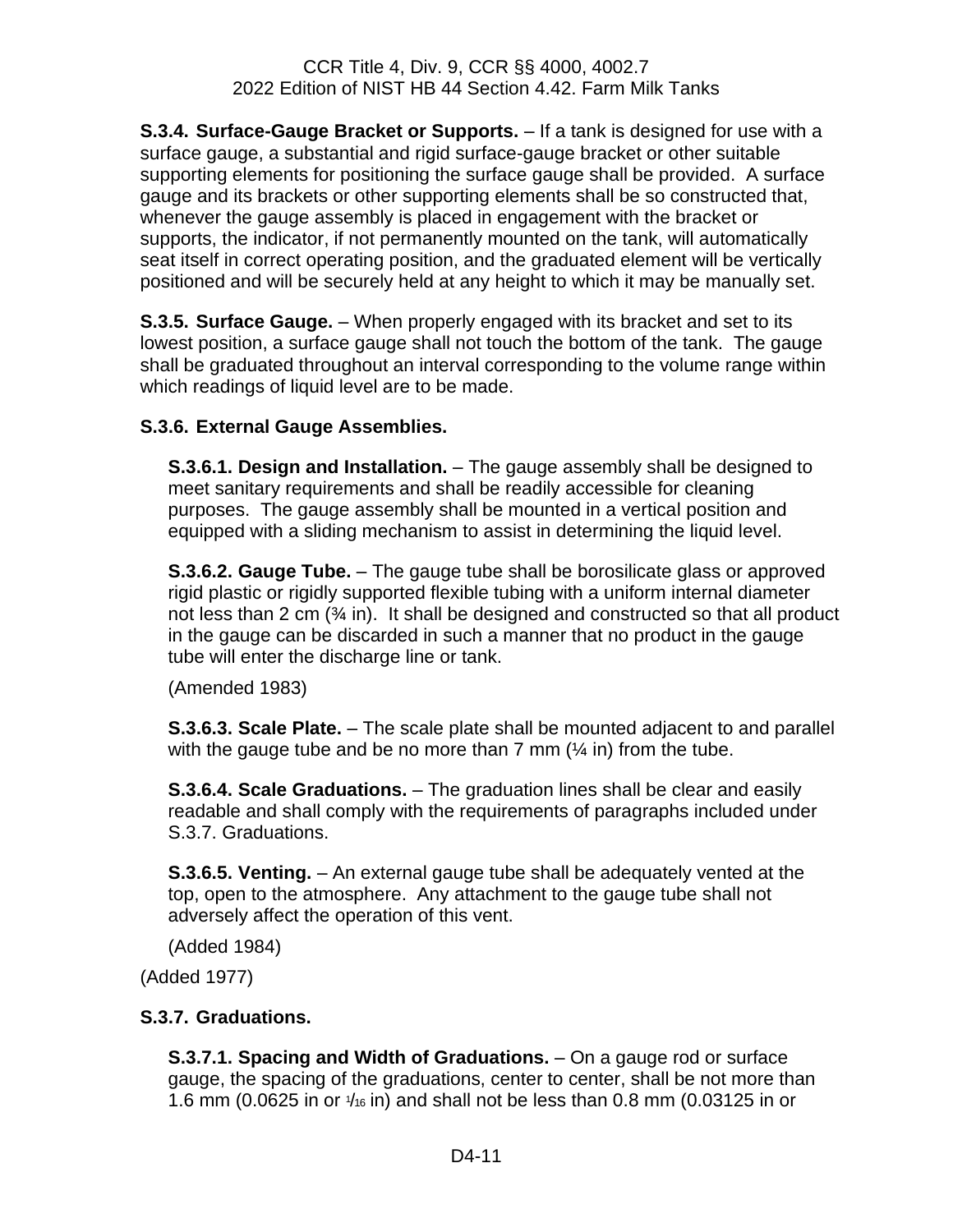#### CCR Title 4, Div. 9, CCR §§ 4000, 4002.7 2022 Edition of NIST HB 44 Section 4.42. Farm Milk Tanks

 $1/x$  in). The graduations shall not be less than 0.12 mm (0.005 in) in width, and the clear interval between adjacent edges of successive graduations shall be not less than 0.4 mm (0.015625 in or <sup>1</sup> /<sup>64</sup> in).

**S.3.7.2. Values of Graduations.** – On a gauge rod or surface gauge, the graduations may be designated in inches or in centimeters and fractions thereof, or may be identified in a numerical series without reference to inches or centimeters or fractions thereof. In either case, a volume chart shall be provided for each such rod or gauge and each tank with which it is associated, showing values in terms of the graduation on the rod or gauge. If a rod or gauge is associated with but one tank, in lieu of linear or numerical series graduations and volume chart, values in terms of volume of liquid in the tank may be shown directly on the rod or gauge.

**S.3.7.3. Value of Graduated Interval.** – The value of a graduated interval on a gauge rod or surface gauge (exclusive on the interval from the bottom of the tank to the lowest graduation) shall not exceed:

- (a) 2 L for a tank of a nominal capacity of 1000 L or less;  $\frac{1}{2}$  gal for a tank of a nominal capacity of 250 gal or less;
- (b) 4 L for a tank of a nominal capacity of 1001 L to 2000 L, inclusive; 1 gal for a tank of a nominal capacity of 251 gal to 500 gal, inclusive;
- (c) 6 L for a tank of a nominal capacity of 2001 L to 6000 L, inclusive; 1½ gal for a tank of a nominal capacity of 501 gal to 1500 gal, inclusive;
- (d) 8 L for a tank of a nominal capacity of 6001 L to 10 000 L, inclusive; 2 gal for a tank of a nominal capacity of 1501 gal to 2500 gal, inclusive; or
- (e) 8 L plus 4 L for each additional 10 000 L or fraction thereof, for tanks of nominal capacity above 10 000 L or 2 gal plus 1 gal for each additional 2500 gal or fraction thereof, for tanks with nominal capacity above 2500 gal.

(Amended 1980)

<span id="page-19-0"></span>*S.3.8. Design of Indicating Means on Tanks with a Capacity Greater than 8000 Liters or 2000 Gallons.* – *Any farm milk tank with a capacity greater than 8000 L, or 2000 gal, shall be equipped with an external gauge assembly.*

*[Nonretroactive and applicable only to tanks manufactured after January 1, 1981]* (Added 1980)

#### <span id="page-19-1"></span>**S.4. Design of Volume Chart.**

<span id="page-19-2"></span>**S.4.1. General.** – A volume chart shall show volume values only, *over the entire range of the volume of the tank from 5 % of capacity or 2 m<sup>3</sup> (500 gal) whichever is*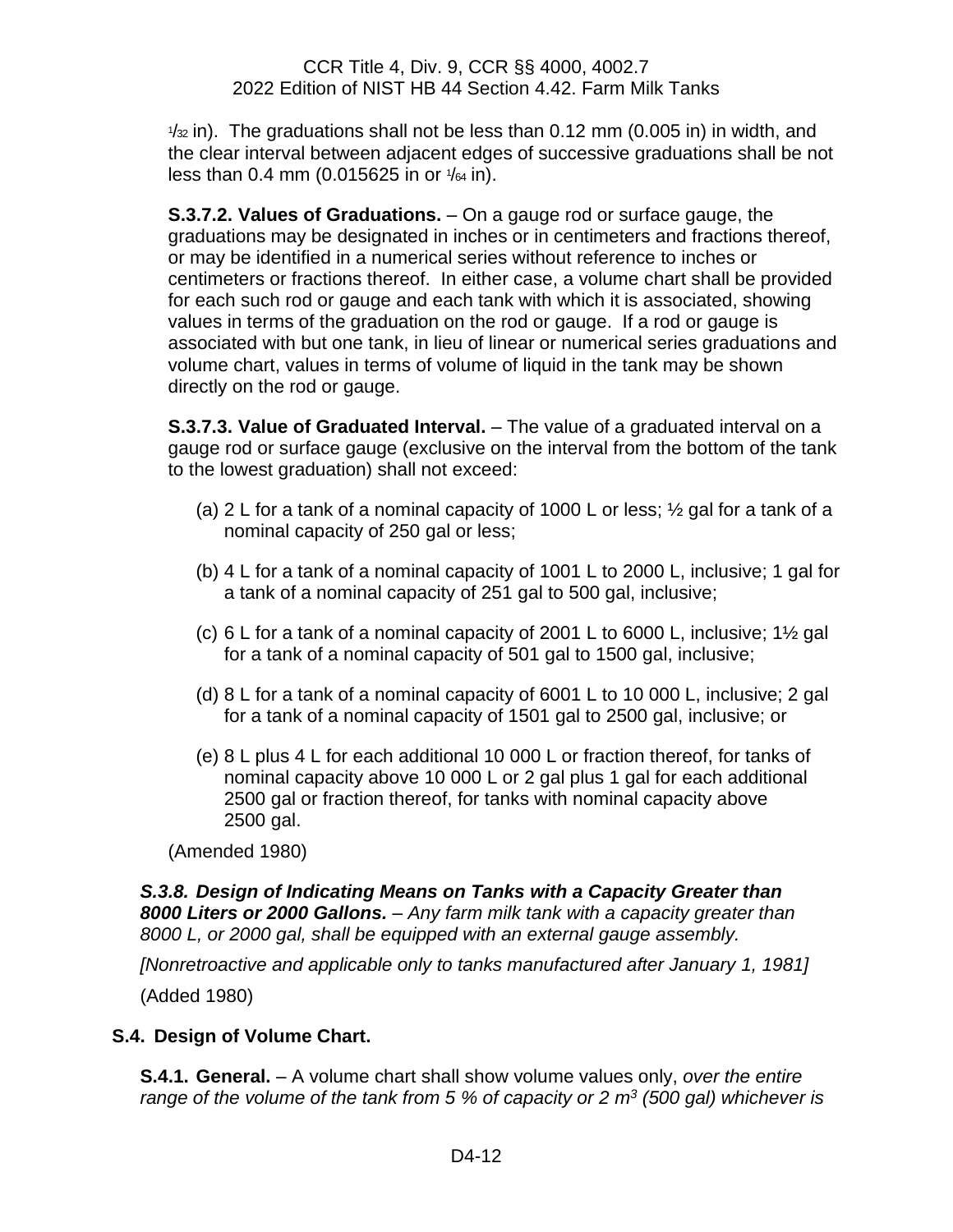#### CCR Title 4, Div. 9, CCR §§ 4000, 4002.7 2022 Edition of NIST HB 44 Section 4.42. Farm Milk Tanks

*less, to its maximum capacity.\** All letters and figures on the chart shall be distinct and easily readable. The chart shall be substantially constructed, and the face of the chart shall be so protected that its lettering and figures will not tend easily to become obliterated or illegible.

*[\*Nonretroactive as of January 1, 1986]*

(Amended 1985)

<span id="page-20-0"></span>**S.4.2. For a Tank of 1 000 Liters, or 250 Gallons, or Less.** – The volume chart for a tank of nominal capacity of 1000 L, or 250 gal, or less shall show values at least to the nearest 1 L, or  $\frac{1}{4}$  gal.

<span id="page-20-1"></span>**S.4.3. For a Tank of 1 001 Liters to 2000 Liters, or 251 to 500 Gallons.** – The volume chart for a tank of nominal capacity of 1001 L to 2000 L, or 251 gal to 500 gal, inclusive, shall show values at least to the nearest 2 L, or ½ gal.

<span id="page-20-2"></span>**S.4.4. For a Tank of Greater than 2000 Liters, or 500 Gallons.** – The volume chart for a tank of nominal capacity of greater than 2000 L, or 500 gal, shall show values at least to the nearest gallon, or 4 L.

(Amended 1980)

#### <span id="page-20-3"></span>**S.5. Gauging.**

<span id="page-20-4"></span>**S.5.1. Level.** – A farm milk tank shall be level, as shown by the level-indicating means, during the original gauging operation.

<span id="page-20-5"></span>**S.5.2. To Deliver.** – A farm milk tank shall be originally gauged "to deliver." If the tank is gauged by measuring the test liquid into the tank, the inside tank walls shall first be thoroughly wetted and the tank shall then be drained for 30 seconds after the main drainage flow has ceased.

<span id="page-20-6"></span>**S.5.3. Preparation of Volume Chart.** – When a tank is gauged for the purposes of preparing a volume chart, tolerances are not applicable, and the chart shall be prepared as accurately as practicable.

<span id="page-20-7"></span>**S.6. Identification.** – A tank and any gauge rod, surface gauge, spirit level, and volume chart intended to be used therewith shall be mutually identified, as by a common serial number, in a prominent and permanent manner.

#### **N. Notes**

<span id="page-20-9"></span><span id="page-20-8"></span>**CCR § 4002.7. Farm Milk Tanks. (4.42.)(a) Calibration at Installation.** Any farm milk tank exceeding 1,000 gallons capacity installed or relocated after January 1, 1982 shall be calibrated at the farm and a volume chart prepared before the acceptance test is performed.

#### **(Adopted, 4 CCR 4002.)**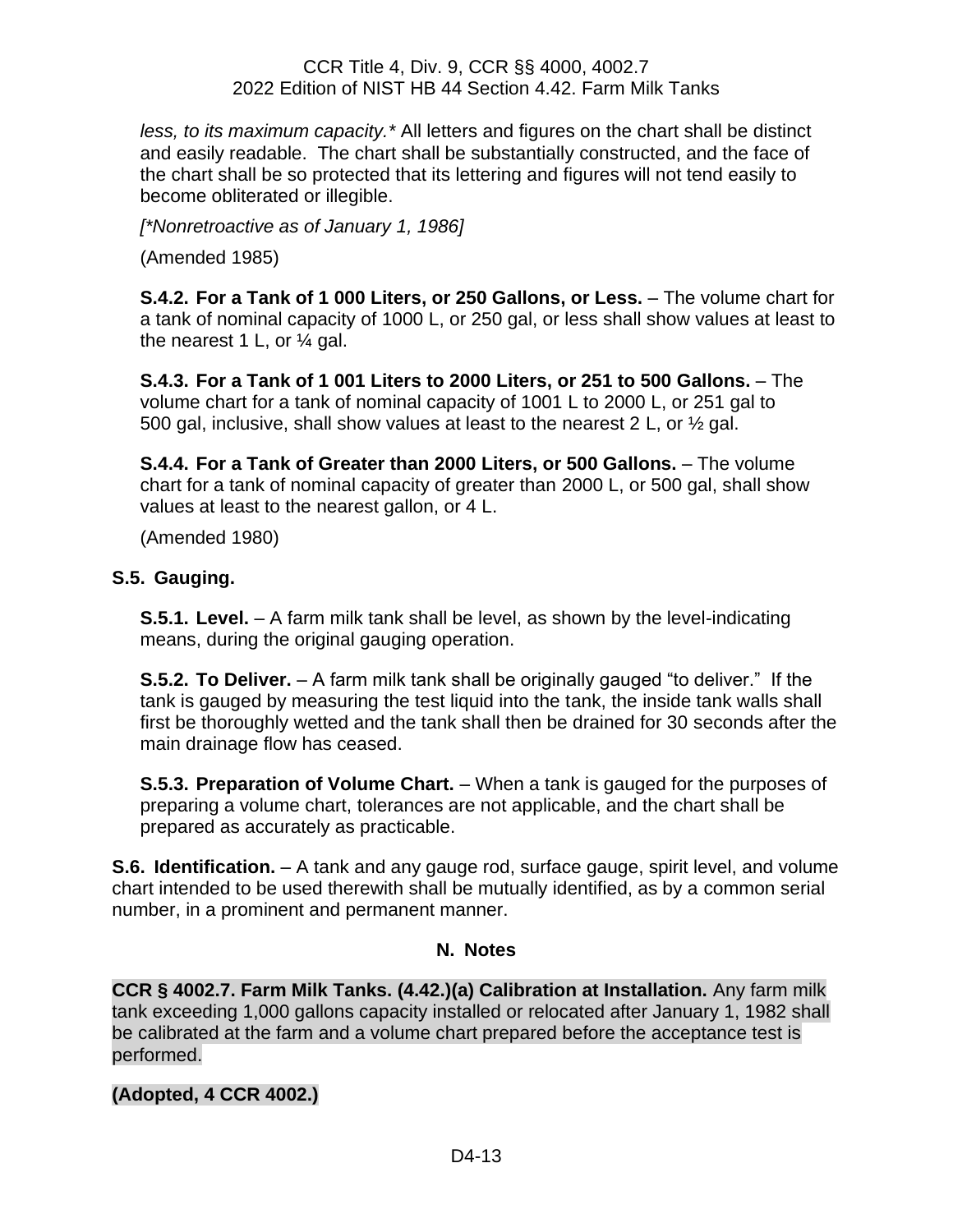<span id="page-21-0"></span>**N.1. Test Liquid.** – Water shall be used as the test liquid for a farm milk tank.

<span id="page-21-1"></span>**N.2. Evaporation and Volume Change.** – Care shall be exercised to reduce to a minimum, evaporation losses and volume changes resulting from changes in temperature of the test liquid.

<span id="page-21-2"></span>**N.3. To Deliver.** – A farm milk tank shall be tested "to deliver." If the tank is gauged by measuring the test liquid delivered into the tank, the inside tank walls shall first be thoroughly wetted and the tank then shall be drained for 30 seconds after the main drainage flow has ceased.

<span id="page-21-3"></span>**N.4. Level.** – A farm milk tank shall be level, as shown by the level-indicating means, during gauging and testing.

<span id="page-21-4"></span>**N.5. Test Methods.** – Acceptance tests of milk tanks may be of either the prover method or the master meter method provided that the master metering system is capable of operating within 25 % of the applicable tolerance found in T.3. Basic Tolerance Values. Subsequent tests may be of either the prover method or the master meter method provided that the master metering system is capable of operating within 25 % of the applicable tolerance found in T.4. Basic Tolerance Values, Master Meter Method.

<span id="page-21-5"></span>**N.5.1. Verification of Master Metering Systems.** – A master metering system used to gauge a milk tank shall be verified before and after the gauging process. A master metering system used to calibrate a milk tank shall be verified before starting the calibration and re**-**verified at least every quarter of the tank capacity, or every 2000 L (500 gal), whichever is greater. The above process of re-verifying the master metering system may be waived if the system is verified using a NIST traceable prover with a minimum of two tests immediately before and one test immediately after the gauging process and that each test result is within 25 % of T.3. Basic Tolerance Values.

(Added 2001) (Amended 2012)

<span id="page-21-6"></span>**N.5.2. Temperature Changes in Water Supply.** – When using a master metering system to gauge or calibrate a milk tank, the official shall monitor the temperature of the water before and after changing sources of supply. If the water temperature of the new source changes by more than 2.8  $^{\circ}C$  (5  $^{\circ}F$ ) from the previous supply, the official shall re-verify the accuracy of the master metering system as soon as possible after the system reaches temperature equilibrium with the new supply source.

(Added 2001)

<span id="page-21-7"></span>**N.6. Reading the Meniscus.** – When a reading or setting is to be obtained from a meniscus formed by milk or other opaque liquid, the index or reading line is the position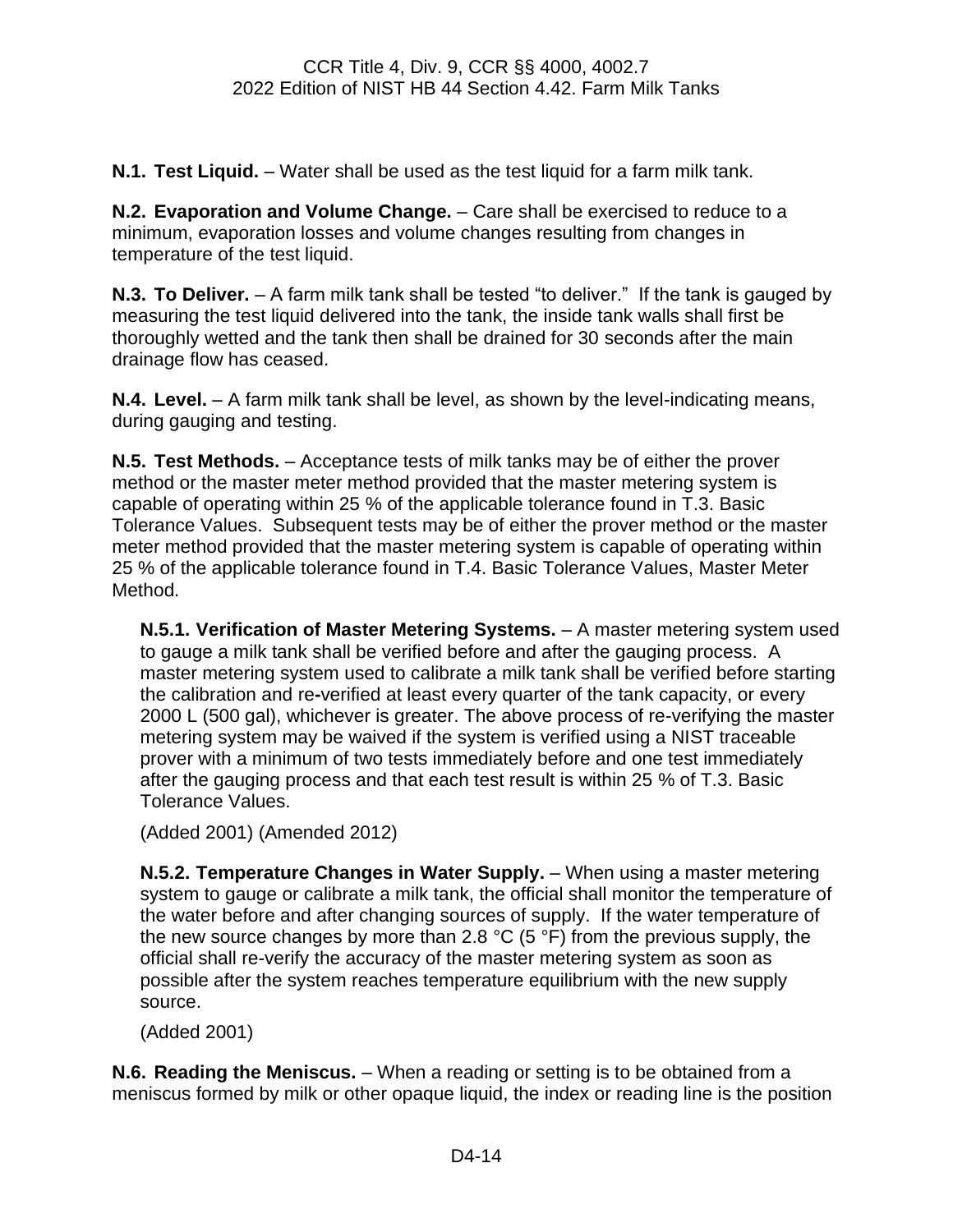#### CCR Title 4, Div. 9, CCR §§ 4000, 4002.7 2022 Edition of NIST HB 44 Section 4.42. Farm Milk Tanks

of the highest point of the center of the meniscus. When calibrating a device with water and the device is to be used with an opaque liquid, the reading should be obtained accordingly; that is, the position of the highest point of the center of the meniscus.

(Added 1984)

#### **T. Tolerances**

<span id="page-22-1"></span><span id="page-22-0"></span>**T.1. Application.** – The tolerances hereinafter prescribed shall be applied equally to errors in excess and errors in deficiency.

<span id="page-22-2"></span>**T.2. Minimum Tolerance Values.** – On a particular tank, the maintenance and acceptance tolerance applied shall be not smaller than the volume corresponding to the graduated interval at the point of test draft on the indicating means or  $2 \mathsf{L}$  ( $\frac{1}{2}$  gal), whichever is greater.

(Amended 1980)

<span id="page-22-3"></span>**T.3. Basic Tolerance Values.** – The basic maintenance and acceptance tolerance shall be 0.2 % of the volume of test liquid in the tank at each test draft.

(Amended 1975)

<span id="page-22-4"></span>**T.4. Basic Tolerance Values, Master Meter Method.** – The basic maintenance and acceptance tolerance for tanks tested by the master meter method shall be 0.4 % of the volume of test liquid in the tank at each test draft.

<span id="page-22-5"></span>(Added 1975)

#### **UR. User Requirements**

<span id="page-22-6"></span>**UR.1. Installation.** – A stationary tank shall be rigidly installed in level without the use of removable blocks or shims under the legs. If such tank is not mounted permanently in position, the correct position on the floor for each leg shall be clearly and permanently defined.

#### <span id="page-22-7"></span>**UR.2. Level Condition.**

<span id="page-22-8"></span>**UR.2.1. Stationary Tank.** – A stationary farm milk tank shall be maintained in level.

**UR.2.1.1. Leveling Lugs.** – If leveling lugs are provided on a stationary tank, such lugs shall not be hammered or filed to establish or change a level condition of the tank.

<span id="page-22-9"></span>**UR.2.2. Portable Tank.** – On a portable tank, measurement readings shall be made only when the tank is approximately level; that is, when it is not out of level by more than 5 % or approximately three degrees in any direction.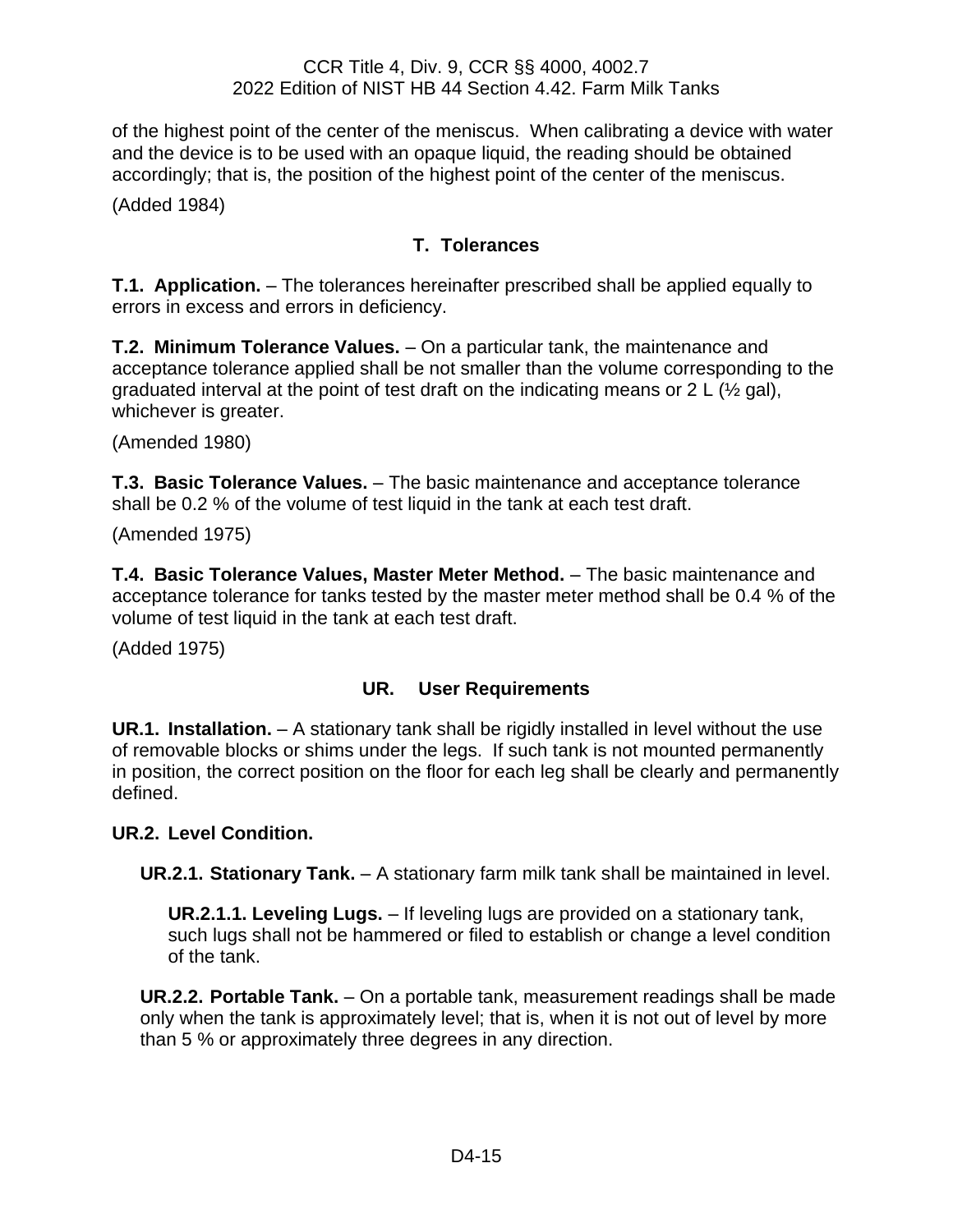#### CCR Title 4, Div. 9, CCR §§ 4000, 4002.7 2022 Edition of NIST HB 44 Section 4.42. Farm Milk Tanks

<span id="page-23-0"></span>**UR.3. Weight Chart.** – An auxiliary weight chart may be provided, on which shall be prominently displayed the weight per unit volume value used to derive the weight values from the official volume chart.

<span id="page-23-1"></span>**UR.4. Use.** – A farm milk tank shall not be used to measure quantities greater than an amount that can be agitated without overflowing.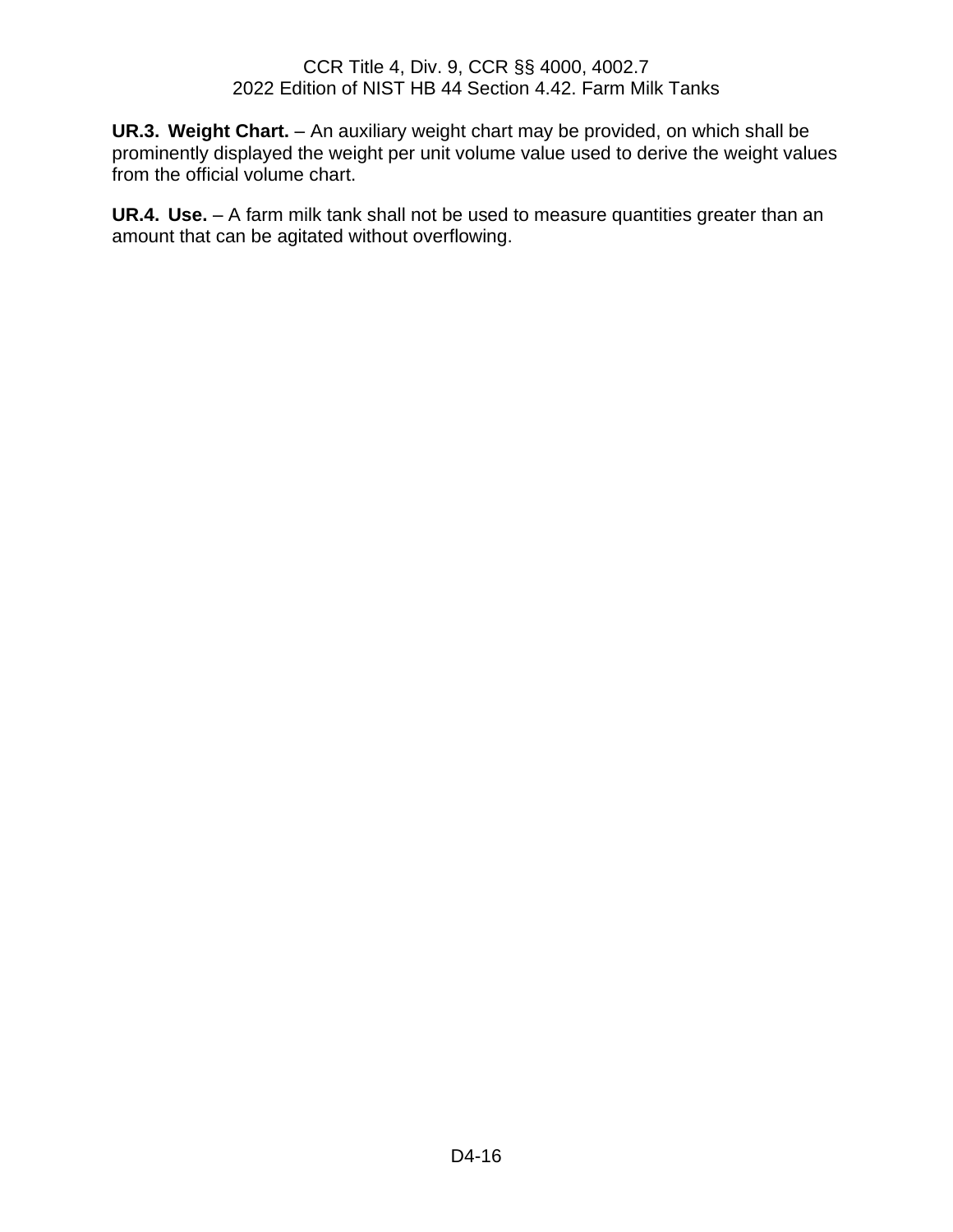# **Table of Contents**

|    | Page |
|----|------|
| А. |      |
|    |      |
|    |      |
|    |      |
| S. |      |
|    |      |
|    |      |
|    |      |
|    |      |
|    |      |
|    |      |
| N. |      |
|    |      |
|    |      |
|    |      |
|    |      |
| Τ. |      |
|    |      |
|    |      |
|    |      |
|    |      |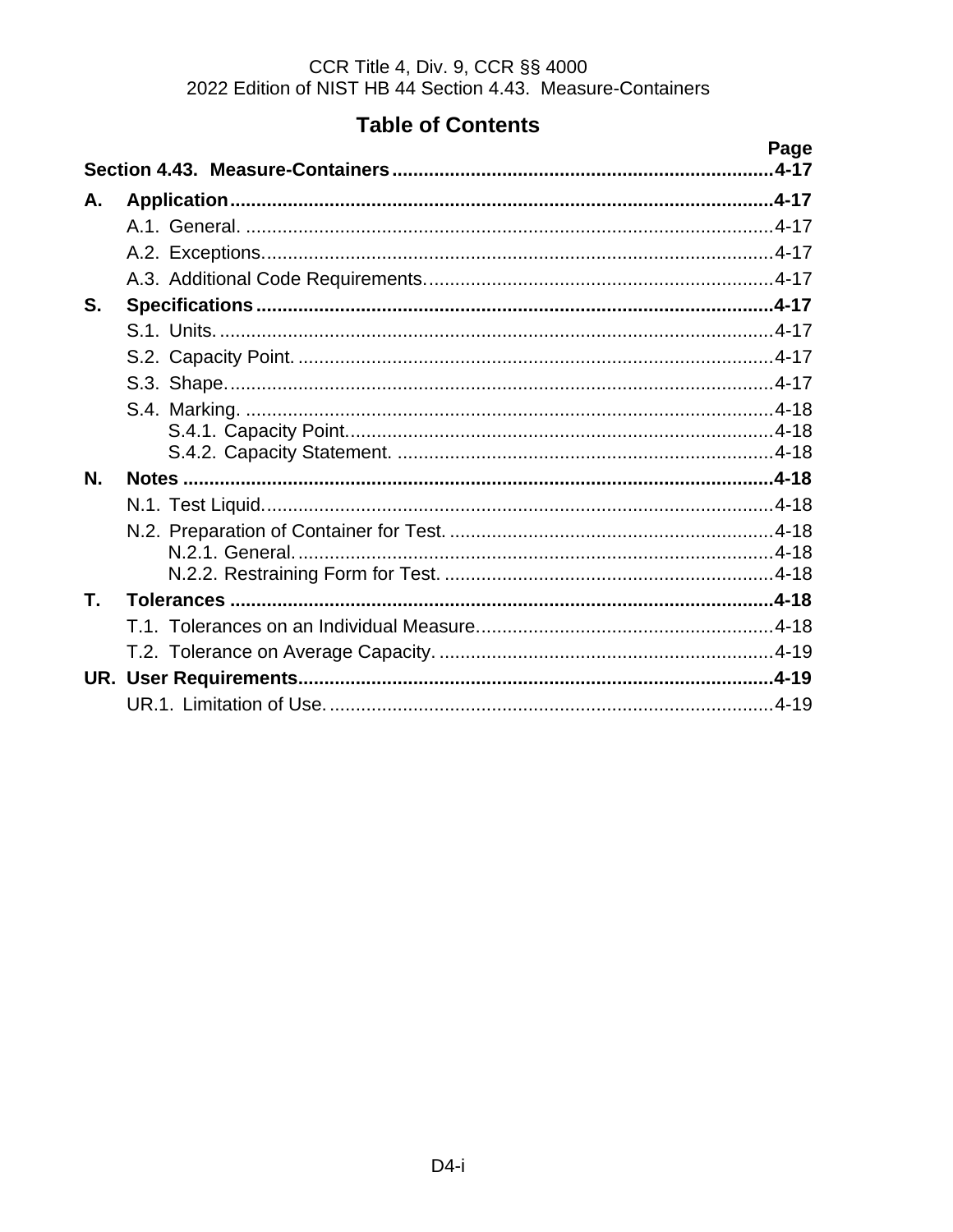### THIS PAGE INTENTIONALLY LEFT BLANK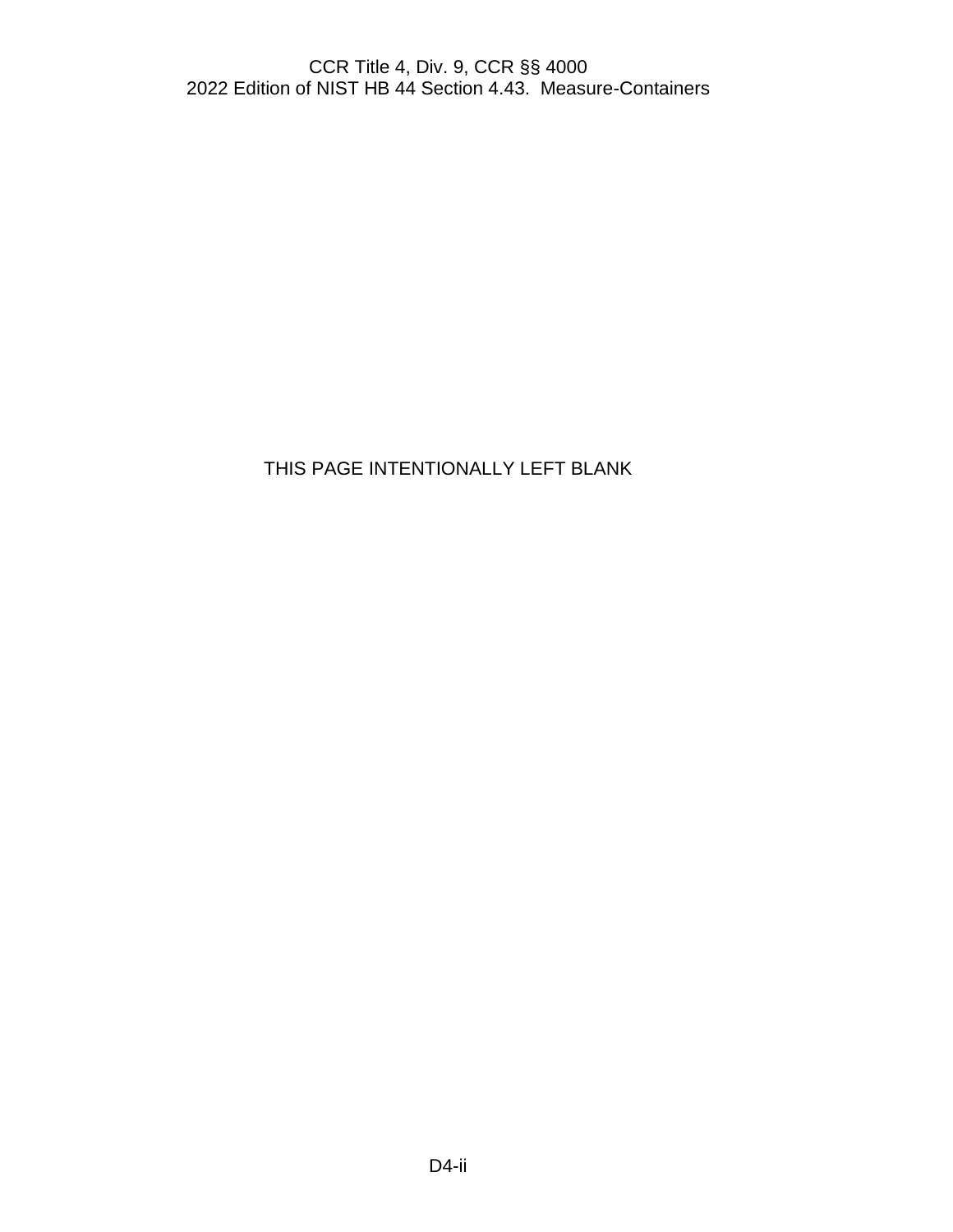#### **Section 4.43. Measure-Containers**

#### **A. Application**

<span id="page-26-2"></span><span id="page-26-1"></span><span id="page-26-0"></span>**A.1. General.** – This code applies to measure-containers, including lids or closures if such are necessary to provide total enclosure of the measured commodity, as follows:

- (a) Retail measure-containers intended to be used only once to determine at the time of retail sale, and from bulk supply, the quantity of commodity on the basis of liquid measure. The retail measure-container serves as the container for the delivery of the commodity.
- (b) Prepackaged measure-containers intended to be used only once to determine in advance of sale the quantity of a commodity (such as ice cream, ice milk, or sherbet) on the basis of liquid measure. The prepackaged measure-container serves as the container for the delivery of the commodity, in either a wholesale or a retail marketing unit.

<span id="page-26-3"></span>**A.2. Exceptions.** – This code does not apply to rigid containers used for milk, cream, or other fluid dairy products, which are covered by packaging requirements.

<span id="page-26-4"></span>**A.3. Additional Code Requirements.** – In addition to the requirements of this code, Measure-Containers shall meet the requirements of Section 1.10. General Code.

#### **S. Specifications**

<span id="page-26-6"></span><span id="page-26-5"></span>**S.1. Units.** – The capacity of a measure-container shall be a multiple of or a binary submultiple of a quart or a liter, and the measure shall not be subdivided. However, for prepackaged measure-containers, any capacity less than  $\frac{1}{4}$  L or  $\frac{1}{2}$  liq pt shall be permitted.

(Amended 1979)

<span id="page-26-7"></span>**S.2. Capacity Point.** – The capacity of a measure-container shall be sharply defined by:

- (a) the top edge;
- (b) a line near the top edge; or
- (c) the horizontal cross-sectional plane established by the bottom surface of the removable lid or cap when seated in the container.

<span id="page-26-8"></span>**S.3. Shape.** – A measure-container shall be designed as some suitable geometrical shape, and its capacity shall be determined without distortion from its normal assembled shape.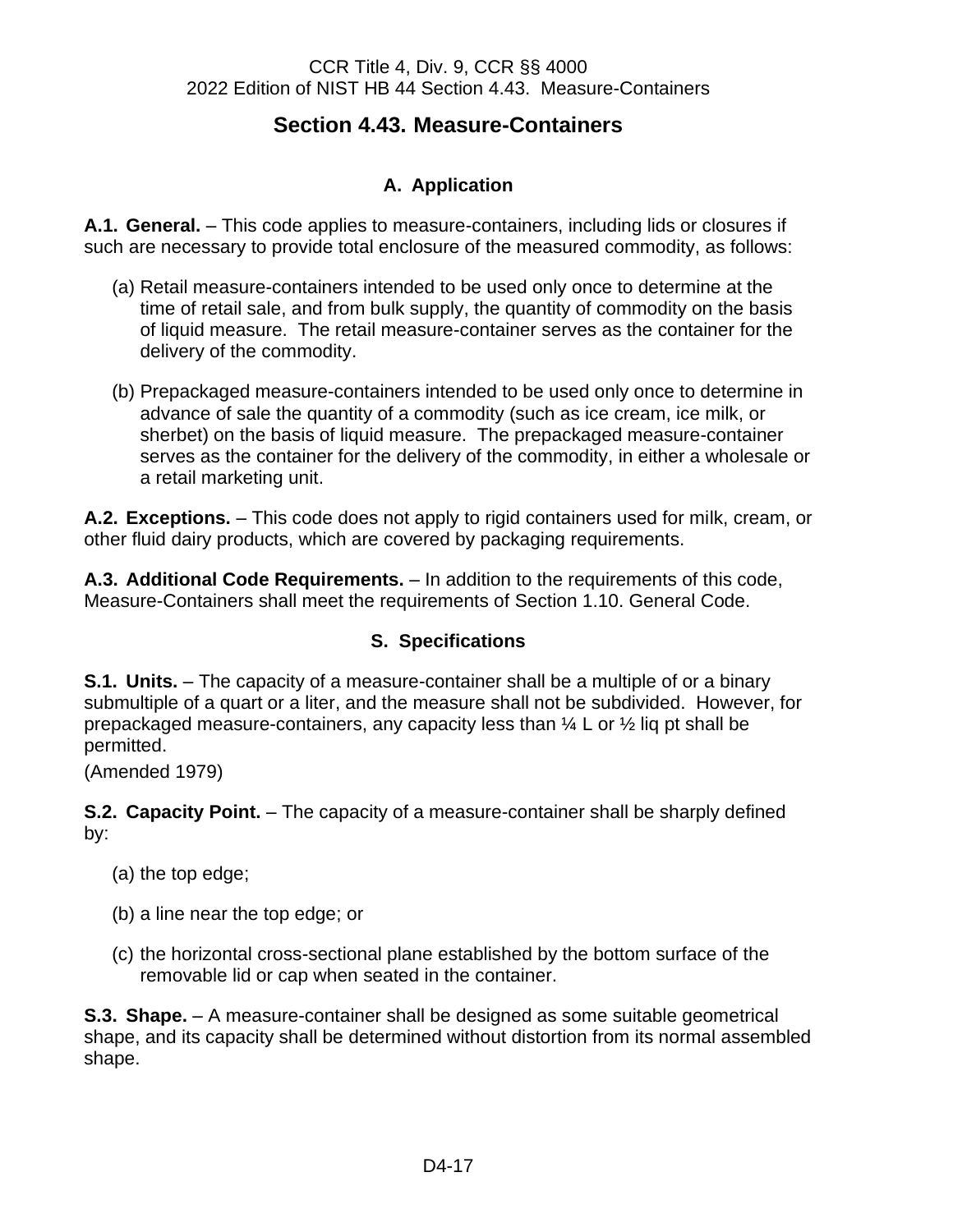#### <span id="page-27-0"></span>**S.4. Marking.**

<span id="page-27-1"></span>**S.4.1. Capacity Point.** – If the capacity point of a measure-container is defined by a line, the container shall be marked conspicuously on its side with a suitable statement clearly identifying this line as the capacity point.

<span id="page-27-2"></span>**S.4.2. Capacity Statement.** – A measure-container shall be clearly and conspicuously marked with a statement of its capacity in terms of one of the units prescribed in Section S.1. Units.

#### **N. Notes**

<span id="page-27-4"></span><span id="page-27-3"></span>**N.1. Test Liquid.** – Water shall be used as the test liquid for a measure-container.

#### <span id="page-27-5"></span>**N.2. Preparation of Container for Test.**

<span id="page-27-6"></span>**N.2.1. General.** – Before an actual test is begun, a measure-container shall, if necessary, be so restrained that it will maintain its normal assembled shape and that its sides will not bulge when it is filled with water.

#### <span id="page-27-7"></span>**N.2.2. Restraining Form for Test.**

**N.2.2.1. For Rectangular Containers of One Liter, One Quarter Less.** – Bulging of the sides of a rectangular measure-container of 1 L (1 qt) capacity or less may be controlled by holding against each side of the container, with a cord, rubber bands, or tape, a metal plate or a piece of heavy cardboard slightly smaller than the side of the container.

(Amended 1979)

**N.2.2.2. For Rectangular Prepackaged Measure-container of Two Quarts or Two Liters or Greater.** – A rectangular prepackaged measure-container of 2 L (2 qt) capacity or greater shall be supported during a test by a rigid restraining form. This form shall restrain not less than the entire area of the central twothirds of each side of the container, measured from bottom to top. The inside width dimension of any side panel of the restraining form shall be 1.6 mm  $(1/16$  in) greater than the corresponding outside dimension of the container. (The outside width dimension of any side panel of the container shall be established by adding to the inner side center-of-score to center-of-score dimension two thicknesses of the board used, and the sum thus obtained shall be rounded off to the nearest  $0.4 \, \text{mm}$  ( $\frac{1}{64} \, \text{in}$ ).)

(Amended 1979)

#### **T. Tolerances**

<span id="page-27-9"></span><span id="page-27-8"></span>**T.1. Tolerances on an Individual Measure.** – The acceptance tolerances in excess and in deficiency on an individual measure shall be as shown in Table 1. Acceptance Tolerances, in Excess and in Deficiency, for Measure-Containers.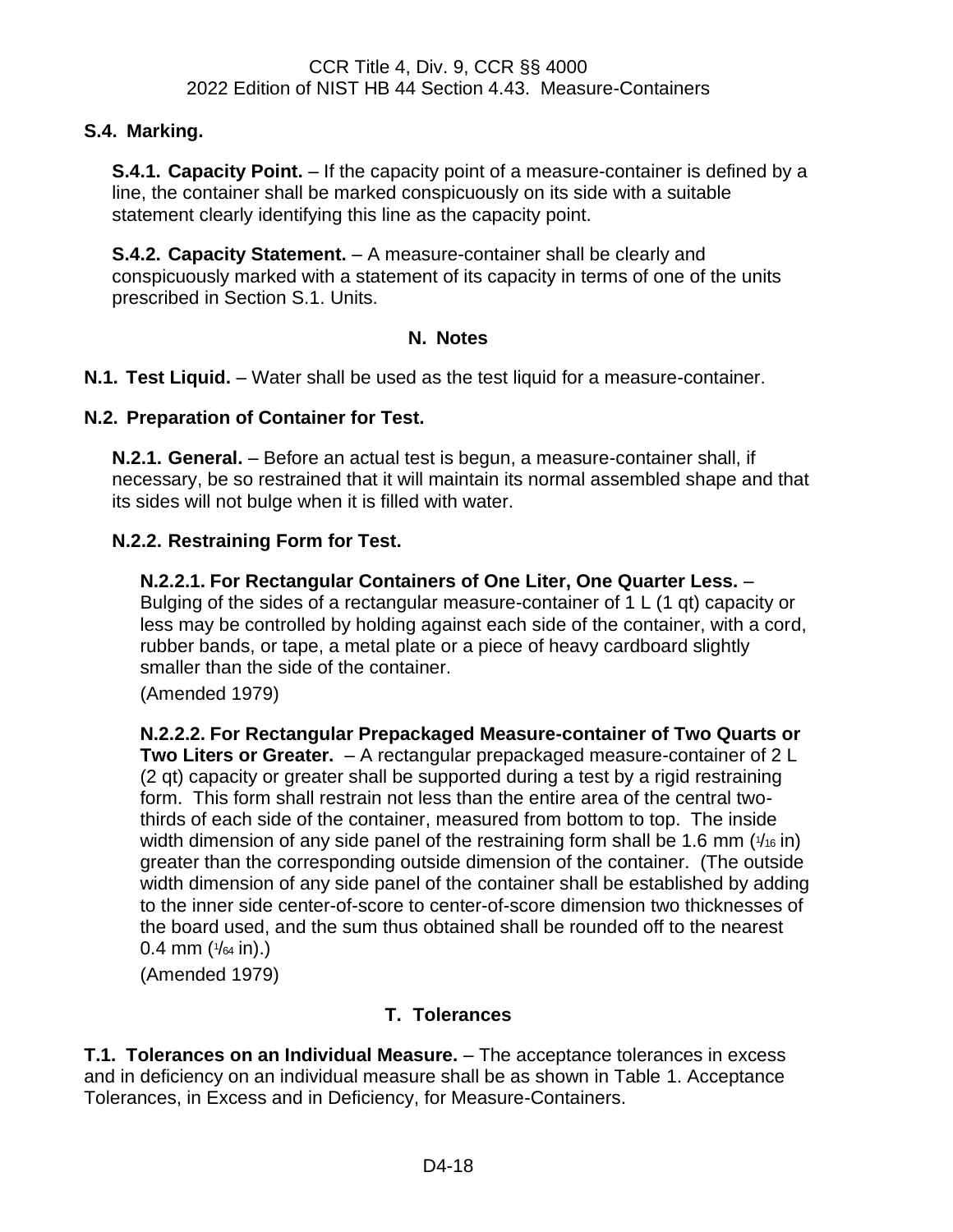<span id="page-28-0"></span>**T.2. Tolerance on Average Capacity.** – The average capacity on a random sample of 10 measures selected from a lot of 25 or more shall be equal to or greater than the nominal capacity.

<span id="page-28-1"></span>(Amended 1979)

#### **UR. User Requirements**

<span id="page-28-2"></span>**UR.1. Limitation of Use.** – The use of a measure-container with a rectangular cross section of a capacity of 2 L (2 qt) or greater shall be limited to the packaging, in advance of sale, of ice cream, sherbet, or other similar frozen desserts. (Amended 1979)

| <b>Nominal</b><br><b>Capacity</b> | <b>Tolerance In Excess</b>           |                                 | <b>Tolerance In Deficiency</b>   |                                  |  |
|-----------------------------------|--------------------------------------|---------------------------------|----------------------------------|----------------------------------|--|
|                                   |                                      | milliliters                     |                                  | milliliters                      |  |
| $\frac{1}{4}$ liter or less       |                                      | 10                              | 5.0                              |                                  |  |
| $\frac{1}{2}$ liter               |                                      | 15                              |                                  | 7.5                              |  |
| 1 liter                           |                                      | 20                              | 10.0                             |                                  |  |
| Over 1 liter                      | Add per liter 10 milliliters         |                                 |                                  | Add per liter 5.0 milliliters    |  |
|                                   | fluid drams                          | cubic inches                    | fluid drams                      | cubic inches                     |  |
| $\frac{1}{2}$ pint or less        | 3                                    | 0.6                             | 1.5                              | 0.3                              |  |
| 1 pint                            | $\overline{4}$                       | 1.0                             | 2.0                              | 0.5                              |  |
| 1 quart                           | 6                                    | 1.4                             | 3.0                              | 0.7                              |  |
| 2 quarts                          | 9                                    | 2.0                             | 4.5                              | 1.0                              |  |
| 3 quarts                          | 10                                   | 2.4                             | 5.0                              | 1.2                              |  |
| 4 quarts                          | 12                                   | 2.8                             | 6.0                              | 1.2                              |  |
| Over 4 quarts                     | Add per<br>quart<br>3 fluid<br>drams | Add per quart<br>0.7 cubic inch | Add per quart<br>1.5 fluid drams | Add per quart<br>0.35 cubic inch |  |

#### **Table 1. Acceptance Tolerances, in Excess and in Deficiency, for Measure-Containers**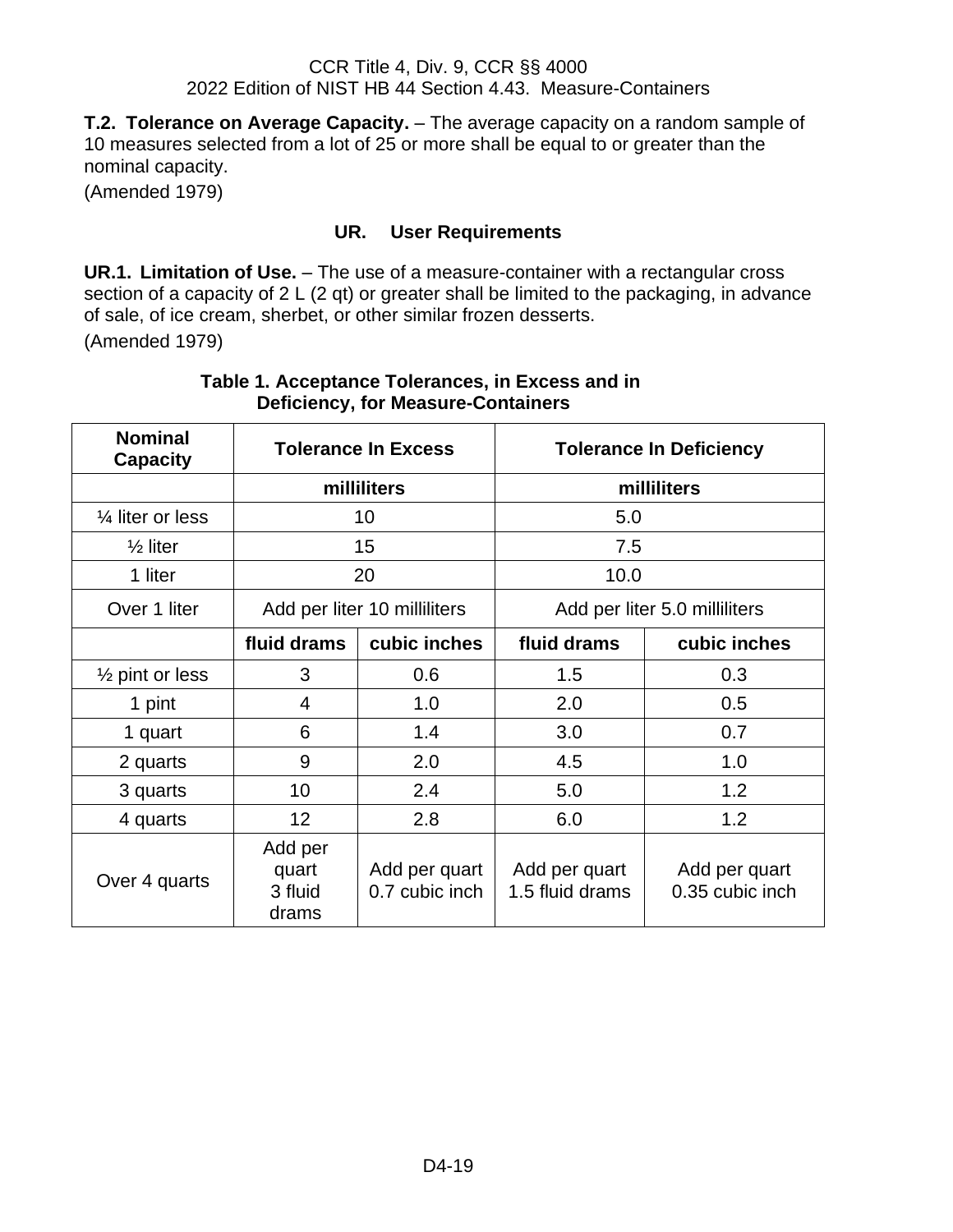### THIS PAGE INTENTIONALLY LEFT BLANK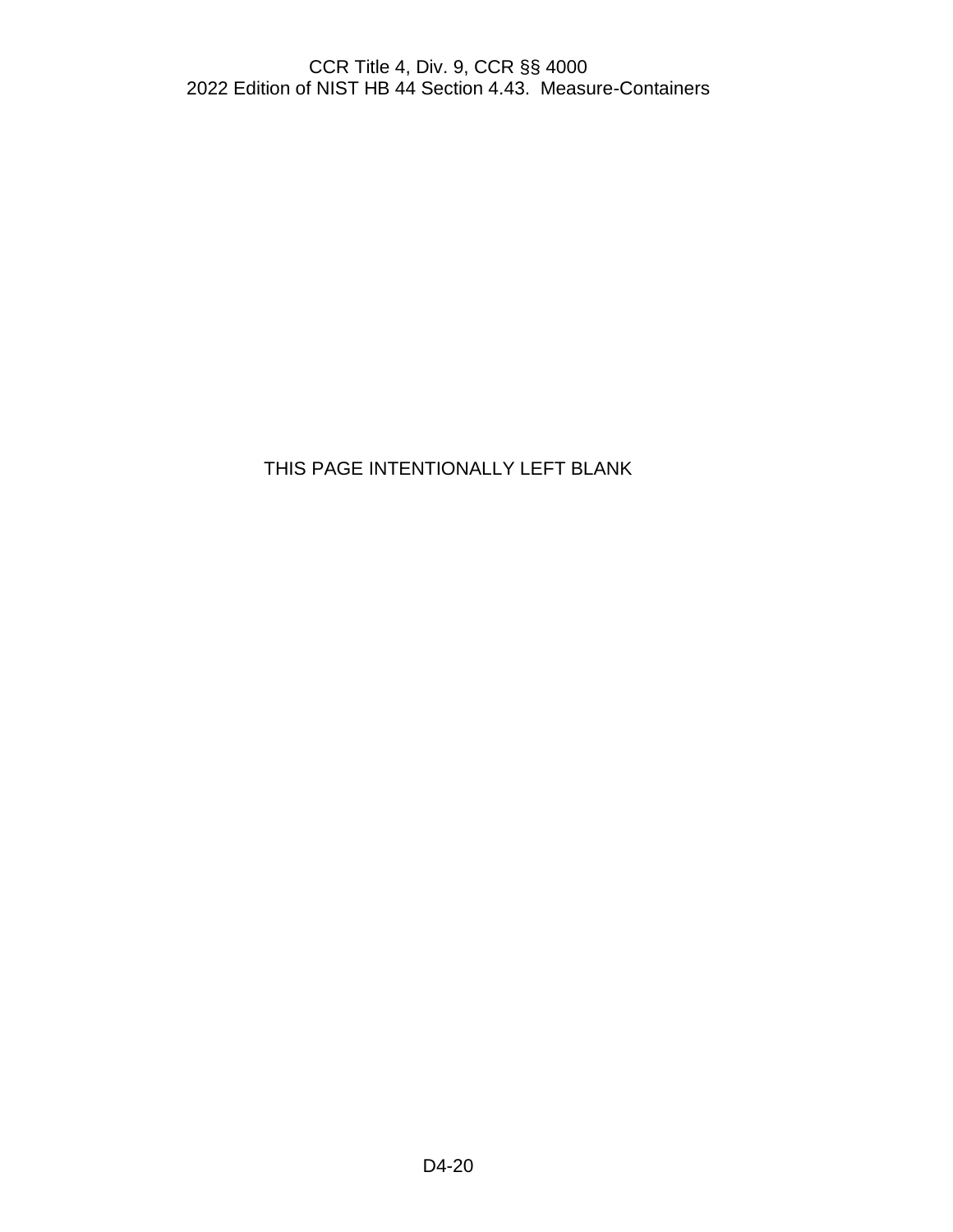# **Table of Contents**

|    | Page |
|----|------|
| Α. |      |
|    |      |
|    |      |
| S. |      |
|    |      |
|    |      |
|    |      |
|    |      |
|    |      |
|    |      |
|    |      |
|    |      |
|    |      |
|    |      |
|    |      |
|    |      |
|    |      |
| N. |      |
|    |      |
|    |      |
| Τ. |      |
|    |      |
|    |      |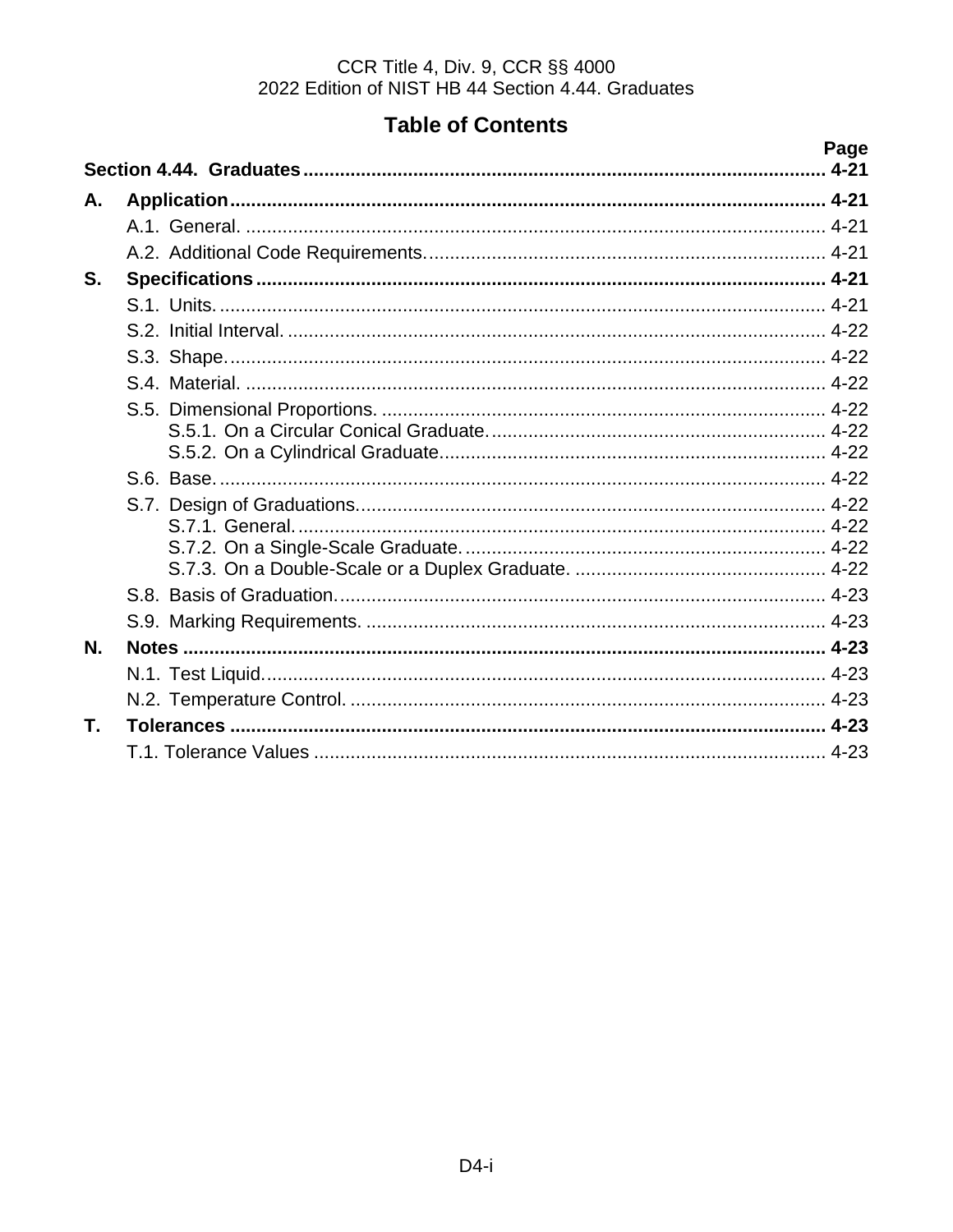# THIS PAGE INTENTIONALLY LEFT BLANK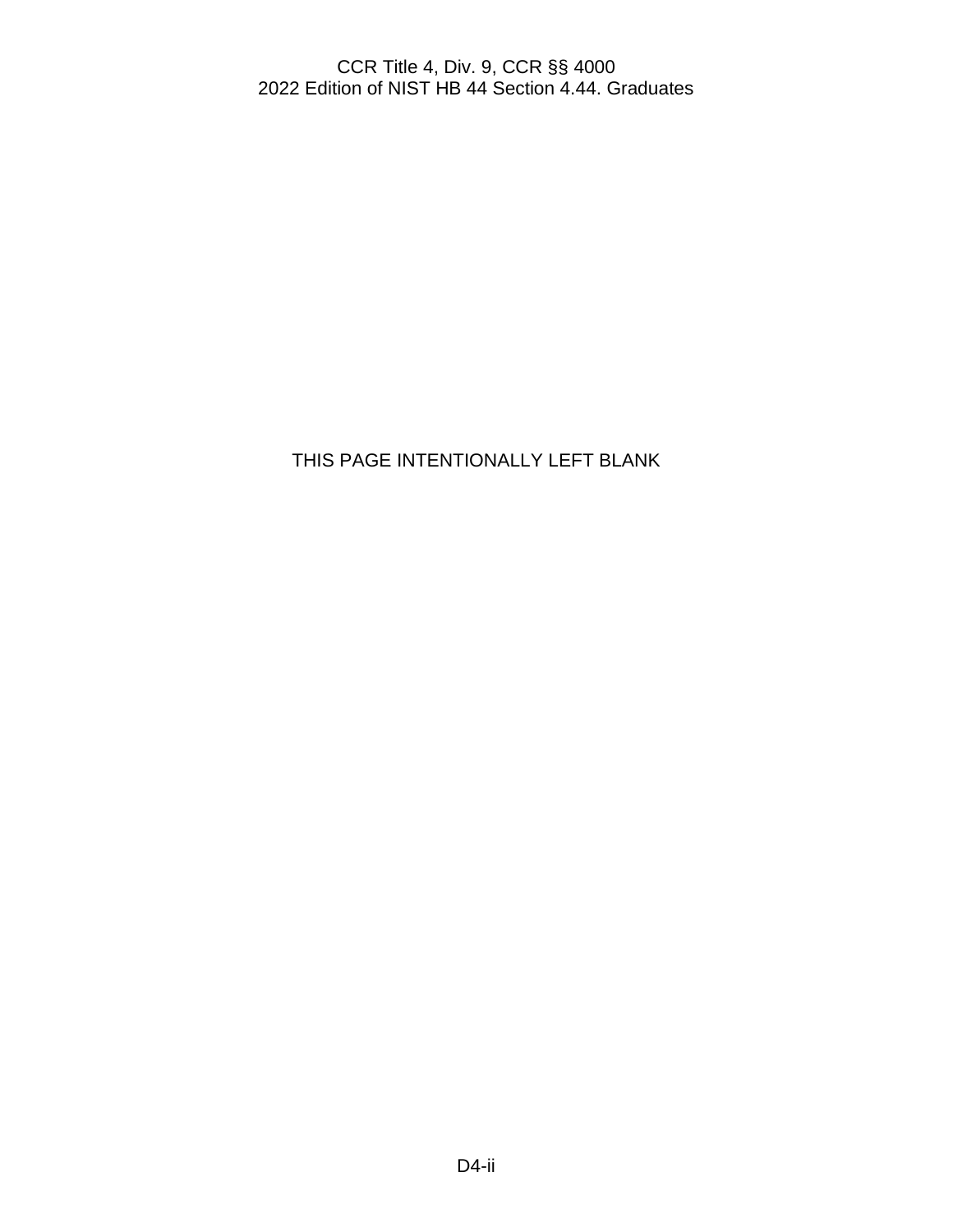### **Section 4.44. Graduates**

#### **A. Application**

<span id="page-32-2"></span><span id="page-32-1"></span><span id="page-32-0"></span>**A.1. General.** – This code applies to subdivided glass measures of capacity, either cylindrical or conical in shape.

<span id="page-32-3"></span>**A.2. Additional Code Requirements.** – In addition to the requirements of this code, Graduates shall meet the requirements of Section 1.10. General Code.

#### **S. Specifications**

<span id="page-32-5"></span><span id="page-32-4"></span>**S.1. Units.** – Nominal capacities, graduation ranges, values of graduated intervals, and numbered graduations applicable to single-scale graduates and to the appropriate portions of double scale graduates shall be as shown in Table 1. Design Details for Graduates.

| <b>Nominal</b><br><b>Capacity</b>                                                                                              | <b>To be Graduated</b><br><b>Between</b> | <b>Value of Graduated</b><br><b>Intervals</b> | <b>Number at Each</b><br><b>Graduation Divisible by</b> |
|--------------------------------------------------------------------------------------------------------------------------------|------------------------------------------|-----------------------------------------------|---------------------------------------------------------|
| milliliters                                                                                                                    | milliliters                              | milliliters                                   | milliliters                                             |
| 5                                                                                                                              | 1 and $5$                                | $\frac{1}{2}$                                 |                                                         |
| 10                                                                                                                             | 2 and 10                                 |                                               | $\overline{2}$                                          |
| 25                                                                                                                             | 5 and 25                                 | 5                                             | 5                                                       |
| 50                                                                                                                             | 10 and 50                                | 5                                             | 10                                                      |
| 100                                                                                                                            | 20 and 100                               | 10                                            | 20                                                      |
| 500                                                                                                                            | 100 and 500                              | 25                                            | 50                                                      |
| 1000                                                                                                                           | 200 and 1000                             | 50                                            | 100                                                     |
| minims                                                                                                                         | minims                                   | minims                                        | minims                                                  |
| 60                                                                                                                             | 15 and 60                                | 5                                             | 10 <sup>a</sup>                                         |
| 120                                                                                                                            | 30 and 120                               | 10                                            | 20 <sup>b</sup>                                         |
| fluid drams                                                                                                                    | fluid drams                              | fluid drams                                   | fluid drams                                             |
| 4                                                                                                                              | 1 and $4$                                | $\frac{1}{2}$                                 |                                                         |
| 8                                                                                                                              | $2$ and $8$                              |                                               | $\overline{2}$                                          |
| fluid ounces                                                                                                                   | fluid ounces                             | fluid ounces                                  | fluid ounces                                            |
| $\overline{2}$                                                                                                                 | $\frac{1}{2}$ and 2                      | $\frac{1}{4}$                                 | $\frac{1}{2}$                                           |
| 4                                                                                                                              | 1 and $4$                                | $\frac{1}{2}$                                 |                                                         |
| 8                                                                                                                              | $2$ and $8$                              | $\frac{1}{2}$                                 |                                                         |
| 16                                                                                                                             | 4 and 16                                 |                                               | 2                                                       |
| 32                                                                                                                             | 8 and 32                                 | $\overline{2}$                                | 4                                                       |
| a And, in addition, at the first (15-minim) graduation.<br>$\frac{h}{h}$ And, in addition, at the first (30-minim) graduation. |                                          |                                               |                                                         |

#### **Table 1. Design Details for Graduates**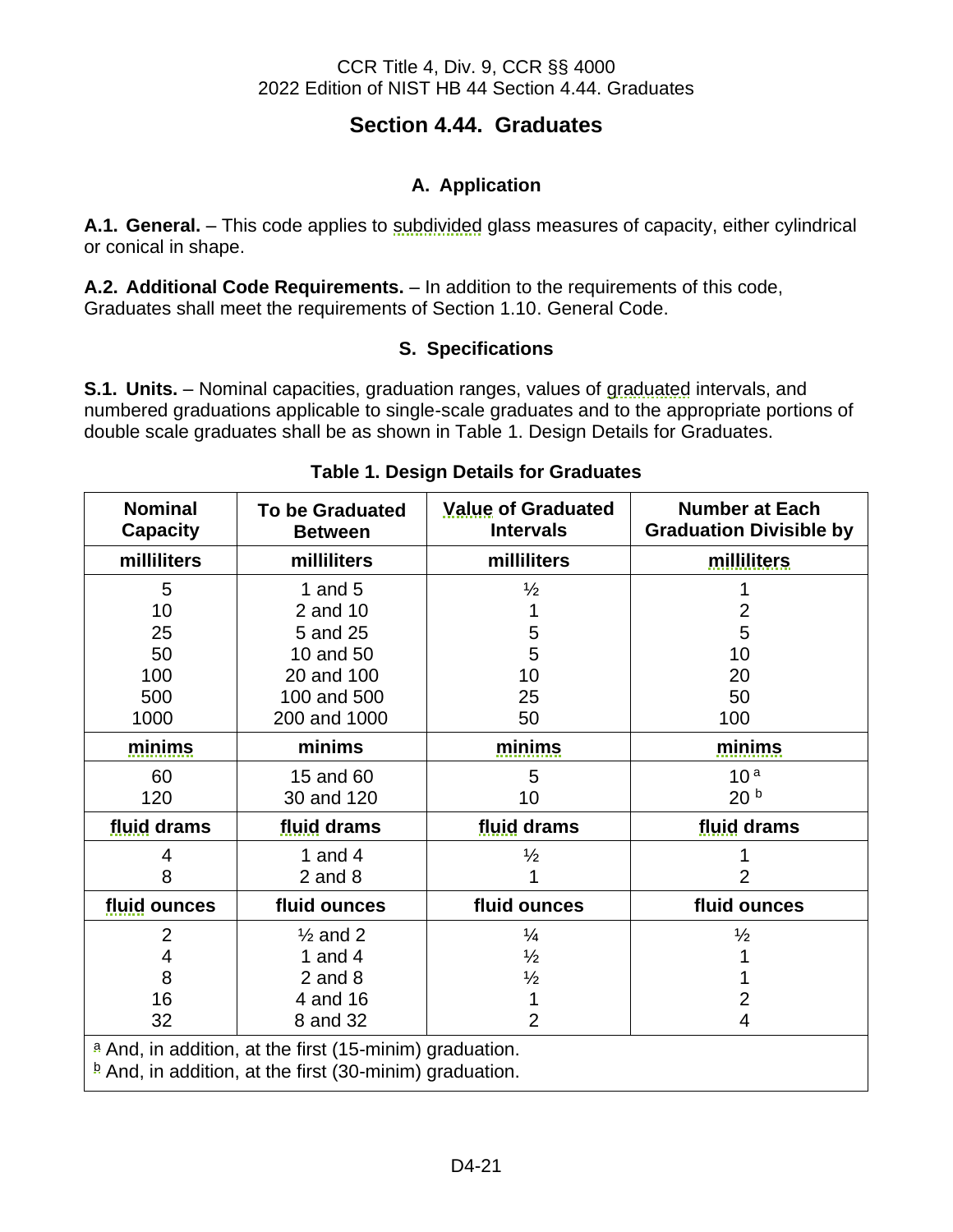<span id="page-33-0"></span>**S.2. Initial Interval.** – A graduate shall have an initial interval that is not subdivided, equal to not less than one-fifth and not more than one-fourth of the capacity of the graduate.

<span id="page-33-1"></span>**S.3. Shape.** – A graduate of a capacity of more than 15 mL (4 fl dr) may be of either the cylindrical or circular conical type. A graduate of a capacity of 15 mL (4 fl dr) or less shall be of the single-scale cylindrical type.

<span id="page-33-2"></span>**S.4. Material.** – A graduate shall be made of good-quality, thoroughly annealed, clear, transparent glass, free from bubbles and streaks that might affect the accuracy of measurement. The glass shall be uniform in thickness and shall not be excessively thick.

#### <span id="page-33-3"></span>**S.5. Dimensional Proportions.**

<span id="page-33-4"></span>**S.5.1. On a Circular Conical Graduate.** – The inside measurement from the bottom of a circular conical graduate to the capacity graduation shall be not less than two times the inside diameter at the capacity graduation. The inside measurement from the bottom of the graduate to the point representing one-fourth of the capacity shall be not less than the inside diameter at that point.

<span id="page-33-5"></span>**S.5.2. On a Cylindrical Graduate.** – The inside measurement from the bottom of a cylindrical graduate to the capacity graduation shall be not less than five times the inside diameter at the capacity graduation.

<span id="page-33-6"></span>**S.6. Base.** – The base of the graduate shall be perpendicular to the vertical axis of the graduate. The diameter of the base shall be of such size that the empty graduate will remain standing on an inclined surface of 25 %, or approximately 15 degrees, from the horizontal.

#### <span id="page-33-7"></span>**S.7. Design of Graduations.**

<span id="page-33-8"></span>**S.7.1. General.** – Graduations shall be perpendicular to the vertical axis of the graduate and parallel to each other. Graduations shall be continuous, of uniform thickness not greater than 0.4 mm (0.015 in), clearly visible, permanent, and indelible under normal conditions of use.

(Amended 1977)

<span id="page-33-9"></span>**S.7.2. On a Single-Scale Graduate.** – On a single-scale graduate, the main graduations shall completely encircle the graduate and subordinate graduations shall extend at least one-half the distance around the graduate.

<span id="page-33-10"></span>**S.7.3. On a Double-Scale or a Duplex Graduate.** – On a double-scale or duplex graduate, there shall be a clear space between the ends of the main graduations on the two scales, and this space shall be approximately 90 degrees from the lip of the graduate and shall conform to the requirements of Table 2. Clear Space Between Ends of Main Graduations on Double Scale Graduates.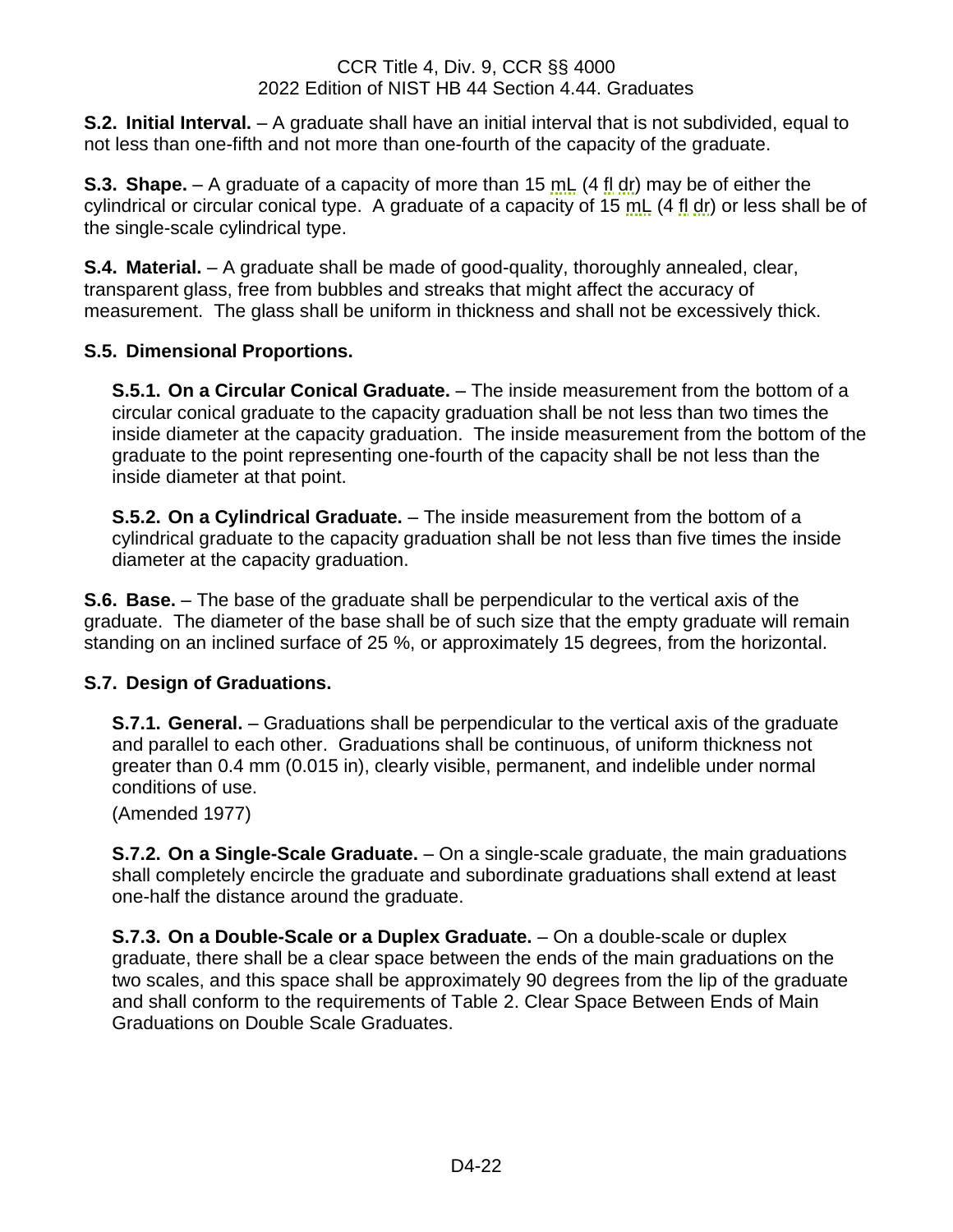| Inside Diameter of Graduate at the<br><b>Graduations (inches)</b> | <b>Clear Space Between Ends of Main</b><br><b>Graduations (inch)</b> |
|-------------------------------------------------------------------|----------------------------------------------------------------------|
| Less than 1.5                                                     | $\frac{1}{8}$ to $\frac{1}{4}$                                       |
| 1.5 to 3, inclusive                                               | $\frac{1}{4}$ to $\frac{1}{2}$                                       |
| Over 3                                                            | $\frac{3}{8}$ to $\frac{5}{8}$                                       |

#### **Table 2. Clear Space Between Ends of Main Graduations on Double Scale Graduates**

<span id="page-34-0"></span>**S.8. Basis of Graduation.** – A graduate shall be graduated "to deliver" when the temperature of the graduate is 20 °C (68 °F), and shall be marked accordingly in a permanent and conspicuous manner.

<span id="page-34-1"></span>**S.9. Marking Requirements.** – Each main graduation shall be marked to show its value. Intermediate graduations shall not be marked. Value figures shall be uniformly positioned either directly upon or immediately above the graduations to which they refer. Figures placed upon graduations shall be set in from the ends of the graduations a sufficient distance to allow the ends of the graduations to be used in making a setting.

#### **N. Notes**

<span id="page-34-3"></span><span id="page-34-2"></span>**N.1. Test Liquid.** – Water shall be used as the test liquid for graduates.

<span id="page-34-4"></span>**N.2. Temperature Control.** – During the test of a graduate, appropriate precautions shall be exercised to reduce any detrimental temperature effects to the practicable minimum.

#### **T. Tolerances**

<span id="page-34-6"></span><span id="page-34-5"></span>**T.1. Tolerance Values.** – Maintenance and acceptance tolerances in excess and in deficiency shall be as shown in Table 3. Maintenance and Acceptance Tolerances, in Excess and Deficiency, for Graduates for graduates that are graduated "to contain" or "to deliver." (The tolerance to be applied at any graduation is determined by the inside diameter of the graduate at the graduation in question.)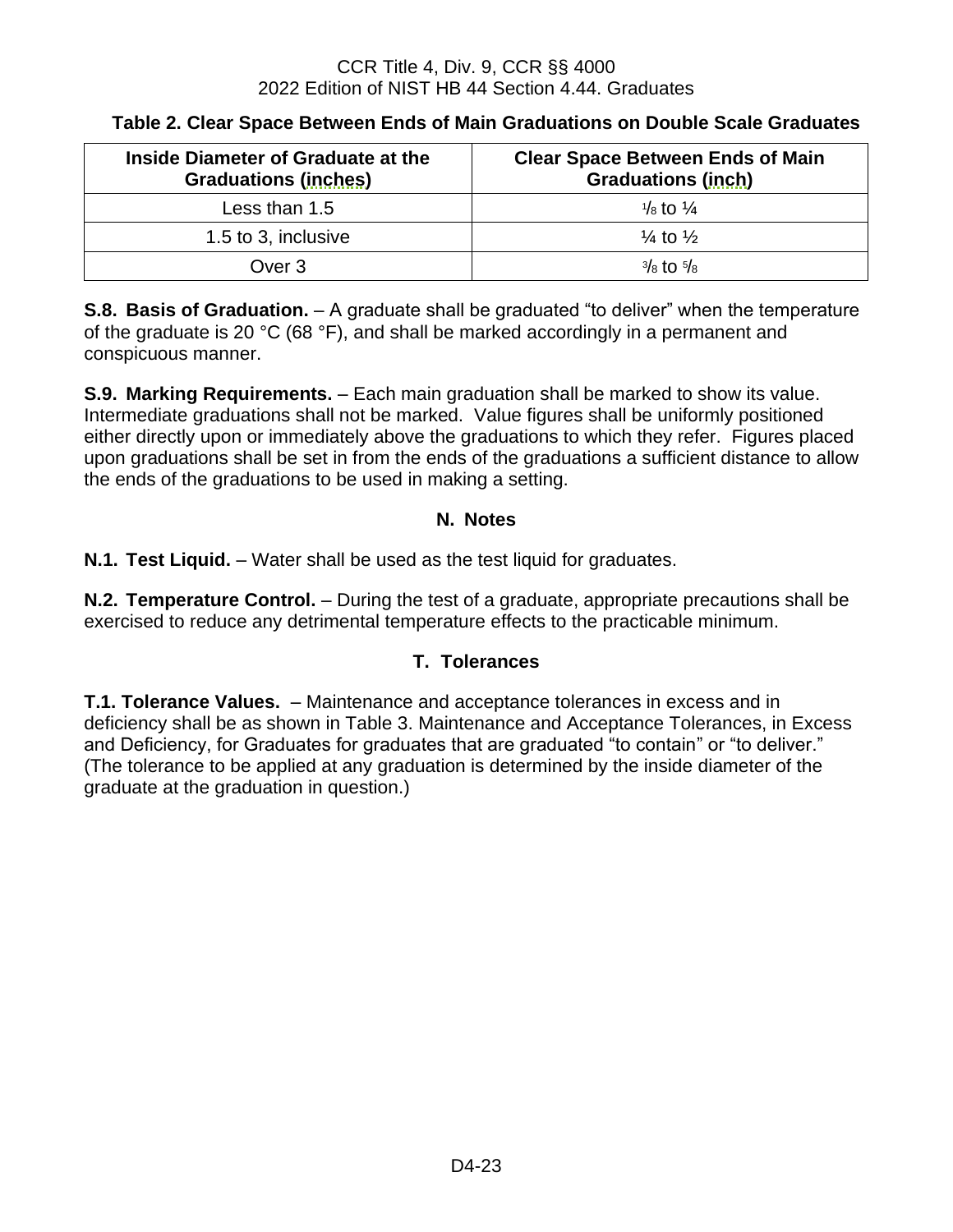| <b>Inside Diameter of Graduate</b>                                                                                |                                                                                                           |                                                                                                                            |                                                                                                                                                                                                                                           | <b>Inside Diameter of Graduate</b>                                                                                                                                                                                               |                                                                                                            |
|-------------------------------------------------------------------------------------------------------------------|-----------------------------------------------------------------------------------------------------------|----------------------------------------------------------------------------------------------------------------------------|-------------------------------------------------------------------------------------------------------------------------------------------------------------------------------------------------------------------------------------------|----------------------------------------------------------------------------------------------------------------------------------------------------------------------------------------------------------------------------------|------------------------------------------------------------------------------------------------------------|
| <b>From</b>                                                                                                       | <b>To but Not</b><br>Including                                                                            | <b>Tolerance</b>                                                                                                           | <b>From</b>                                                                                                                                                                                                                               | <b>To but Not</b><br><b>Including</b>                                                                                                                                                                                            | <b>Tolerance</b>                                                                                           |
|                                                                                                                   | millimeters                                                                                               |                                                                                                                            | inches                                                                                                                                                                                                                                    |                                                                                                                                                                                                                                  | minims                                                                                                     |
| $\mathbf 0$<br>16<br>21<br>26<br>31<br>36<br>41<br>46<br>51<br>56<br>61<br>66<br>71<br>76<br>81<br>86<br>91<br>96 | 16<br>21<br>26<br>31<br>36<br>41<br>46<br>51<br>56<br>61<br>66<br>71<br>76<br>81<br>86<br>91<br>96<br>101 | 0.1<br>0.2<br>0.4<br>0.6<br>0.8<br>1.1<br>1.4<br>1.8<br>2.2<br>2.8<br>3.4<br>4.1<br>4.8<br>5.6<br>6.4<br>7.2<br>8.1<br>9.0 | $\Omega$<br>9/16<br>13/16<br>$1\frac{1}{16}$<br>15/16<br>$1\frac{9}{16}$<br>$1\frac{13}{16}$<br>$2^{1/16}$<br>$2\frac{5}{16}$<br>$2\frac{9}{16}$<br>$2^{13}/_{16}$<br>$3^{1/16}$<br>$3\frac{5}{16}$<br>$3\frac{9}{16}$<br>$3\frac{3}{16}$ | 9/16<br>13/16<br>11/16<br>15/16<br>$1\frac{9}{16}$<br>$1\frac{13}{16}$<br>$2^{1/16}$<br>$2\frac{5}{16}$<br>$2\frac{9}{16}$<br>$2^{13}/_{16}$<br>$3^{1/16}$<br>$3\frac{5}{16}$<br>$3\frac{9}{16}$<br>$3^{13}/_{16}$<br>$4^{1/16}$ | $\overline{2}$<br>$\frac{3}{6}$<br>10<br>15<br>20<br>30<br>40<br>50<br>65<br>80<br>95<br>110<br>130<br>150 |

#### **Table 3. Maintenance and Acceptance Tolerances, in Excess and in Deficiency, for Graduates**

(Amended 1974)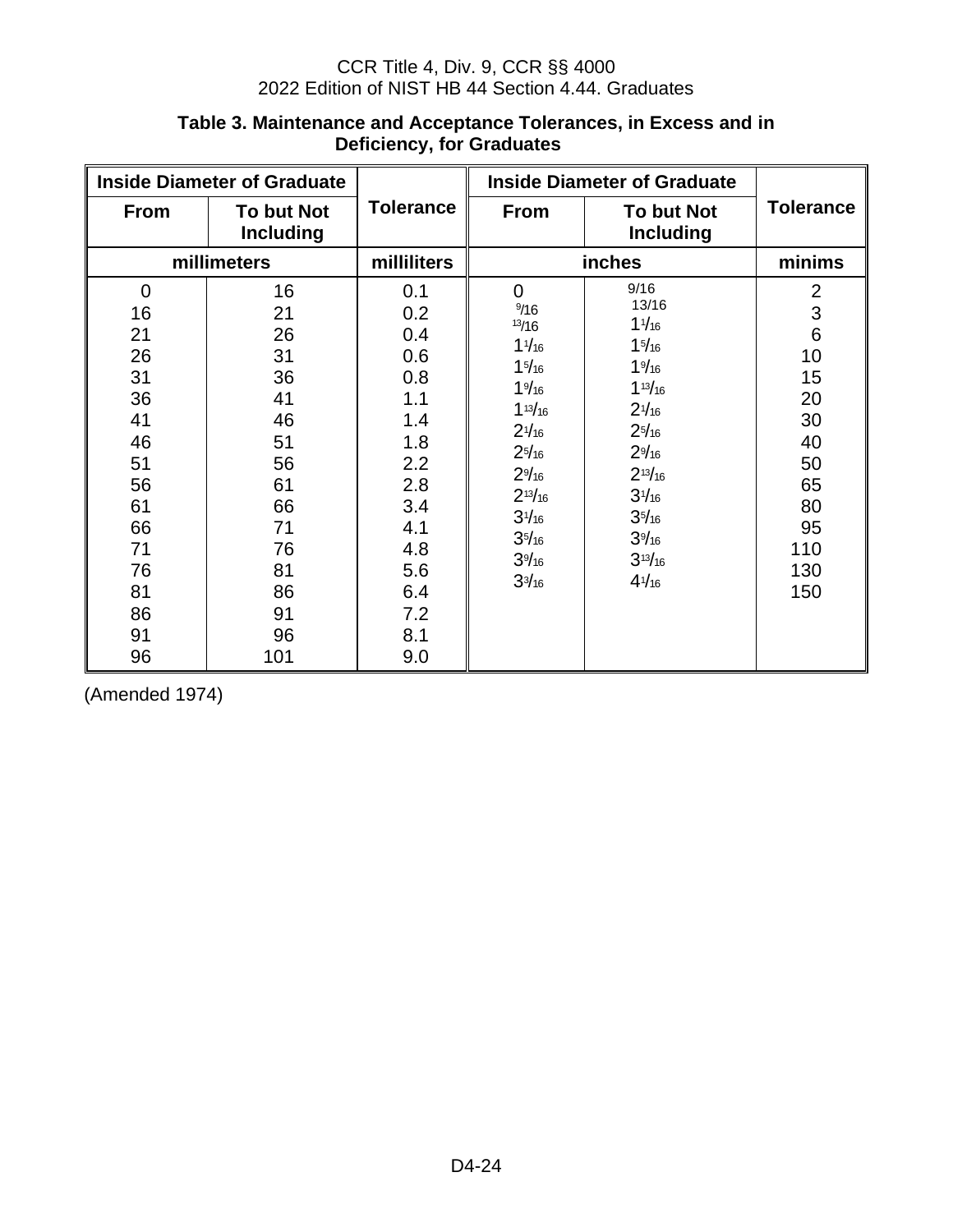# **Table of Contents**

|    | Section 4.45. | Page<br>25 |
|----|---------------|------------|
| А. |               |            |
|    |               |            |
|    |               |            |
|    |               |            |
| S. |               |            |
|    |               |            |
|    |               |            |
|    |               |            |
|    |               |            |
|    |               |            |
|    |               |            |
| N. |               |            |
|    |               |            |
|    |               |            |
|    |               |            |
| Т. |               |            |
|    |               |            |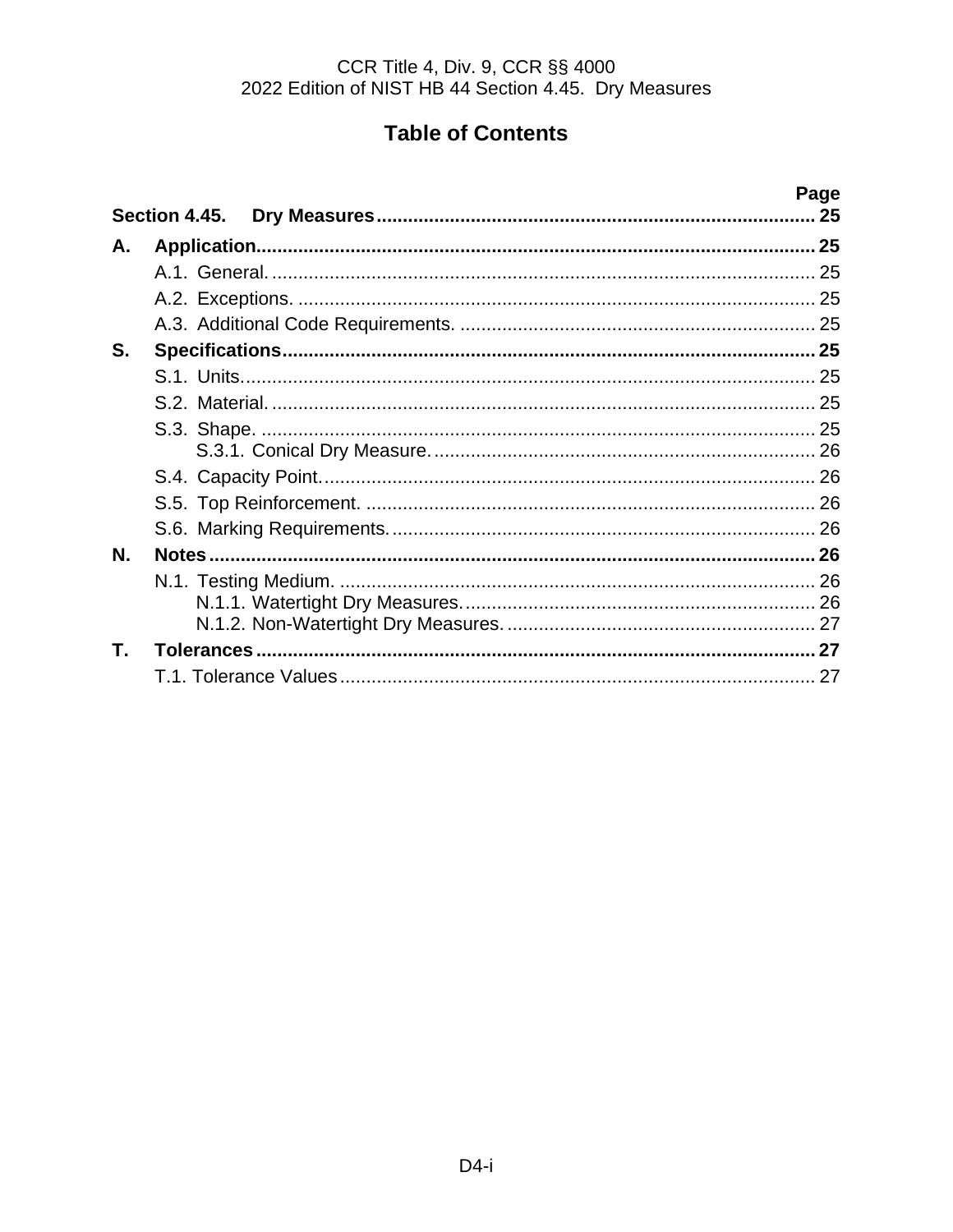### THIS PAGE INTENTIONALLY LEFT BLANK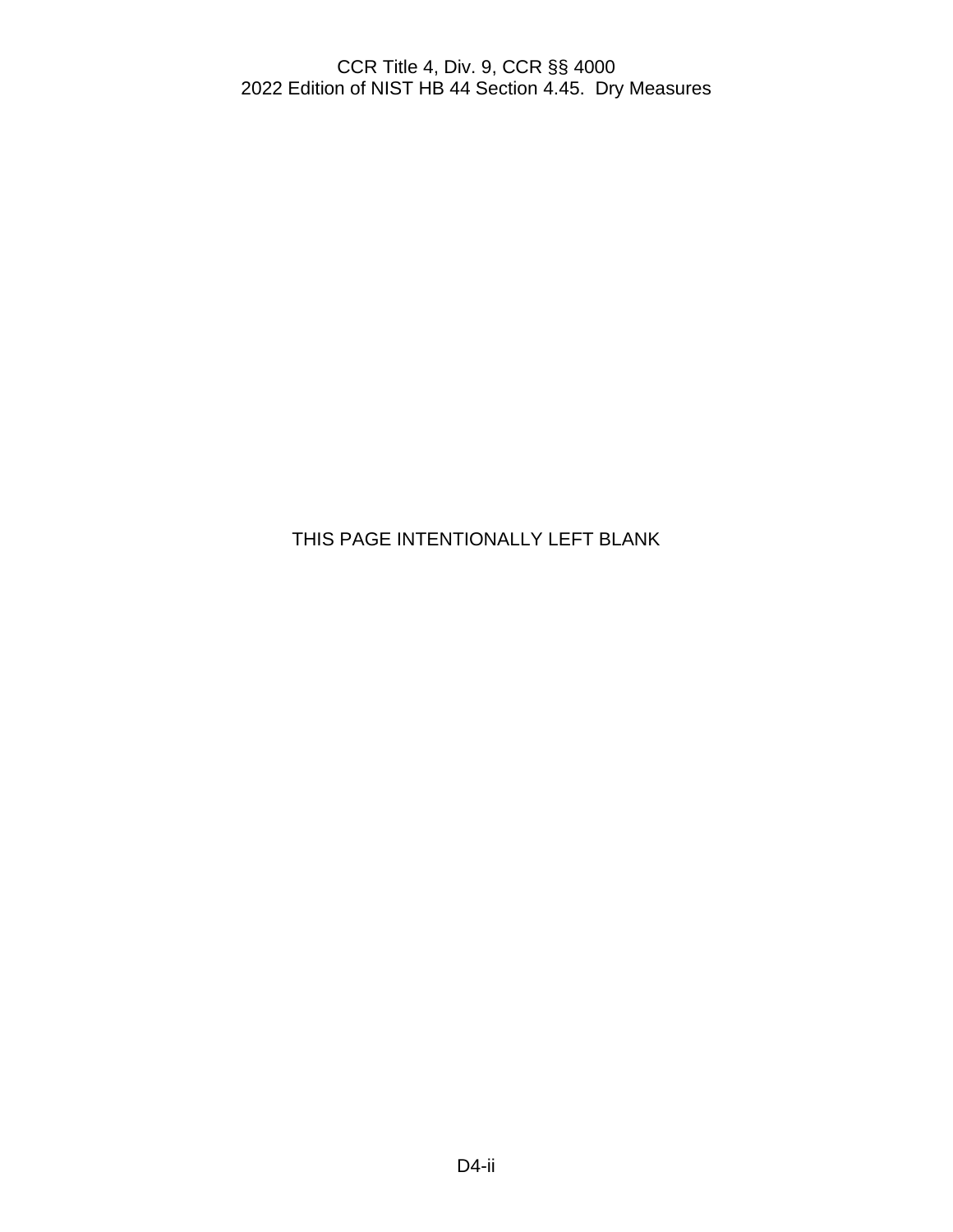### **Section 4.45. Dry Measures**

#### **A. Application**

<span id="page-38-2"></span><span id="page-38-1"></span><span id="page-38-0"></span>**A.1. General.** – This code applies to rigid measures of capacity designed for general and repeated use in the measurement of solids, including the capacities of ½ bu or more.

#### <span id="page-38-3"></span>**A.2. Exceptions.**

- (a) This code does not apply to "standard containers" used for the measurement of fruits and vegetables and as shipping containers thereof.
- (b) This code does not apply to berry baskets and boxes. (Also see Section 4.46. Code for Berry Baskets and Boxes.) (Added 1976)

<span id="page-38-4"></span>**A.3. Additional Code Requirements.** – In addition to the requirements of this code, Dry Measures shall meet the requirements of Section 1.10. General Code.

#### **S. Specifications**

<span id="page-38-6"></span><span id="page-38-5"></span>**S.1. Units.** – The capacity of a measure shall be 1 bu, a multiple of the bushel, or a binary submultiple of the bushel, and the measure shall not be subdivided or doubleended.

<span id="page-38-7"></span>**S.2. Material.** – A dry measure shall be made of any suitable material that will retain its shape during normal usage.

<span id="page-38-8"></span>**S.3. Shape.** – A measure, other than a basket, of a capacity of ½ bu or less, shall be cylindrical or conical in shape. The top diameter shall in no case be less than the appropriate minimum diameter shown in Table 1. Minimum Top Diameters for Dry Measure other than Baskets. The bottom of a measure, other than a basket, shall be perpendicular to the vertical axis of the measure and shall be flat, except that a metal bottom may be slightly corrugated. The bottom of a measure shall not be adjustable or movable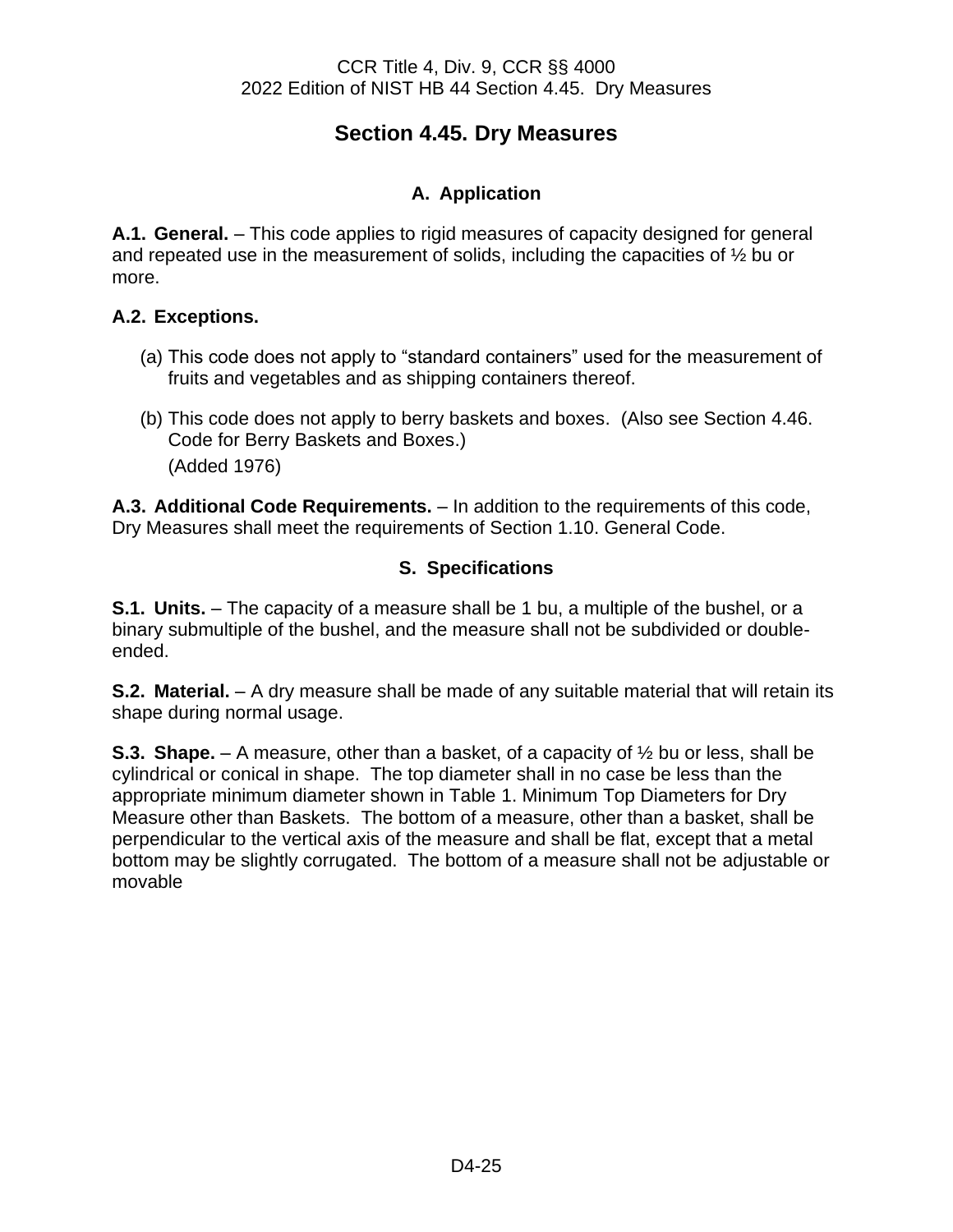| <b>Nominal Capacity</b> | <b>Minimum Top Diameter Inches</b> |
|-------------------------|------------------------------------|
| 1 pint                  | 4                                  |
| 1 quart                 | $5\frac{3}{8}$                     |
| 2 quarts                | $6\frac{5}{8}$                     |
| $\frac{1}{2}$ peck      | $8\frac{1}{2}$                     |
| 1 peck                  | $10^{7}/_8$                        |
| $\frac{1}{2}$ bushel    | $13\frac{3}{4}$                    |

**Table 1. Minimum Top Diameters for Dry Measures other than Baskets**

<span id="page-39-0"></span>**S.3.1. Conical Dry Measure.** – If conical, the top diameter shall exceed the bottom diameter by not more than 10 % of the bottom diameter.

<span id="page-39-1"></span>**S.4. Capacity Point.** – The capacity of a measure shall be determined by the top edge of the measure.

<span id="page-39-2"></span>**S.5. Top Reinforcement.** – The top edge of a measure shall be reinforced. On a wooden measure other than a basket, of a capacity of 1 qt or more, this reinforcement shall be in the form of a firmly attached metal band.

<span id="page-39-3"></span>**S.6. Marking Requirements.** – A measure shall be conspicuously marked on its side with a statement of its capacity. If the capacity is stated in terms of the pint or quart, the word "Dry" shall be included. The capacity statement shall be in letters of the following dimensions:

- (a) At least  $\frac{1}{2}$  in high and  $\frac{1}{4}$  in wide on a measure of any capacity between  $\frac{1}{2}$  pt and 1 pk.
- (b) At least 1 in high and  $\frac{1}{2}$  in wide on a measure of a capacity of  $\frac{1}{2}$  bu or more.
- (c) On a measure of a capacity of  $\frac{1}{4}$  pt or less, the statement shall be as prominent as practicable, considering the size and design of such measure.

#### **N. Notes**

#### <span id="page-39-5"></span><span id="page-39-4"></span>**N.1. Testing Medium.**

.

<span id="page-39-6"></span>**N.1.1. Watertight Dry Measures.** – Water shall be used as the testing medium for watertight dry measures.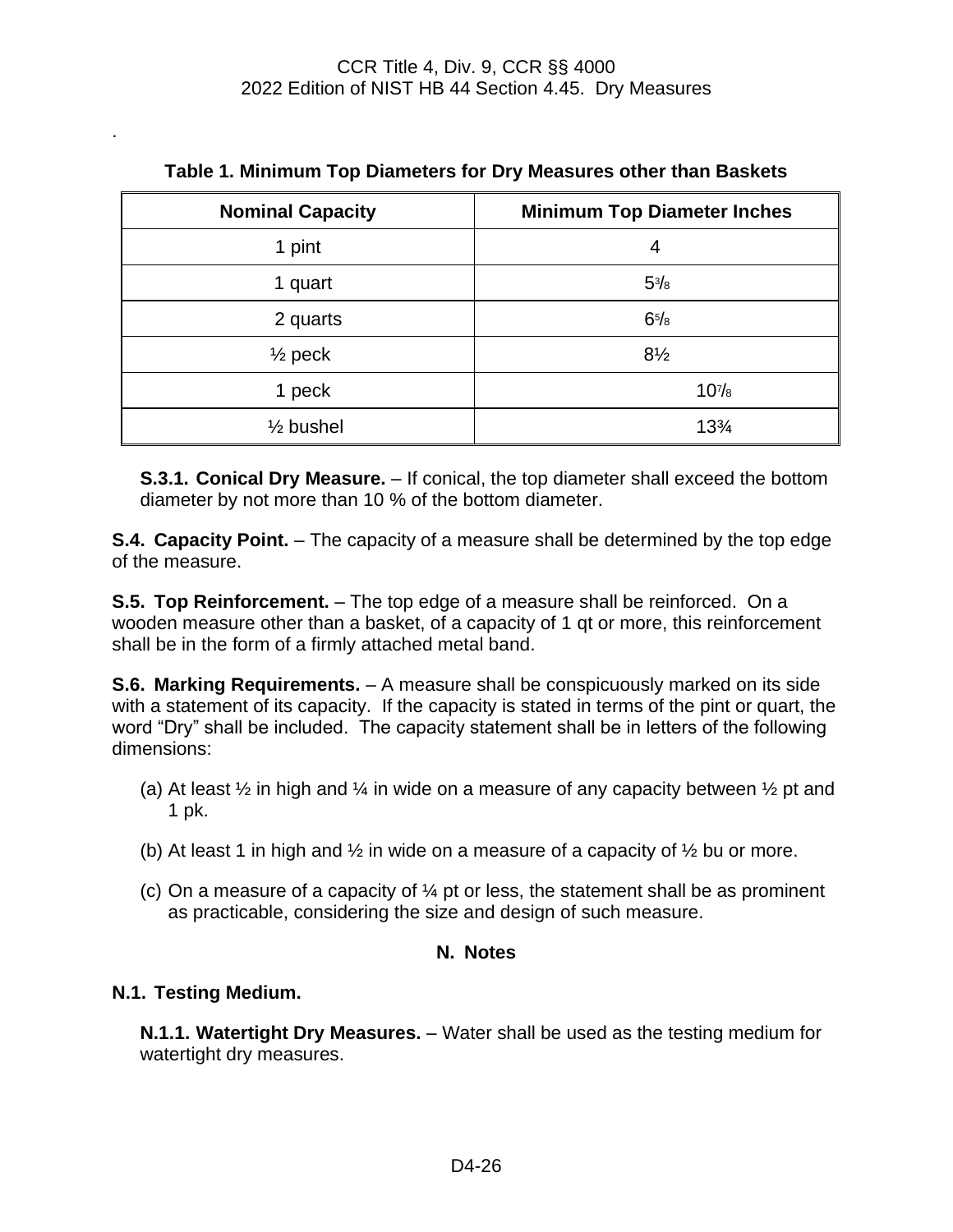<span id="page-40-0"></span>**N.1.2. Non-Watertight Dry Measures.** – A dry measure shall be tested either volumetrically using rapeseed as a testing medium or geometrically through inside measurement and calculation.

(Amended 1988)

#### **T. Tolerances**

<span id="page-40-2"></span><span id="page-40-1"></span>**T.1. Tolerance Values.** – Maintenance tolerances in excess and in deficiency shall be as shown in Table 2. Maintenance Tolerances, in Excess and in Deficiency, for Dry Measure. Acceptance tolerances shall be one-half the maintenance tolerances.

#### **Table 2. Maintenance Tolerances, in Excess and in Deficiency, for Dry Measures**

| <b>Nominal Capacity</b> | <b>Tolerance In Excess</b><br><b>Cubic Inches</b> | <b>Tolerance In Deficiency</b><br><b>Cubic Inches</b> |
|-------------------------|---------------------------------------------------|-------------------------------------------------------|
| $1/32$ pint or less     | 0.1                                               | 0.05                                                  |
| $1/16$ pint             | 0.15                                              | 0.1                                                   |
| $\frac{1}{8}$ pint      | 0.25                                              | 0.15                                                  |
| $\frac{1}{4}$ pint      | 0.5                                               | 0.3                                                   |
| $\frac{1}{2}$ pint      | 1.0                                               | 0.5                                                   |
| 1 pint                  | 2.0                                               | 1.0                                                   |
| 1 quart                 | 3.0                                               | 1.5                                                   |
| 2 quarts                | 5.0                                               | 2.5                                                   |
| $\frac{1}{2}$ peck      | 10.0                                              | 5.0                                                   |
| 1 peck                  | 16.0                                              | 8.0                                                   |
| $\frac{1}{2}$ bushel    | 30.0                                              | 15.0                                                  |
| 1 bushel                | 50.0                                              | 25.0                                                  |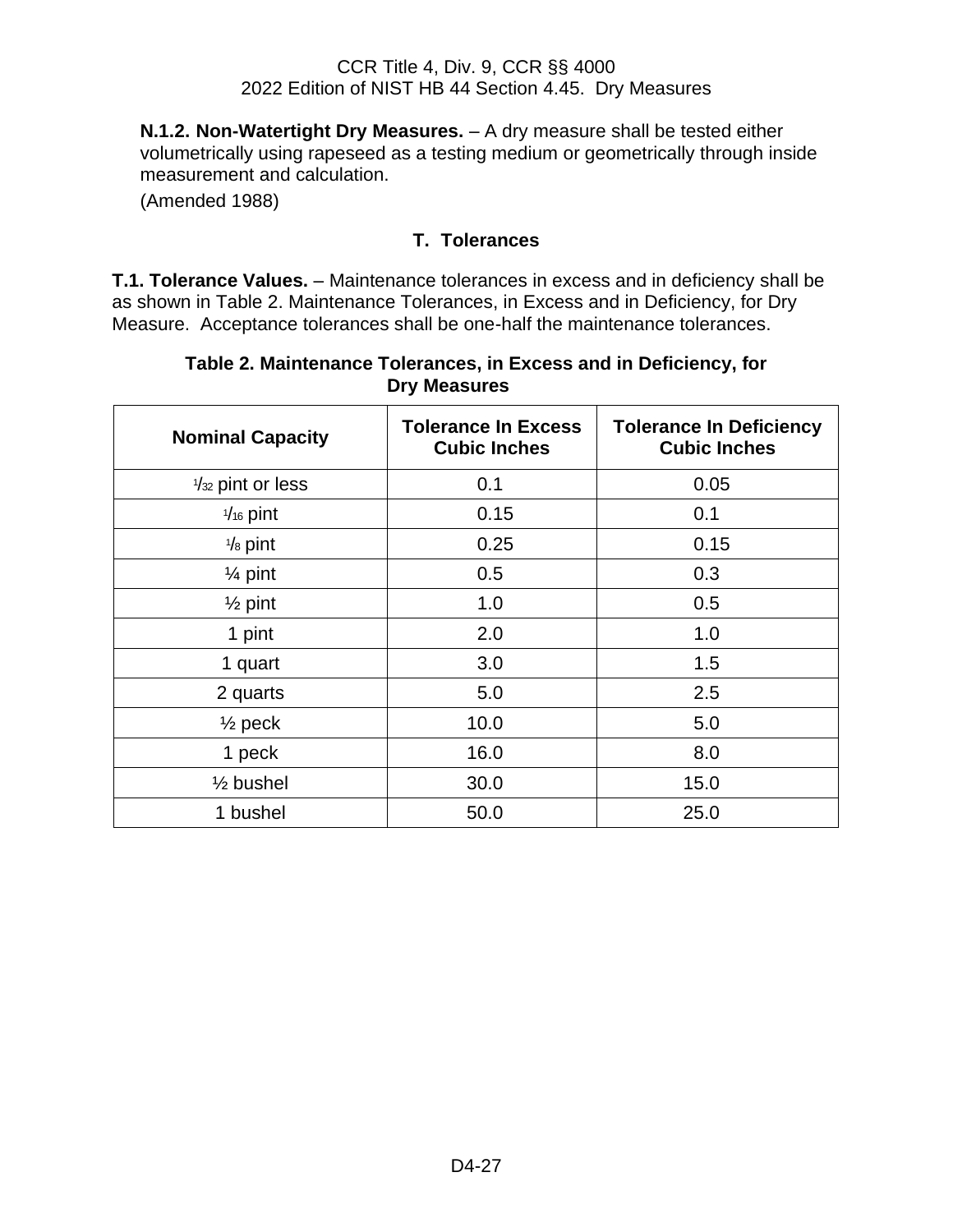### THIS PAGE INTENTIONALLY LEFT BLANK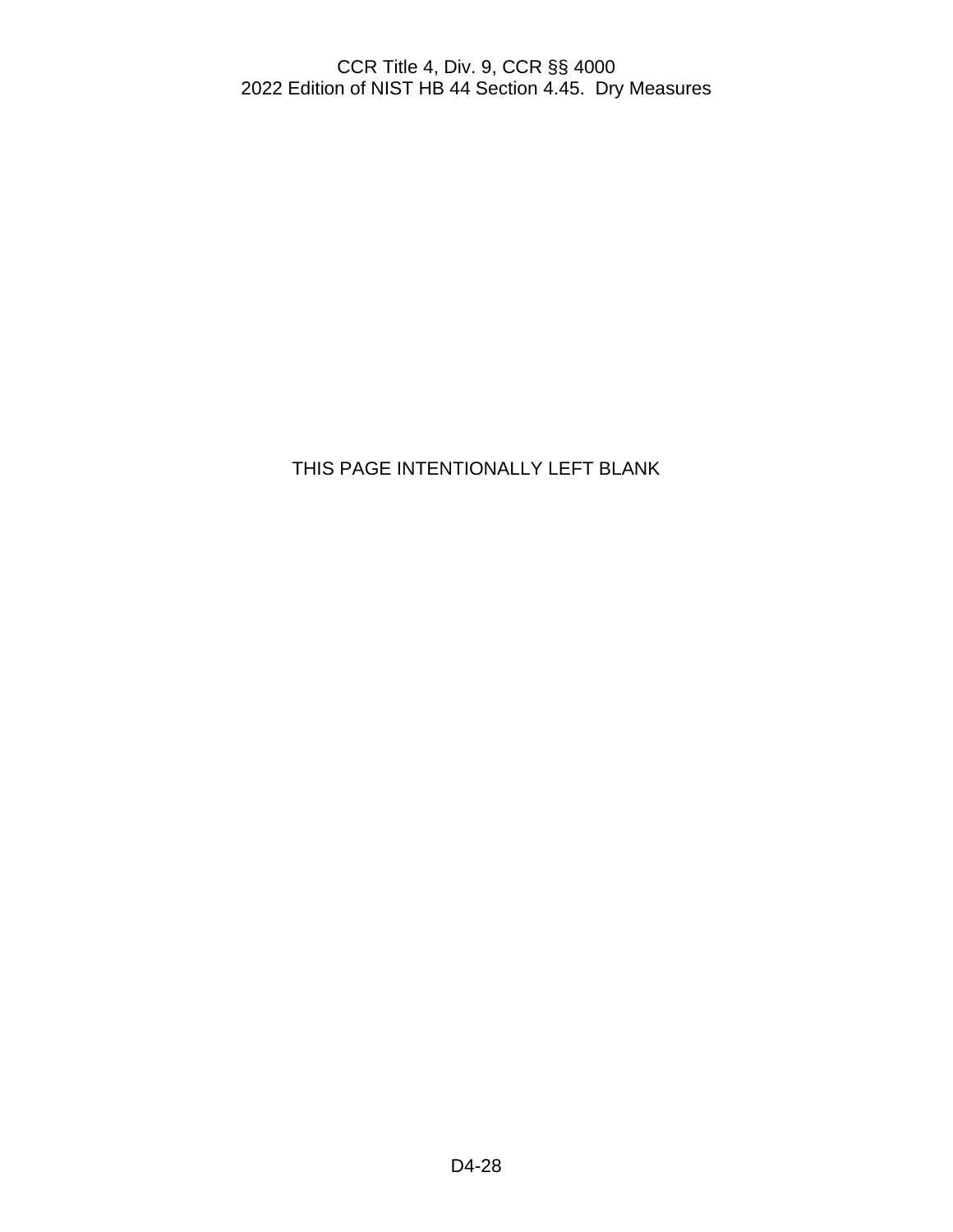# CCR Title 4, Div. 9, CCR §§ 4000<br>2022 Edition of NIST HB 44 Section 4.46. Berry Baskets and Boxes

# **Table of Contents**

|    | Page |
|----|------|
| А. |      |
|    |      |
|    |      |
| S. |      |
|    |      |
|    |      |
|    |      |
| N. |      |
|    |      |
| Т. |      |
|    |      |
|    |      |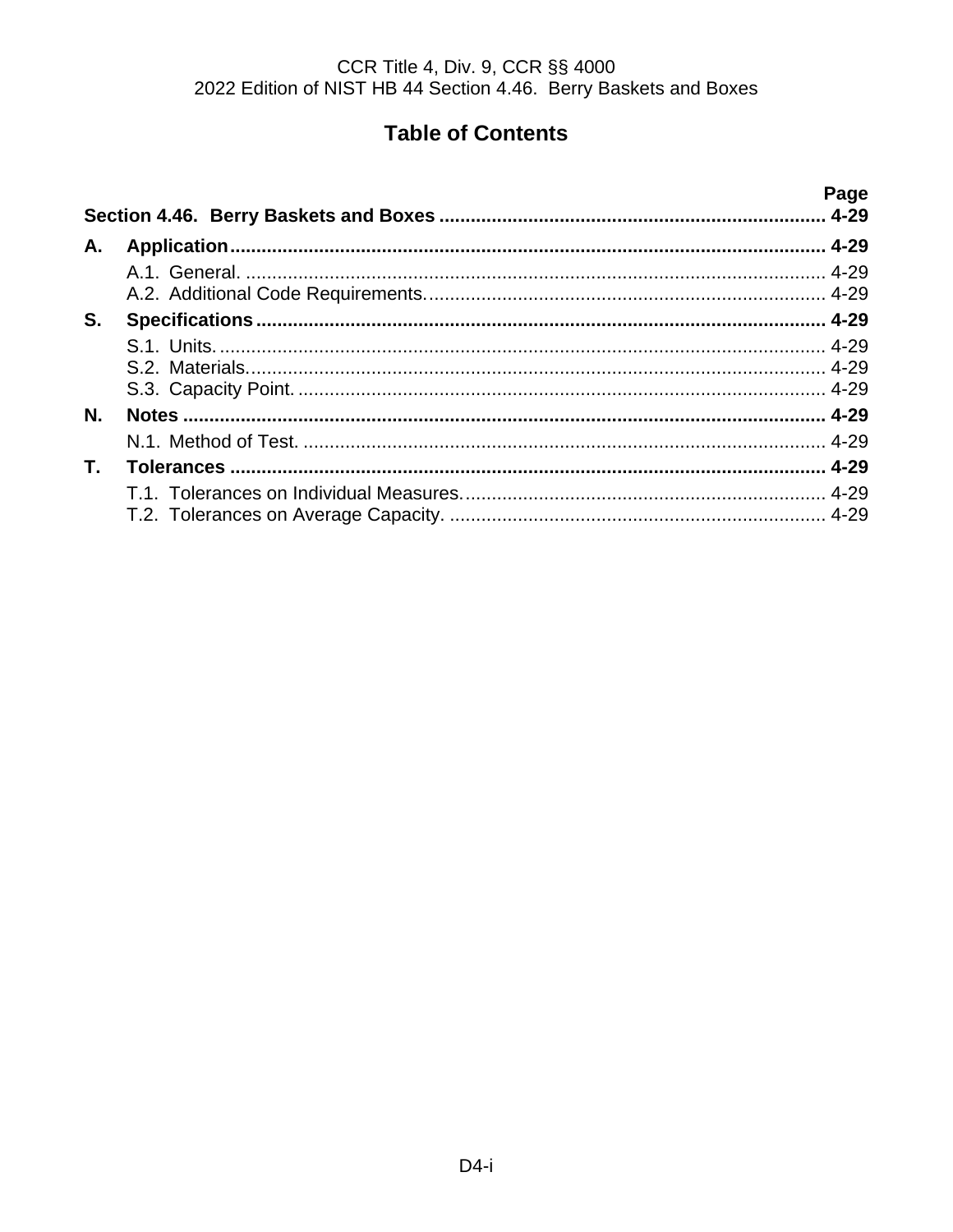# <span id="page-43-0"></span>THIS PAGE INTENTIONALLY LEFT BLANK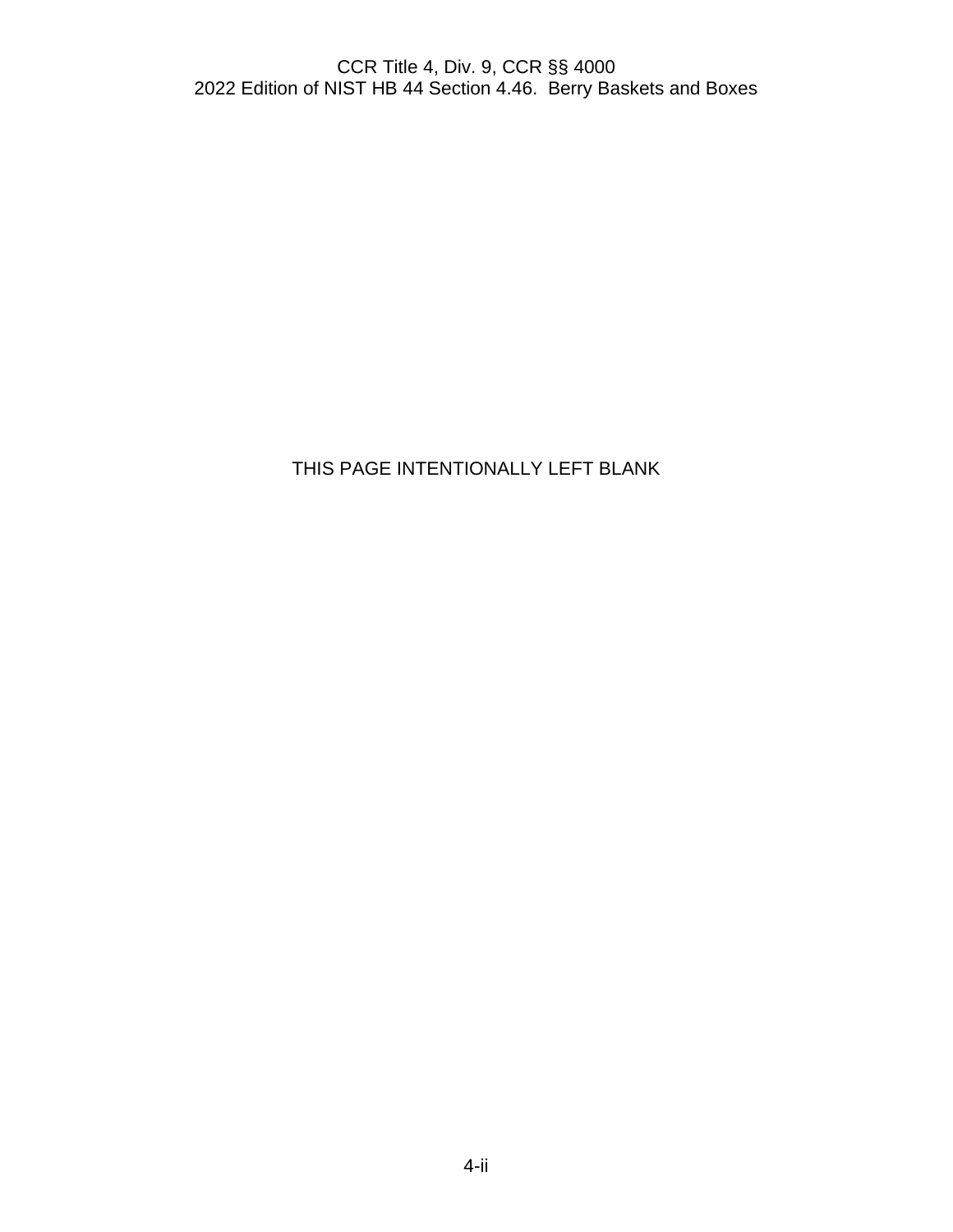# **Section 4.46. Berry Baskets and Boxes**

#### **A. Application**

<span id="page-44-1"></span><span id="page-44-0"></span>**A.1. General.** – This code applies to baskets and boxes for berries and small fruits in capacities of 1 dry quart and less.

<span id="page-44-2"></span>**A.2. Additional Code Requirements.** – In addition to the requirements of this code, berry baskets and boxes shall meet the requirements of Section 1.10. General Code.

#### **S. Specifications**

<span id="page-44-4"></span><span id="page-44-3"></span>**S.1. Units.** – The capacity of a berry basket or box shall be ½ dry pint, 1 dry pint, or 1 dry quart.

<span id="page-44-5"></span>**S.2. Materials.** – A berry basket or box shall be made of any suitable materials that will retain its shape during normal filling, storage, and handling.

<span id="page-44-6"></span>**S.3. Capacity Point.** – The capacity of a berry basket or box shall be determined by its top edges.

#### **N. Notes**

<span id="page-44-8"></span><span id="page-44-7"></span>**N.1. Method of Test.** – A berry basket or box may be tested either volumetrically, using rape seed as the testing medium, or geometrically through accurate inside dimension measurement and calculation.

#### **T. Tolerances**

<span id="page-44-10"></span><span id="page-44-9"></span>**T.1. Tolerances on Individual Measures.** – Maintenance and acceptance tolerances in excess and deficiency on an individual measure shall be as shown in Table 1. Maintenance and Acceptance Tolerances in Excess and in Deficiency.

<span id="page-44-11"></span>**T.2. Tolerances on Average Capacity.** – The average capacity on a random sample of 10 measures selected from a lot of 25 or more shall be equal to or greater than the nominal capacity.

(Amended 1979)

| <b>Deficiency</b>                 |                                            |                                                |  |
|-----------------------------------|--------------------------------------------|------------------------------------------------|--|
| <b>Nominal</b><br><b>Capacity</b> | <b>Tolerance</b><br>In Excess Cubic Inches | <b>Tolerance</b><br>In Deficiency Cubic Inches |  |
| $\frac{1}{2}$ pint                |                                            | 0.5                                            |  |
| 1 pint                            |                                            | 1.0                                            |  |
|                                   |                                            |                                                |  |

1 quart 1.5

#### **Table 1. Maintenance and Acceptance Tolerances in Excess and in Deficiency**